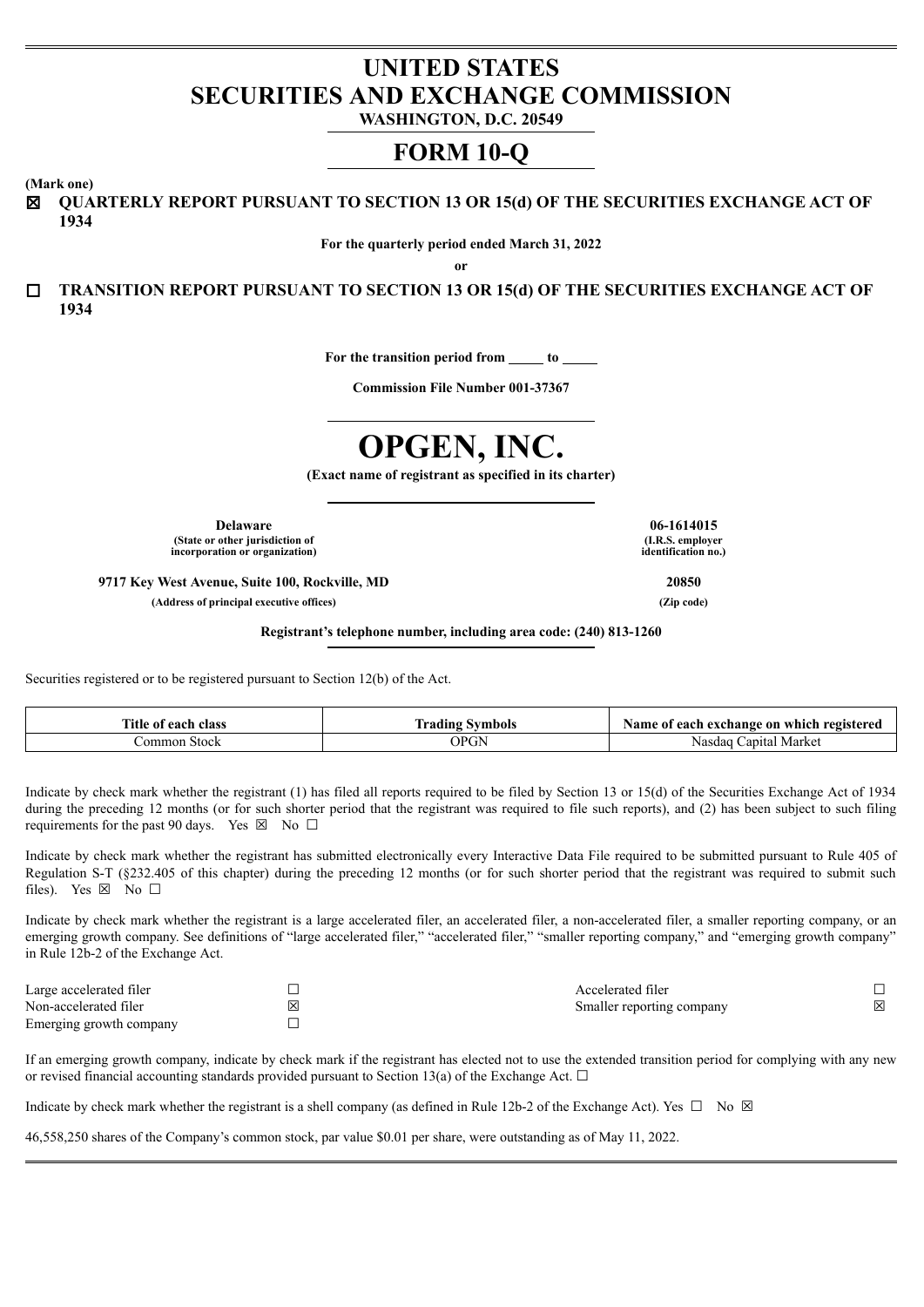# OPGEN, INC.

# TABLE OF CONTENTS FOR FORM 10-Q

# INFORMATION REGARDING [FORWARD-LOOKING](#page-2-0) STATEMENTS 3

| PART I.           | <b>FINANCIAL INFORMATION</b>                                                                                         | $\overline{4}$ |
|-------------------|----------------------------------------------------------------------------------------------------------------------|----------------|
|                   |                                                                                                                      |                |
| Item 1.           | <b>Unaudited Condensed Consolidated Financial Statements</b>                                                         | $\overline{4}$ |
|                   | Condensed Consolidated Balance Sheets at March 31, 2022 and December 31, 2021                                        | 4              |
|                   | Condensed Consolidated Statements of Operations and Comprehensive Loss for the three months ended March 31, 2022 and |                |
|                   | 2021                                                                                                                 | 5              |
|                   | Condensed Consolidated Statements of Stockholders' Equity for the three months ended March 31, 2022 and 2021         | 6              |
|                   | Condensed Consolidated Statements of Cash Flows for the three months ended March 31, 2022 and 2021                   | $\overline{7}$ |
|                   | Notes to Unaudited Condensed Consolidated Financial Statements                                                       | 8              |
| Item 2.           | Management's Discussion and Analysis of Financial Condition and Results of Operations                                | 25             |
| Item 3.           | Quantitative and Qualitative Disclosures About Market Risk                                                           | 31             |
| Item 4.           | <b>Controls and Procedures</b>                                                                                       | 31             |
|                   |                                                                                                                      |                |
| PART II.          | <b>OTHER INFORMATION</b>                                                                                             | 31             |
|                   |                                                                                                                      |                |
| Item 1.           | <b>Legal Proceedings</b>                                                                                             | 31             |
| Item 1A.          | <b>Risk Factors</b>                                                                                                  | 31             |
| Item 2.           | Unregistered Sales of Equity Securities and Use of Proceeds                                                          | 31             |
| Item 3.           | <b>Defaults Upon Senior Securities</b>                                                                               | 31             |
| Item 4.           | <b>Mine Safety Disclosures</b>                                                                                       | 31             |
| Item 5.           | <b>Other Information</b>                                                                                             | 31             |
| Item 6.           | <b>Exhibits</b>                                                                                                      | 32             |
|                   |                                                                                                                      |                |
| <b>SIGNATURES</b> |                                                                                                                      | 33             |
|                   |                                                                                                                      |                |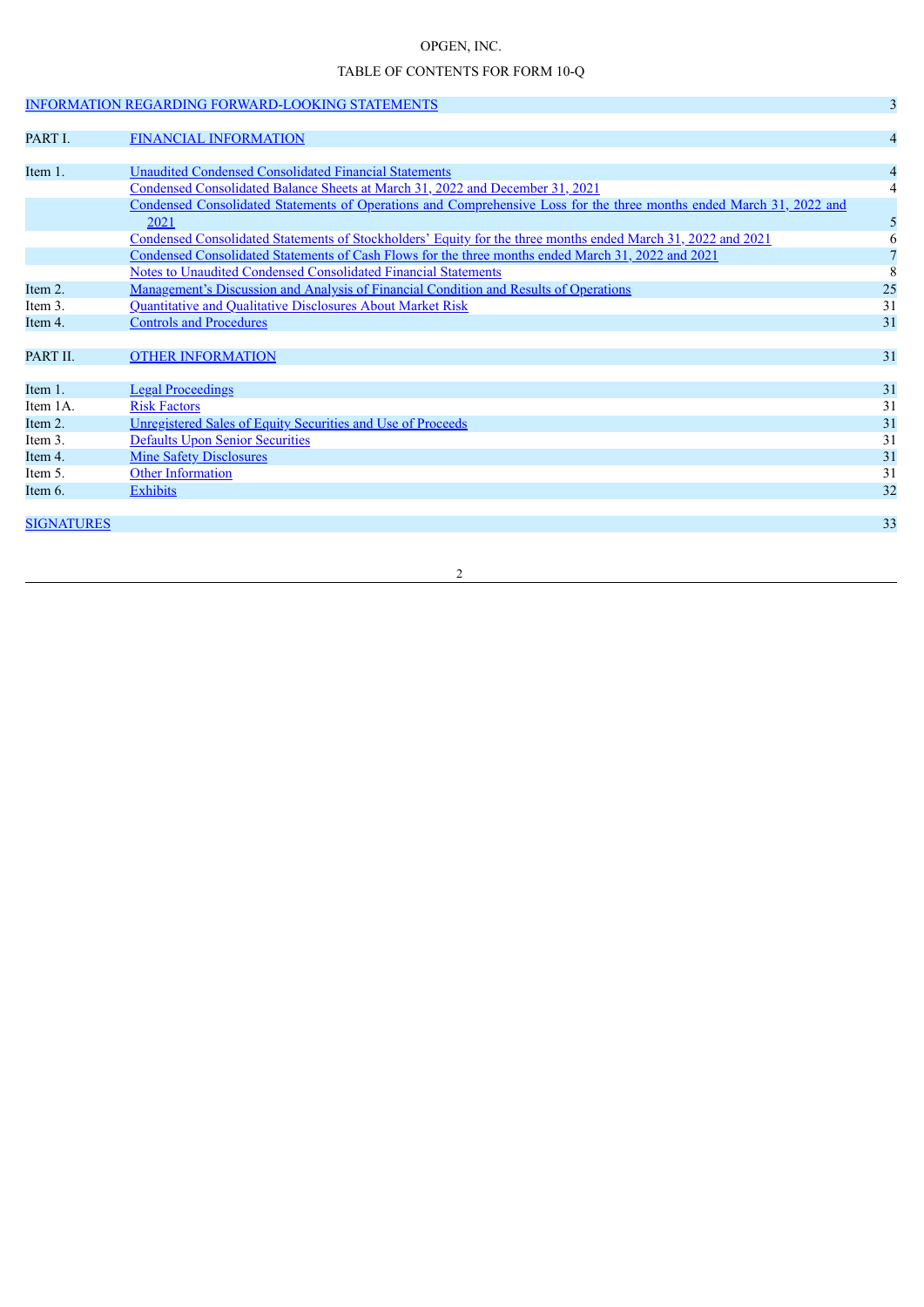#### **INFORMATION REGARDING FORWARD-LOOKING STATEMENTS**

<span id="page-2-0"></span>This quarterly report on Form 10-Q of OpGen, Inc. contains forward-looking statements within the meaning of Section 27A of the Securities Act of 1933, as amended (the "Securities Act") and Section 21E of the Securities Exchange Act of 1934, as amended (the "Exchange Act"). In this quarterly report, we refer to OpGen, Inc. as the "Company," "we," "our" or "us." All statements other than statements of historical facts contained herein, including statements regarding our future results of operations and financial position, strategy and plans, and our expectations for future operations, are forward-looking statements. The words "believe," "may," "will," "estimate," "continue," "anticipate," "design," "intend," "expect" or the negative version of these words and similar expressions are intended to identify forward-looking statements.

We have based these forward-looking statements on our current expectations and projections about future events and trends that we believe may affect our financial condition, results of operations, strategy, short- and long-term business operations and objectives, and financial needs. These forward-looking statements are subject to a number of risks, uncertainties and assumptions, including those described in Part II Item 1A "Risk Factors." In light of these risks, uncertainties and assumptions, the forward-looking events and circumstances included herein may not occur, and actual results could differ materially and adversely from those anticipated or implied in the forward-looking statements. Given these uncertainties, you should not place undue reliance on these forward-looking statements. Forward-looking statements include, but are not limited to, statements about:

- the continued impact of COVID-19 on our business and operations;
- our liquidity and working capital requirements, including our cash requirements over the next 12 months;
- our use of proceeds from capital financing transactions;
- our ability to maintain compliance with the ongoing listing requirements for the Nasdaq Capital Market;
- the completion of our development efforts for our Unyvero UTI and IJI panels, Unyvero A30 *RQ* platform and ARESdb and the timing of regulatory submissions;
- our ability to establish a market for and sell our Acuitas AMR Gene Panel test for use with bacterial isolates;
- our ability to obtain regulatory clearance for and commercialize our product and services offerings;
- our ability to sustain or grow our customer base for our Unyvero IVD and Acuitas AMR Gene Panel products as well as our current research use only products;
- regulations and changes in laws or regulations applicable to our business, including regulation by the FDA, European Union, including pending IVDR requirements, and China's NMPA;
- our ability to further integrate the OpGen, Curetis, and Ares Genetics businesses;
- our ability to satisfy our debt obligations;
- adverse effects on our business condition and results of operations from general economic and market conditions and overall fluctuations in the United States and international markets, including deteriorating market conditions due to investor concerns regarding inflation and hostilities between Russia and Ukraine;
- anticipated trends and challenges in our business and the competition that we face;
- the execution of our business plan and our growth strategy;
- our expectations regarding the size of and growth in potential markets;
- our opportunity to successfully enter into new collaborative or strategic agreements;
- compliance with the U.S. and international regulations applicable to our business; and
- our expectations regarding future revenue and expenses.

Although we believe that the expectations reflected in the forward-looking statements are reasonable, we cannot guarantee future results, level of activity, performance or achievements. In addition, neither we nor any other person assumes responsibility for the accuracy and completeness of any of these forward-looking statements. These risks should not be construed as exhaustive and should be read in conjunction with our other disclosures, including but not limited to the risk factors described in Part II, Item 1A of this quarterly report. Other risks may be described from time to time in our filings made under the securities laws. New risks emerge from time to time. It is not possible for our management to predict all risks. All forward-looking statements in this quarterly report speak only as of the date made and are based on our current beliefs and expectations. We undertake no obligation to update or revise any forward-looking statement, whether as a result of new information, future events or otherwise.

#### **NOTE REGARDING TRADEMARKS**

We own various U.S. federal trademark registrations and applications and unregistered trademarks and servicemarks, including but not limited to OpGen®, Curetis®, Unyvero®, ARES® and ARES GENETICS®, and Acuitas®. All other trademarks, servicemarks or trade names referred to in this quarterly report are the property of their respective owners. Solely for convenience, the trademarks and trade names in this quarterly report are sometimes referred to without the ® and ™ symbols, but such references should not be construed as any indicator that their respective owners will not assert, to the fullest extent under applicable law, their rights thereto. We do not intend the use or display of other companies' trademarks and trade names to imply a relationship with, or endorsement or sponsorship of us by, any other companies, products or services.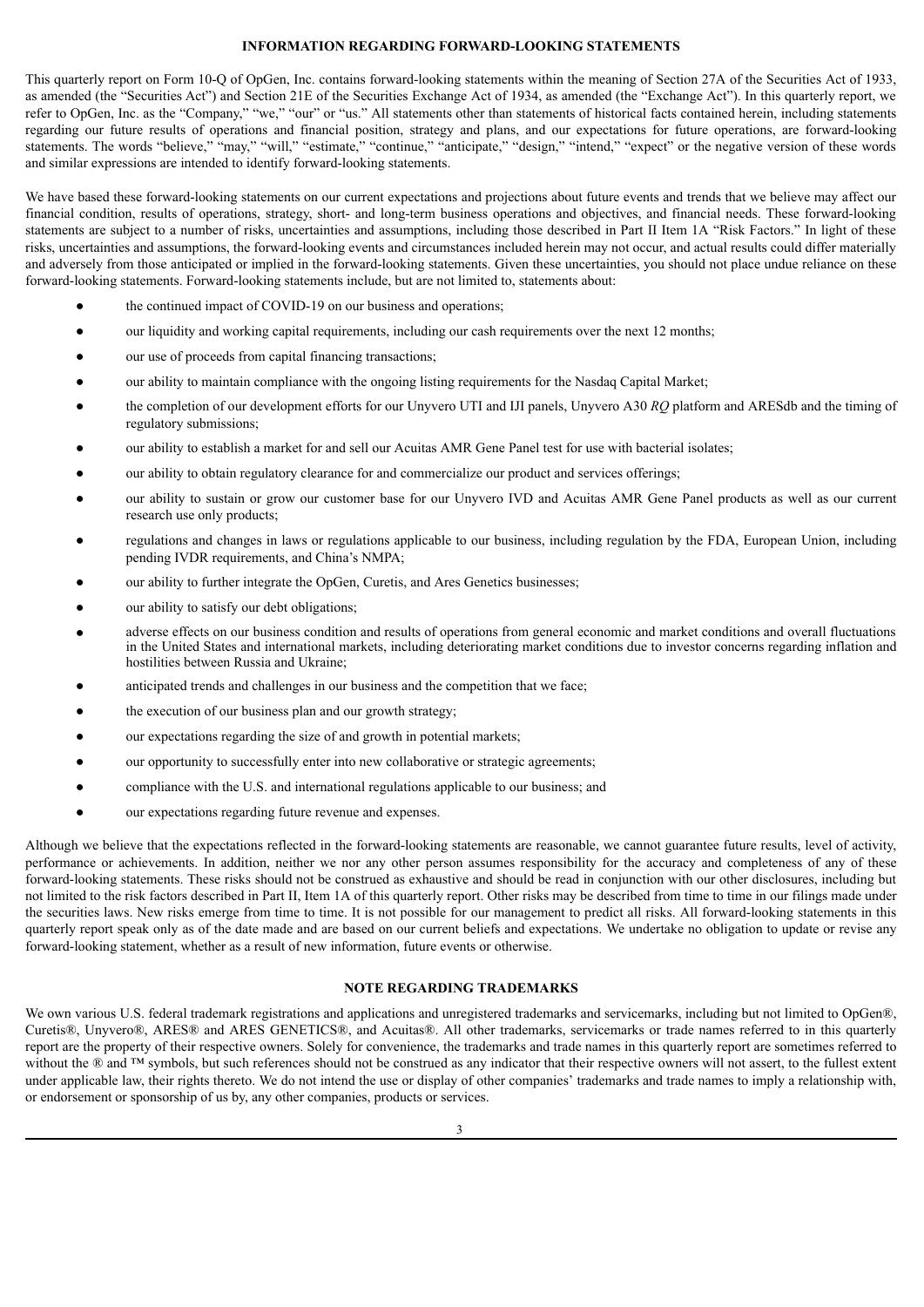## <span id="page-3-0"></span>**Part I. FINANCIAL INFORMATION**

## **Item 1. Unaudited Condensed Consolidated Financial Statements**

## **OpGen, Inc. and Subsidiaries Condensed Consolidated Balance Sheets (unaudited)**

|                                                                                                | March 31, 2022   |               | December 31, 2021 |
|------------------------------------------------------------------------------------------------|------------------|---------------|-------------------|
| <u>Assets</u>                                                                                  |                  |               |                   |
| <b>Current assets</b>                                                                          |                  |               |                   |
| Cash and cash equivalents                                                                      | \$<br>30,653,410 | - \$          | 36,080,392        |
| Accounts receivable, net                                                                       | 265,885          |               | 1,172,396         |
| Inventory, net                                                                                 | 1,361,221        |               | 1,239,456         |
| Prepaid expenses and other current assets                                                      | 1,212,195        |               | 1,250,331         |
| <b>Total current assets</b>                                                                    | 33,492,711       |               | 39,742,575        |
| Property and equipment, net                                                                    | 3,721,720        |               | 4,011,748         |
| Finance lease right-of-use assets, net                                                         | 50,756           |               | 90,467            |
| Operating lease right-of-use assets                                                            | 1,706,346        |               | 1,814,396         |
| Goodwill                                                                                       | 7,316,883        |               | 7,453,007         |
| Intangible assets, net                                                                         | 14,054,168       |               | 14,530,209        |
| Strategic inventory                                                                            | 3,448,808        |               | 3,472,337         |
| Other noncurrent assets                                                                        | 468,041          |               | 551,794           |
| <b>Total assets</b>                                                                            | \$<br>64,259,433 | $\mathbb S$   | 71,666,533        |
| <b>Liabilities and Stockholders' Equity</b>                                                    |                  |               |                   |
| <b>Current liabilities</b>                                                                     |                  |               |                   |
| Accounts payable                                                                               | \$<br>865,440    | <sup>\$</sup> | 1,307,081         |
| Accrued compensation and benefits                                                              | 1,695,557        |               | 1,621,788         |
| <b>Accrued liabilities</b>                                                                     | 1,582,882        |               | 1,965,845         |
| Current maturities of long-term debt                                                           | 14,394,824       |               | 14,519,113        |
| Short-term finance lease liabilities                                                           | 26,462           |               | 43,150            |
| Short-term operating lease liabilities                                                         | 447,710          |               | 459,792           |
| <b>Total current liabilities</b>                                                               | 19,012,875       |               | 19,916,769        |
| Long-term debt, net                                                                            | 7,955,483        |               | 7,176,251         |
| Long-term finance lease liabilities                                                            | 2,803            |               | 3,644             |
| Long-term operating lease liabilities                                                          | 2,860,703        |               | 2,977,402         |
| Derivative liabilities                                                                         | 114,804          |               | 228,589           |
| Other long-term liabilities                                                                    | 141,631          |               | 146,798           |
| <b>Total liabilities</b>                                                                       | 30,088,299       |               | 30,449,453        |
| <b>Commitments and contingencies (Note 8)</b>                                                  |                  |               |                   |
| Stockholders' equity                                                                           |                  |               |                   |
| Preferred stock, \$0.01 par value; 10,000,000 shares authorized; none issued and               |                  |               |                   |
| outstanding at March 31, 2022 and December 31, 2021                                            |                  |               |                   |
| Common stock, \$0.01 par value; 100,000,000 shares authorized; 46,557,750 and                  |                  |               |                   |
| 46,450,250 shares issued and outstanding at March 31, 2022 and December 31, 2021, respectively | 465,578          |               | 464,503           |
| Additional paid-in capital                                                                     | 275,949,034      |               | 275,708,490       |
| Accumulated deficit                                                                            | (242, 345, 255)  |               | (235, 541, 539)   |
| Accumulated other comprehensive income                                                         | 101,777          |               | 585,626           |
| Total stockholders' equity                                                                     | 34,171,134       |               | 41,217,080        |
| Total liabilities and stockholders' equity                                                     | \$<br>64,259,433 | $\mathbf{s}$  | 71,666,533        |

*See accompanying notes to unaudited condensed consolidated financial statements.*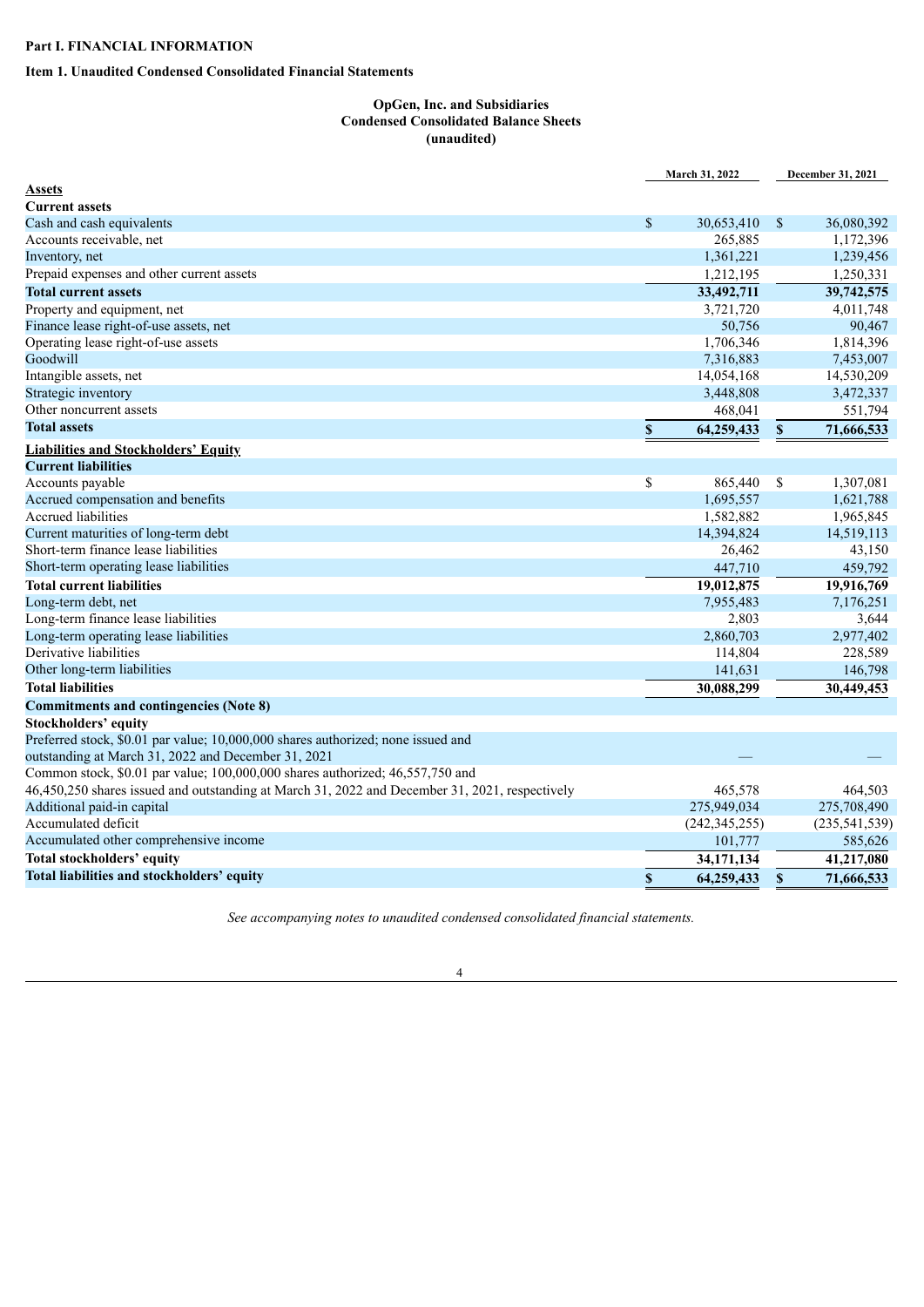## **OpGen, Inc. and Subsidiaries Condensed Consolidated Statements of Operations and Comprehensive Loss (unaudited)**

<span id="page-4-0"></span>

|                                                          |               | Three months ended March 31,<br>2022<br>2021 |              |                |  |  |
|----------------------------------------------------------|---------------|----------------------------------------------|--------------|----------------|--|--|
| Revenue                                                  |               |                                              |              |                |  |  |
| Product sales                                            | \$            | 366,052                                      | $\mathbb{S}$ | 613,918        |  |  |
| Laboratory services                                      |               | 42,929                                       |              | 97,726         |  |  |
| Collaboration revenue                                    |               | 60,764                                       |              | 118,072        |  |  |
| <b>Total revenue</b>                                     |               | 469,745                                      |              | 829,716        |  |  |
| <b>Operating expenses</b>                                |               |                                              |              |                |  |  |
| Cost of products sold                                    |               | 291,997                                      |              | 554,054        |  |  |
| Cost of services                                         |               | 30,562                                       |              | 104,984        |  |  |
| Research and development, net                            |               | 2,316,441                                    |              | 2,813,491      |  |  |
| General and administrative                               |               | 2,625,053                                    |              | 2,663,657      |  |  |
| Sales and marketing                                      |               | 1,051,432                                    |              | 899,252        |  |  |
| Impairment of right-of-use asset                         |               |                                              |              | 55,496         |  |  |
| <b>Total operating expenses</b>                          |               | 6,315,485                                    |              | 7,090,934      |  |  |
| <b>Operating loss</b>                                    |               | (5,845,740)                                  |              | (6,261,218)    |  |  |
| Other (expense) income                                   |               |                                              |              |                |  |  |
| Warrant inducement expense                               |               |                                              |              | (7, 755, 541)  |  |  |
| Interest and other income                                |               | 3,121                                        |              | 4,925          |  |  |
| Interest expense                                         |               | (1,269,581)                                  |              | (1,164,982)    |  |  |
| Foreign currency transaction gains                       |               | 198,740                                      |              | 427,615        |  |  |
| Change in fair value of derivative financial instruments |               | 109,744                                      |              | (101, 390)     |  |  |
| <b>Total other expense</b>                               |               | (957, 976)                                   |              | (8,589,373)    |  |  |
| Loss before income taxes                                 |               | (6,803,716)                                  |              | (14, 850, 591) |  |  |
| <b>Provision for income taxes</b>                        |               |                                              |              |                |  |  |
| <b>Net loss</b>                                          | $\frac{1}{2}$ | (6,803,716)                                  | $\mathbf{s}$ | (14, 850, 591) |  |  |
| Net loss available to common stockholders                | \$            | (6,803,716)                                  | S            | (14,850,591)   |  |  |
| Net loss per common share - basic and diluted            | \$            | (0.15)                                       | $\mathbf{s}$ | (0.50)         |  |  |
| Weighted average shares outstanding - basic and diluted  |               | 46,483,694                                   |              | 29,485,067     |  |  |
| Net loss                                                 | \$            | (6,803,716)                                  | $\mathbb{S}$ | (14, 850, 591) |  |  |
| Other comprehensive loss - foreign currency translation  |               | (483, 849)                                   |              | (1,078,479)    |  |  |
| <b>Comprehensive loss</b>                                | \$            | (7, 287, 565)                                | $\mathbf{s}$ | (15,929,070)   |  |  |
|                                                          |               |                                              |              |                |  |  |

*See accompanying notes to unaudited condensed consolidated financial statements.*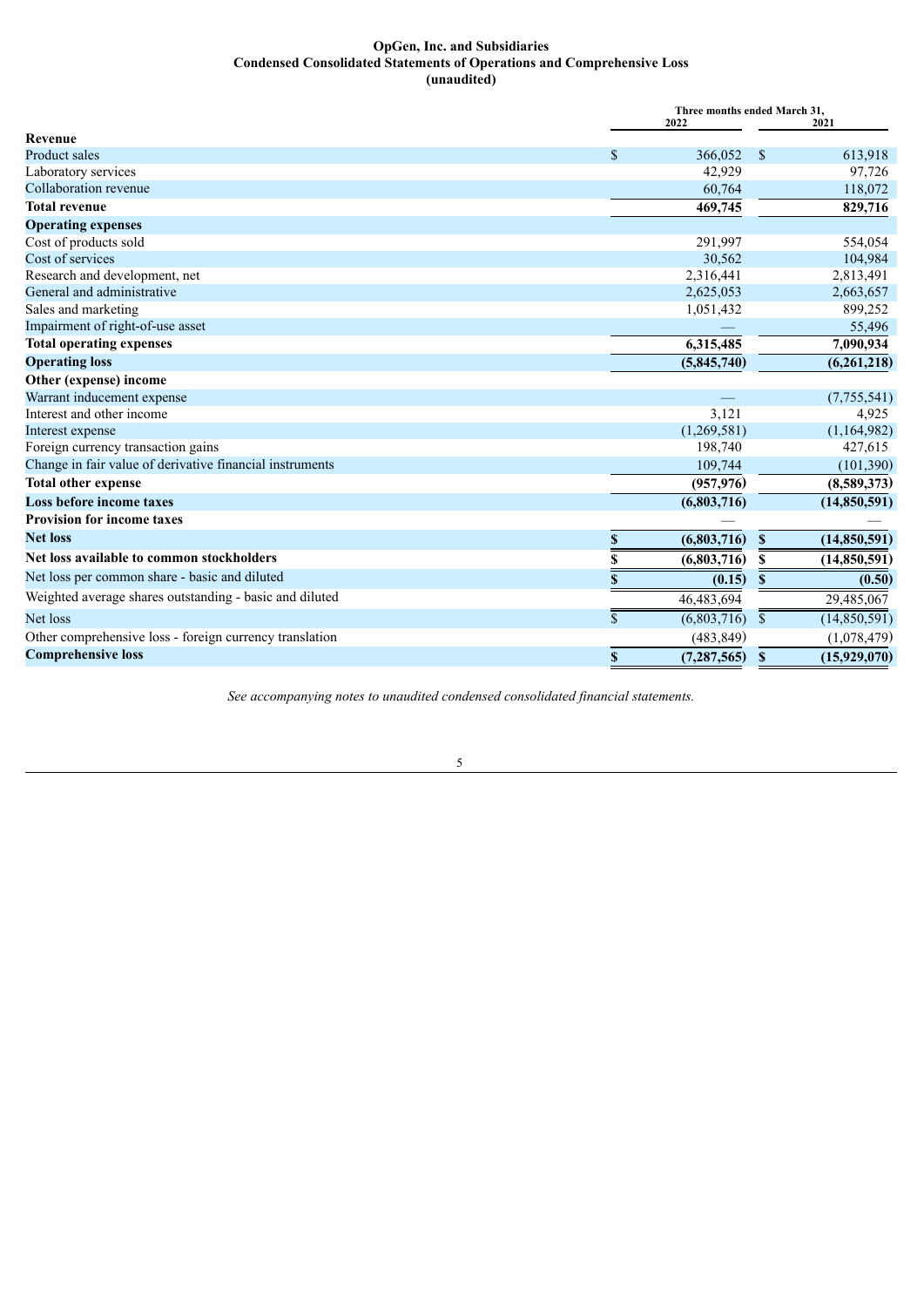## **OpGen, Inc. and Subsidiaries Condensed Consolidated Statements of Stockholders' Equity (unaudited)**

<span id="page-5-0"></span>

|                                               | <b>Common Stock</b>        |           |                                      | <b>Preferred Stock</b> |                                          |               |                                                               |                        |                  |
|-----------------------------------------------|----------------------------|-----------|--------------------------------------|------------------------|------------------------------------------|---------------|---------------------------------------------------------------|------------------------|------------------|
|                                               | Number of<br><b>Shares</b> | Amount    | <b>Number</b><br>of<br><b>Shares</b> | Amount                 | <b>Additional</b><br>Paid-<br>in Capital |               | Accumulated<br>Other<br>Comprehensive<br><b>Income</b> (Loss) | Accumulated<br>Deficit | <b>Total</b>     |
| <b>Balances at December 31, 2020</b>          | 25,085,534                 | \$250,855 |                                      |                        | \$219,129,045                            |               | 2,547,182                                                     | \$(200, 735, 827)      | \$21,191,255     |
| Offering of common stock and warrants, net of |                            |           |                                      |                        |                                          |               |                                                               |                        |                  |
| issuance costs                                | 8,333,333                  | 83,334    |                                      |                        | 23,390,628                               |               |                                                               |                        | 23,473,962       |
| Inducement expense related to warrant reprice |                            |           |                                      |                        | 7,755,541                                |               |                                                               |                        | 7,755,541        |
| Common stock warrant exercises, net of        |                            |           |                                      |                        |                                          |               |                                                               |                        |                  |
| issuance costs                                | 4,847,615                  | 48,476    |                                      |                        | 9,045,696                                |               |                                                               |                        | 9,094,172        |
| Proceeds from issuance of common stock        |                            |           |                                      |                        |                                          |               |                                                               |                        |                  |
| warrants                                      |                            |           |                                      |                        | 255,751                                  |               |                                                               |                        | 255,751          |
| Stock compensation expense                    |                            |           |                                      |                        | 189,670                                  |               |                                                               |                        | 189,670          |
| Foreign currency translation                  |                            |           |                                      |                        |                                          |               | (1,078,479)                                                   |                        | (1,078,479)      |
| Net loss                                      |                            |           |                                      |                        |                                          |               |                                                               | (14,850,591)           | (14,850,591)     |
| <b>Balances at March 31, 2021</b>             | 38,266,482                 | \$382,665 |                                      |                        | \$259,766,331                            |               | 1,468,703                                                     | \$(215,586,418)        | \$46,031,281     |
| <b>Balances at December 31, 2021</b>          | 46,450,250                 | \$464,503 |                                      | S                      | \$275,708,490                            | <sup>\$</sup> | 585,626                                                       | \$(235,541,539)        | 41,217,080<br>S. |
| Issuance of RSUs                              | 107,500                    | 1,075     |                                      |                        | (1,075)                                  |               |                                                               |                        |                  |
| Stock compensation expense                    |                            |           |                                      |                        | 241,619                                  |               |                                                               |                        | 241,619          |
| Foreign currency translation                  |                            |           |                                      |                        |                                          |               | (483, 849)                                                    |                        | (483, 849)       |
| Net loss                                      |                            |           |                                      |                        |                                          |               |                                                               | (6,803,716)            | (6,803,716)      |
| <b>Balances at March 31, 2022</b>             | 46,557,750                 | \$465,578 |                                      |                        | \$275,949,034                            |               | 101,777                                                       | \$(242, 345, 255)      | 34, 171, 134     |

*See accompanying notes to unaudited condensed consolidated financial statements.*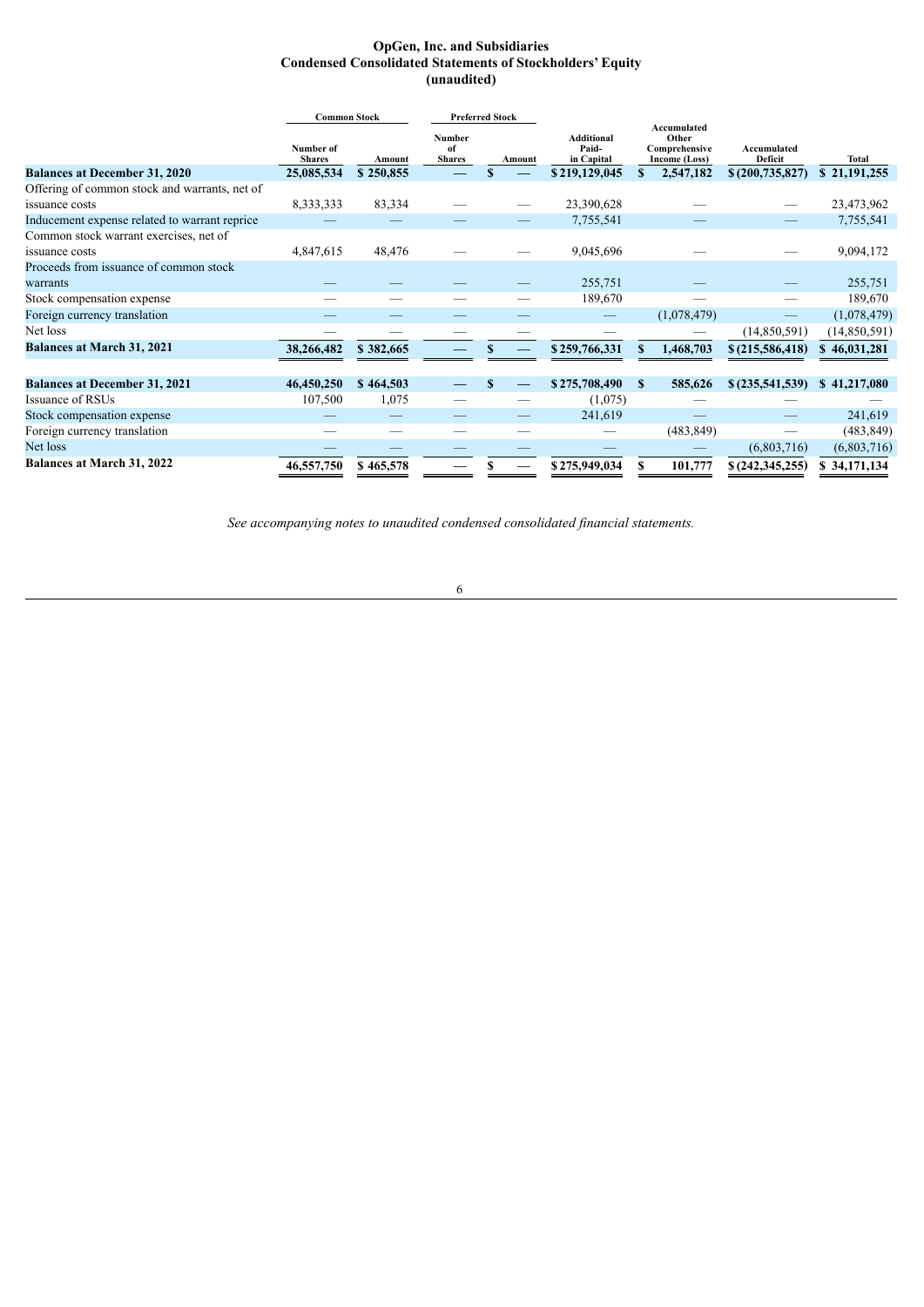## **OpGen, Inc. and Subsidiaries Condensed Consolidated Statements of Cash Flows (unaudited)**

<span id="page-6-0"></span>

|                                                                                                       | Three months ended March 31, |    |                |
|-------------------------------------------------------------------------------------------------------|------------------------------|----|----------------|
|                                                                                                       | 2022                         |    | 2021           |
| <b>Cash flows from operating activities</b>                                                           |                              |    |                |
| Net loss                                                                                              | \$<br>$(6,803,716)$ \$       |    | (14, 850, 591) |
| Adjustments to reconcile net loss to net cash used in operating activities                            |                              |    |                |
| Depreciation and amortization                                                                         | 514,269                      |    | 546,913        |
| Noncash interest expense                                                                              | 1,091,843                    |    | 939,919        |
| Stock compensation expense                                                                            | 241,619                      |    | 189,670        |
| Inducement expense related to warrant reprice                                                         |                              |    | 7,755,541      |
| Change in fair value of derivative liabilities                                                        | (109, 744)                   |    | 101,390        |
| Impairment of right-of-use asset                                                                      |                              |    | 55,496         |
| Changes in operating assets and liabilities                                                           |                              |    |                |
| Accounts receivable                                                                                   | 889,810                      |    | 155,689        |
| Inventory                                                                                             | (170,028)                    |    | (448, 486)     |
| Other assets                                                                                          | 110,332                      |    | 210,102        |
| Accounts payable                                                                                      | (423, 955)                   |    | (570, 922)     |
| Accrued compensation and other liabilities                                                            | (381, 830)                   |    | 949,351        |
| Net cash used in operating activities                                                                 | (5,041,400)                  |    | (4,965,928)    |
| <b>Cash flows from investing activities</b>                                                           |                              |    |                |
| Purchases of property and equipment                                                                   | (38, 713)                    |    | (850, 885)     |
| Net cash used in investing activities                                                                 | (38, 713)                    |    | (850, 885)     |
| <b>Cash flows from financing activities</b>                                                           |                              |    |                |
| Proceeds from issuance of common stock warrants                                                       |                              |    | 255,751        |
| Proceeds from issuance of common stock and pre-funded warrants in registered offering, net of selling |                              |    |                |
| costs                                                                                                 |                              |    | 23,473,962     |
| Proceeds from the exercise of common stock warrants, net of issuance costs                            |                              |    | 9,094,172      |
| Payments on debt                                                                                      |                              |    | (418, 374)     |
| Payments on finance lease obligations                                                                 | (17,529)                     |    | (100, 466)     |
| Net cash (used in) provided by financing activities                                                   | (17,529)                     |    | 32,305,045     |
| Effects of exchange rates on cash                                                                     | (413,093)                    |    | (628,998)      |
| Net (decrease) increase in cash and cash equivalents and restricted cash                              | (5,510,735)                  |    | 25,859,234     |
| Cash and cash equivalents and restricted cash at beginning of period                                  | 36,632,186                   |    | 14, 107, 255   |
| Cash and cash equivalents and restricted cash at end of period                                        | \$<br>31,121,451             | \$ | 39,966,489     |
| Supplemental disclosure of cash flow information                                                      |                              |    |                |
| Cash paid for interest                                                                                | \$<br>1,120                  | \$ | 26,029         |
| Supplemental disclosures of noncash investing and financing activities                                |                              |    |                |
| Right-of-use assets acquired through operating leases                                                 | \$                           | \$ | 748,294        |

*See accompanying notes to unaudited condensed consolidated financial statements.*

7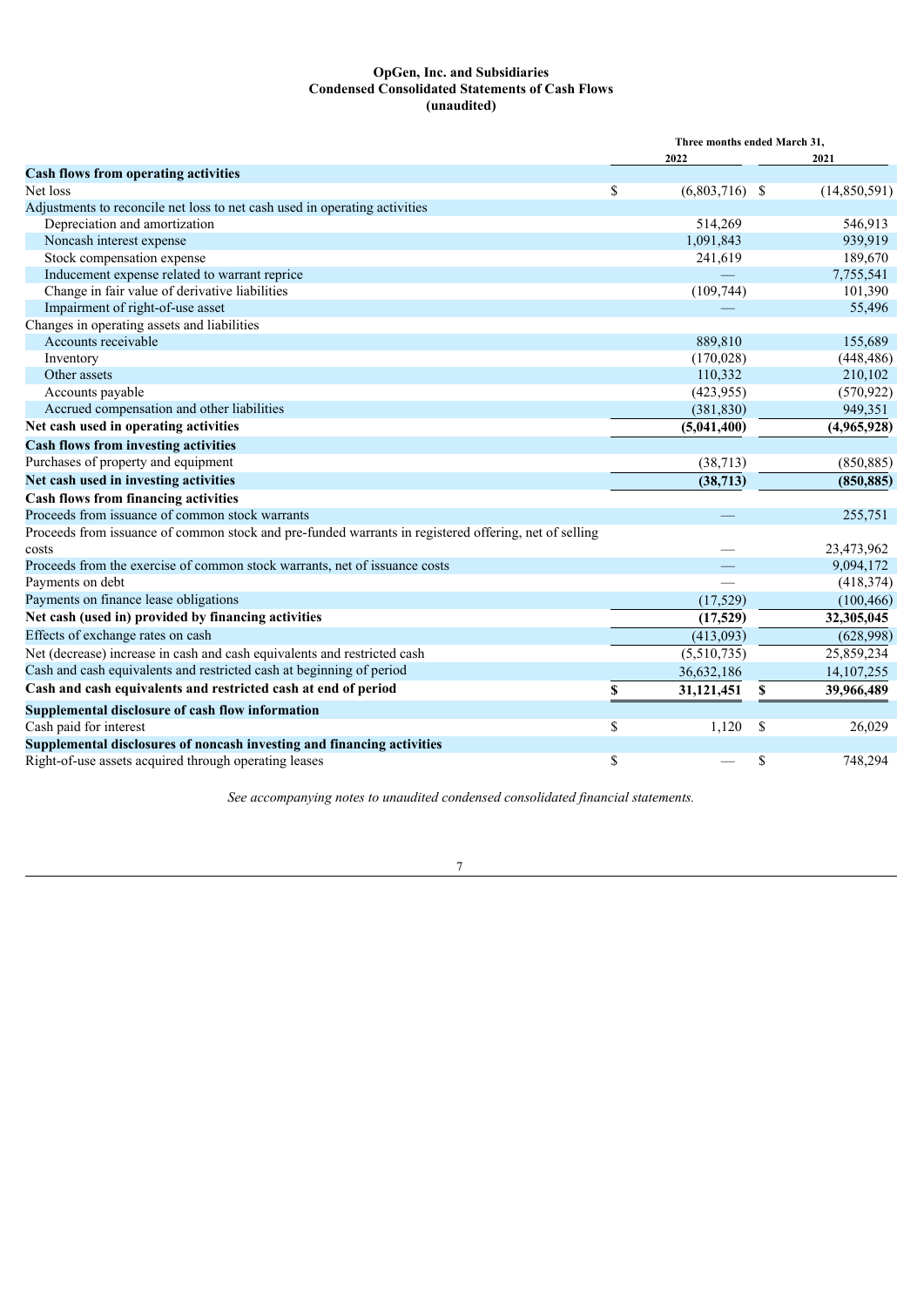### **OpGen, Inc. Notes to Unaudited Condensed Consolidated Financial Statements March 31, 2022**

#### <span id="page-7-0"></span>**Note 1 – Organization**

OpGen, Inc. ("OpGen" or the "Company") was incorporated in Delaware in 2001. On April 1, 2020, OpGen completed its business combination transaction (the "Transaction") with Curetis N.V., a public company with limited liability under the laws of the Netherlands (the "Seller" or "Curetis N.V."), as contemplated by the Implementation Agreement, dated as of September 4, 2019 (the "Implementation Agreement"), by and among the Company, the Seller, and Crystal GmbH, a private limited liability company organized under the laws of the Federal Republic of Germany and wholly-owned subsidiary of the Company (the "Purchaser"). Pursuant to the Implementation Agreement, the Purchaser acquired all of the shares of Curetis GmbH, a private limited liability company organized under the laws of the Federal Republic of Germany ("Curetis GmbH"), and certain other assets and liabilities of the Seller (together, "Curetis"). References to the "Company" include OpGen and its wholly-owned subsidiaries. The Company's headquarters are in Rockville, Maryland, and the Company's principal operations are in Rockville, Maryland; Holzgerlingen and Bodelshausen, Germany; and Vienna, Austria. The Company operates in one business segment.

## **OpGen Overview**

OpGen is a precision medicine company harnessing the power of molecular diagnostics and informatics to help combat infectious disease. Along with its subsidiaries, Curetis GmbH and Ares Genetics GmbH, the Company is developing and commercializing molecular microbiology solutions helping to guide clinicians with more rapid and actionable information about life threatening infections to improve patient outcomes and decrease the spread of infections caused by multidrug-resistant microorganisms, or MDROs. OpGen's current product portfolio includes Unyvero, Acuitas AMR Gene Panel, and the ARES Technology Platform including ARESdb, NGS technology and AI-powered bioinformatics solutions for antibiotic response prediction including ARESiss and AREScloud, as well as the Curetis CE-IVD-marked PCR-based SARS-CoV-2 test kit.

Following its initial announcement in October 2020, the Company discontinued its QuickFISH and PNA FISH product portfolio in its entirety during the first quarter of 2021 (see Note 10). The Company's FISH customers and distribution partners had been informed accordingly and last orders were received and processed in the first quarter of 2021. The discontinuance of these product lines did not qualify for discontinued operations reporting.

The focus of OpGen is on its combined broad portfolio of products, which include high impact rapid diagnostics and bioinformatics to interpret antimicrobial resistance (AMR) genetic data. OpGen will continue to develop and seek FDA and other regulatory clearances or approvals, as applicable, for the Unyvero UTI and IJI products. OpGen will continue to offer the FDA-cleared Unyvero LRT and LRT BAL Panels, Acuitas AMR Gene Panel diagnostic test, as well as the Unyvero UTI Panel as an RUO product to hospitals, public health departments, clinical laboratories, pharmaceutical companies, and contract research organizations, or CROs. OpGen will also continue to commercialize its CE Marked Unyvero Panels in Europe and other global markets via distributors.

## **Note 2 – Going Concern and Management's Plans**

The accompanying unaudited condensed consolidated financial statements have been prepared on a going concern basis, which contemplates the realization of assets and satisfaction of liabilities in the normal course of business. Since inception, the Company has incurred, and continues to incur, significant losses from operations and negative operating cash flows and has a significant amount of debt coming due in 2022. The Company has funded its operations primarily through external investor financing arrangements and significant actions taken by the Company, including the following:

- On April 25, 2022, the Company announced that Curetis and the EIB expect to restructure the payment of the first tranche of debt (see Notes 6 and 11).
- On October 18, 2021, the Company closed a registered direct offering (the "October 2021 Offering") with a single healthcare-focused institutional investor of 150,000 shares of convertible preferred stock and warrants to purchase up to an aggregate of 7,500,000 shares of common stock. The shares of preferred stock had a stated value of \$100 per share and were converted into an aggregate of 7,500,000 shares of common stock at a conversion price of \$2.00 per share after the Company received stockholder approval for an increase to its number of authorized shares of common stock, which approval occurred at the Company's special meeting of stockholders held in December 2021. Thereafter, all preferred stock was converted into 7,500,000 common shares in December 2021 so that there were no shares of preferred stock outstanding as of March 31, 2022. The warrants have an exercise price of \$2.05 per share, became exercisable six months following the date of issuance, and will expire five years following the initial exercise date. The October 2021 Offering raised aggregate net proceeds of \$13.9 million, and gross proceeds of \$15.0 million.

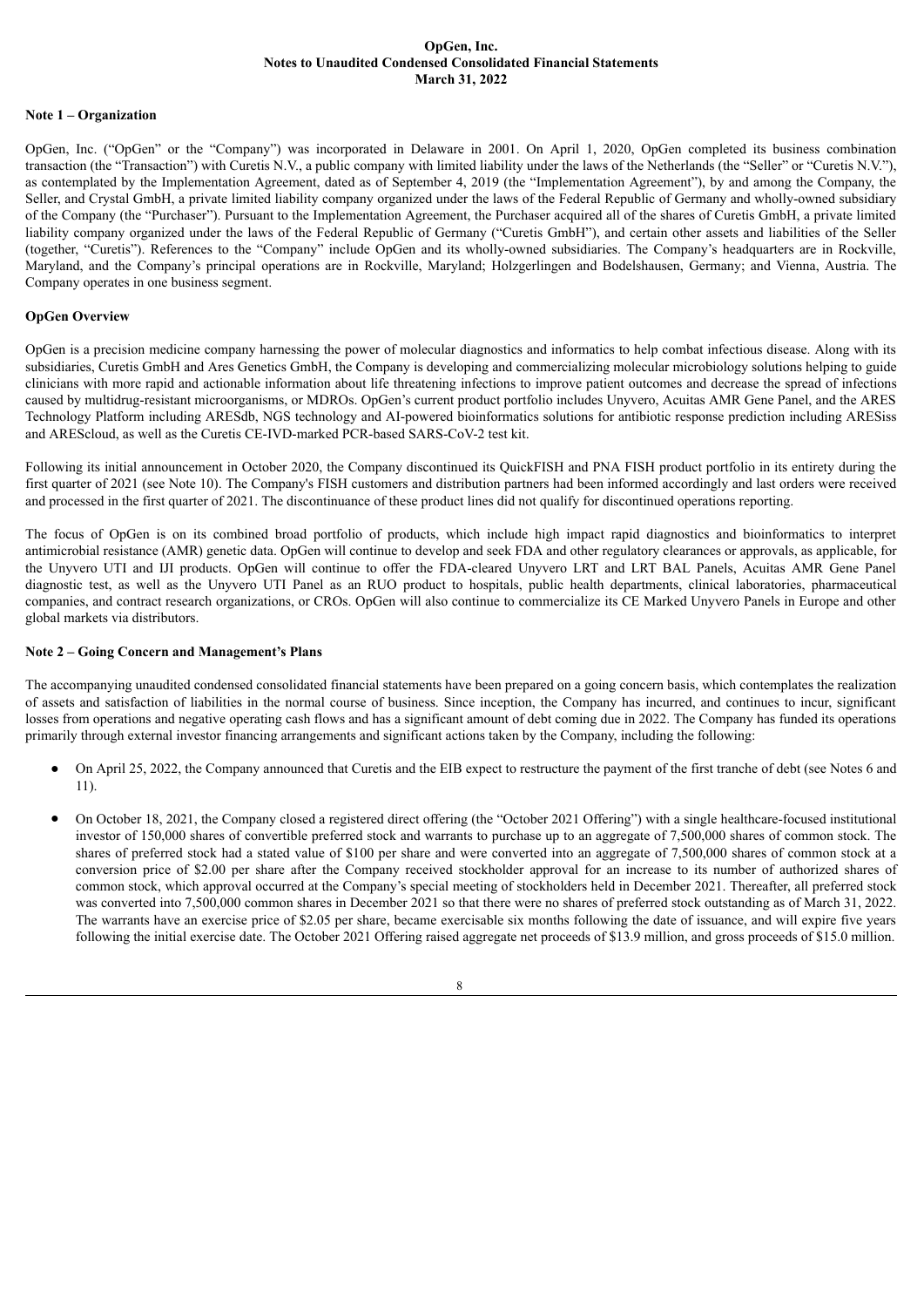- On March 9, 2021, the Company entered into a Warrant Exercise Agreement (the "Exercise Agreement") with the institutional investor (the "Holder") from our 2020 PIPE financing (see discussion below for a description of the 2020 PIPE). Pursuant to the Exercise Agreement, in order to induce the Holder to exercise all of the remaining 4,842,615 outstanding warrants acquired in the 2020 PIPE (the "Existing Warrants") for cash, pursuant to the terms of and subject to beneficial ownership limitations contained in the Existing Warrants, the Company agreed to issue to the Holder new warrants (the "New Warrants") to purchase 0.65 shares of common stock for each share of common stock issued upon such exercise of the Existing Warrants pursuant to the Exercise Agreement for an aggregate of 3,147,700 New Warrants. The terms of the New Warrants are substantially similar to those of the Existing Warrants, except that the New Warrants have an exercise price of \$3.56. The New Warrants are immediately exercisable and will expire five years from the date of the Exercise Agreement. The Holder paid an aggregate of \$255,751 to the Company for the purchase of the New Warrants. The Company received aggregate gross proceeds before expenses of approximately \$9.65 million from the exercise of the remaining Existing Warrants held by the Holder and the payment of the purchase price for the New Warrants (together, the "2021 Warrant Exercise"). As additional compensation, A.G.P./Alliance Global Partners, the Company's placement agent for such warrant exchange, will receive a cash fee equal to \$200,000 upon the cash exercise in full of the New Warrants.
- On February 11, 2021, the Company closed a registered direct offering (the "February 2021 Offering") with a single U.S.-based, healthcarefocused institutional investor for the purchase of (i) 2,784,184 shares of common stock and (ii) 5,549,149 pre-funded warrants, with each prefunded warrant exercisable for one share of common stock. The Company also issued to the investor, in a concurrent private placement, unregistered common share purchase warrants to purchase 4,166,666 shares of the Company's common stock. Each share of common stock and accompanying common warrant were sold together at a combined offering price of \$3.00, and each pre-funded warrant and accompanying common warrant were sold together at a combined offering price of \$2.99. The pre-funded warrants were immediately exercisable, at an exercise price of \$0.01, and could be exercised at any time until all of the pre-funded warrants are exercised in full. The common warrants have an exercise price of \$3.55 per share, are exercisable commencing on the six-month anniversary of the date of issuance, and will expire five and one-half (5.5) years from the date of issuance. The February 2021 Offering raised aggregate net proceeds of \$23.5 million, and gross proceeds of \$25.0 million. As of December 31, 2021, all 5,549,149 pre-funded warrants issued in the February 2021 Offering were exercised.
- On November 25, 2020, the Company closed a private placement (the "2020 PIPE") with one healthcare-focused U.S. institutional investor for the purchase of (i) 2,245,400 shares of common stock, (ii) 4,842,615 warrants to purchase shares of common stock and (iii) 2,597,215 pre-funded warrants, with each pre-funded warrant exercisable for one share of common stock. Each share of common stock and accompanying common warrant were sold together at a combined offering price of \$2.065, and each pre-funded warrant and accompanying common warrant were sold together at a combined offering price of \$2.055. The common warrants have an exercise price of \$1.94 per share, and are exercisable commencing on the six-month anniversary of the date of issuance, and will expire five and one-half (5.5) years from the date of issuance. The 2020 PIPE raised aggregate net proceeds of \$9.3 million, and gross proceeds of \$10.0 million. As of December 31, 2020, all 2,597,215 pre-funded warrants issued in the 2020 PIPE were exercised.
- On February 11, 2020, the Company entered into an At the Market Common Offering (the "ATM Agreement") with H.C. Wainwright & Co., LLC ("Wainwright"), which was amended and restated on November 13, 2020 to add BTIG, LLC ("BTIG") as a sales agent, pursuant to which the Company may offer and sell from time to time in an "at the market offering", at its option, up to an aggregate of \$22.1 million of shares of the Company's common stock through the sales agents (the "2020 ATM Offering"). During the year ended December 31, 2021, the Company sold 680,000 shares of its common stock under the 2020 ATM Offering, resulting in aggregate net proceeds to the Company of approximately \$1.48 million, and gross proceeds of approximately \$1.55 million.

To meet its capital needs, the Company is considering multiple alternatives, including, but not limited to, strategic financings or other transactions, additional equity financings, debt financings and other funding transactions, licensing and/or partnering arrangements. There can be no assurance that the Company will be able to complete any such transaction on acceptable terms or otherwise. The Company believes that current cash, will be sufficient to repay or refinance the current portion of the Company's debt and fund operations into the first quarter of 2023. This has led management to conclude that there is substantial doubt about the Company's ability to continue as a going concern. In the event the Company is unable to successfully raise additional capital during or before the end of the first quarter of 2023, the Company will not have sufficient cash flows and liquidity to finance its business operations as currently contemplated. Accordingly, in such circumstances, the Company would be compelled to immediately reduce general and administrative expenses and delay research and development projects, pause or abort clinical trials including the purchase of scientific equipment and supplies, until it is able to obtain sufficient financing. If such sufficient financing is not received on a timely basis, the Company would then need to pursue a plan to license or sell its assets, seek to be acquired by another entity, cease operations and/or seek bankruptcy protection.

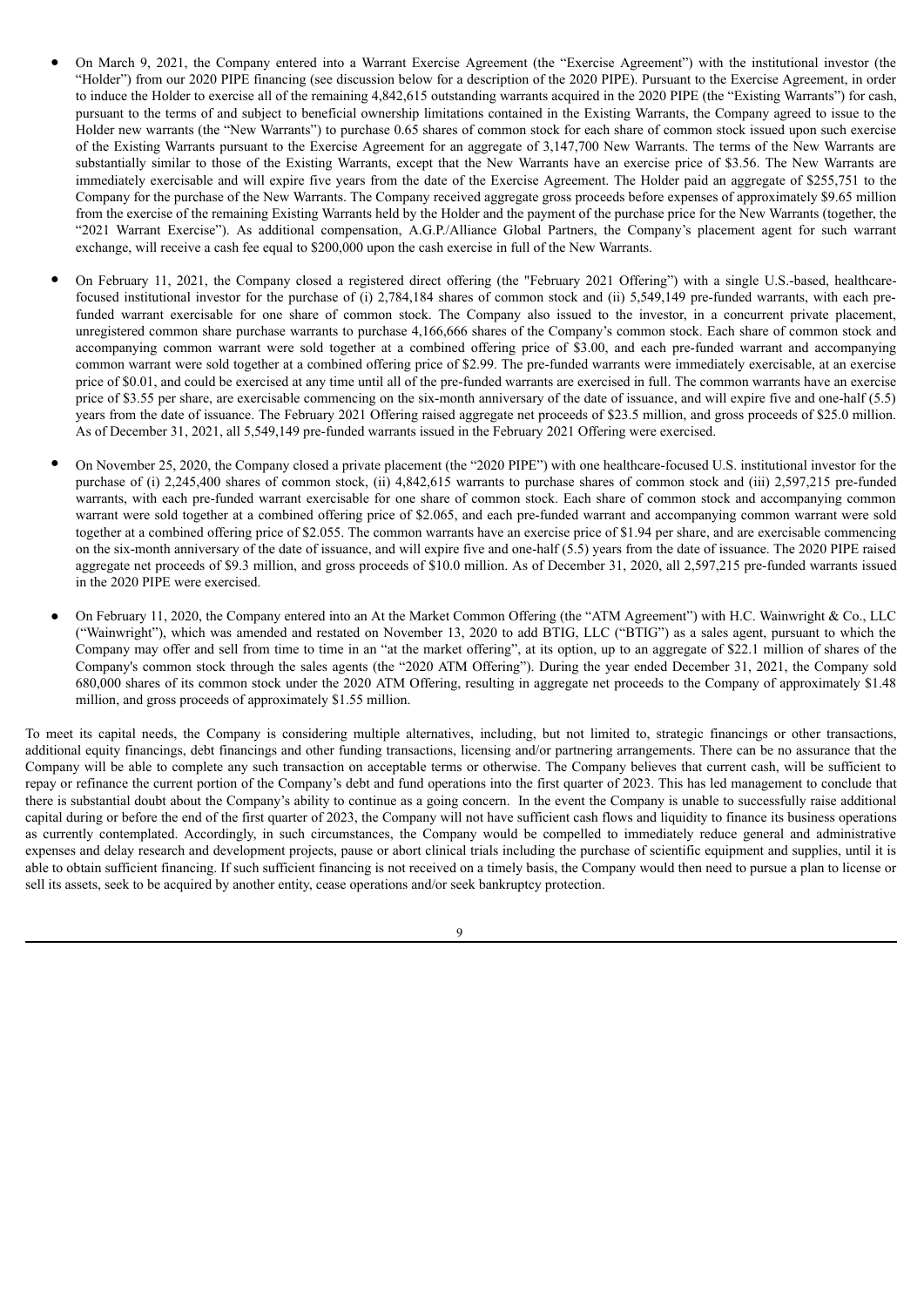#### **Note 3 – Summary of Significant Accounting Policies**

#### **Basis of presentation and consolidation**

The Company has prepared the accompanying unaudited condensed consolidated financial statements pursuant to the rules and regulations of the Securities and Exchange Commission (the "SEC") and the standards of accounting measurement set forth in the Interim Reporting Topic of the Financial Accounting Standards Board ("FASB") Accounting Standards Codification ("ASC"). Certain information and note disclosures normally included in annual financial statements prepared in accordance with accounting principles generally accepted in the United States of America ("GAAP") have been condensed or omitted, although the Company believes that the disclosures made are adequate to make the information not misleading. The Company recommends that the unaudited condensed consolidated financial statements be read in conjunction with the audited consolidated financial statements and the notes thereto included in the Company's latest Annual Report on Form 10-K. In the opinion of management, all adjustments that are necessary for a fair presentation of the Company's financial position for the periods presented have been reflected. All adjustments are of a normal, recurring nature, unless otherwise stated. The interim condensed consolidated results of operations are not necessarily indicative of the results that may occur for the full fiscal year. The December 31, 2021 consolidated balance sheet included herein was derived from the audited consolidated financial statements, but does not include all disclosures including notes required by GAAP for complete financial statements.

The accompanying unaudited condensed consolidated financial statements include the accounts of OpGen and its wholly-owned subsidiaries as of March 31, 2022 including Curetis GmbH and subsidiaries acquired on April 1, 2020; all intercompany transactions and balances have been eliminated.

#### **Foreign currency**

The Company has subsidiaries located in Holzgerlingen, Germany; and Vienna, Austria, each of which use currencies other than the U.S. dollar as their functional currency. As a result, all assets and liabilities are translated into U.S. dollars based on exchange rates at the end of the reporting period. Income and expense items are translated at the average exchange rates prevailing during the reporting period. Translation adjustments are reported in accumulated other comprehensive income, a component of stockholders' equity. Foreign currency translation adjustments are the sole component of accumulated other comprehensive income at March 31, 2022 and December 31, 2021.

Foreign currency transaction gains and losses, excluding gains and losses on intercompany balances where there is no current intent to settle such amounts in the foreseeable future, are included in the determination of net loss. Unless otherwise noted, all references to "\$" or "dollar" refer to the United States dollar.

#### **Use of estimates**

In preparing financial statements in conformity with GAAP, management is required to make estimates and assumptions that affect the reported amounts of assets and liabilities and the disclosure of contingent assets and liabilities at the date of the financial statements and the reported amounts of revenues and expenses during the reporting period. In the accompanying unaudited condensed consolidated financial statements, estimates are used for, but not limited to, liquidity assumptions, revenue recognition, inducement expense related to warrant repricing, stock-based compensation, allowances for doubtful accounts and inventory obsolescence, discount rates used to discount unpaid lease payments to present values, valuation of derivative financial instruments measured at fair value on a recurring basis, deferred tax assets and liabilities and related valuation allowance, determining the fair value of assets acquired and liabilities assumed in business combinations, the estimated useful lives of long-lived assets, and the recoverability of long-lived assets. Actual results could differ from those estimates.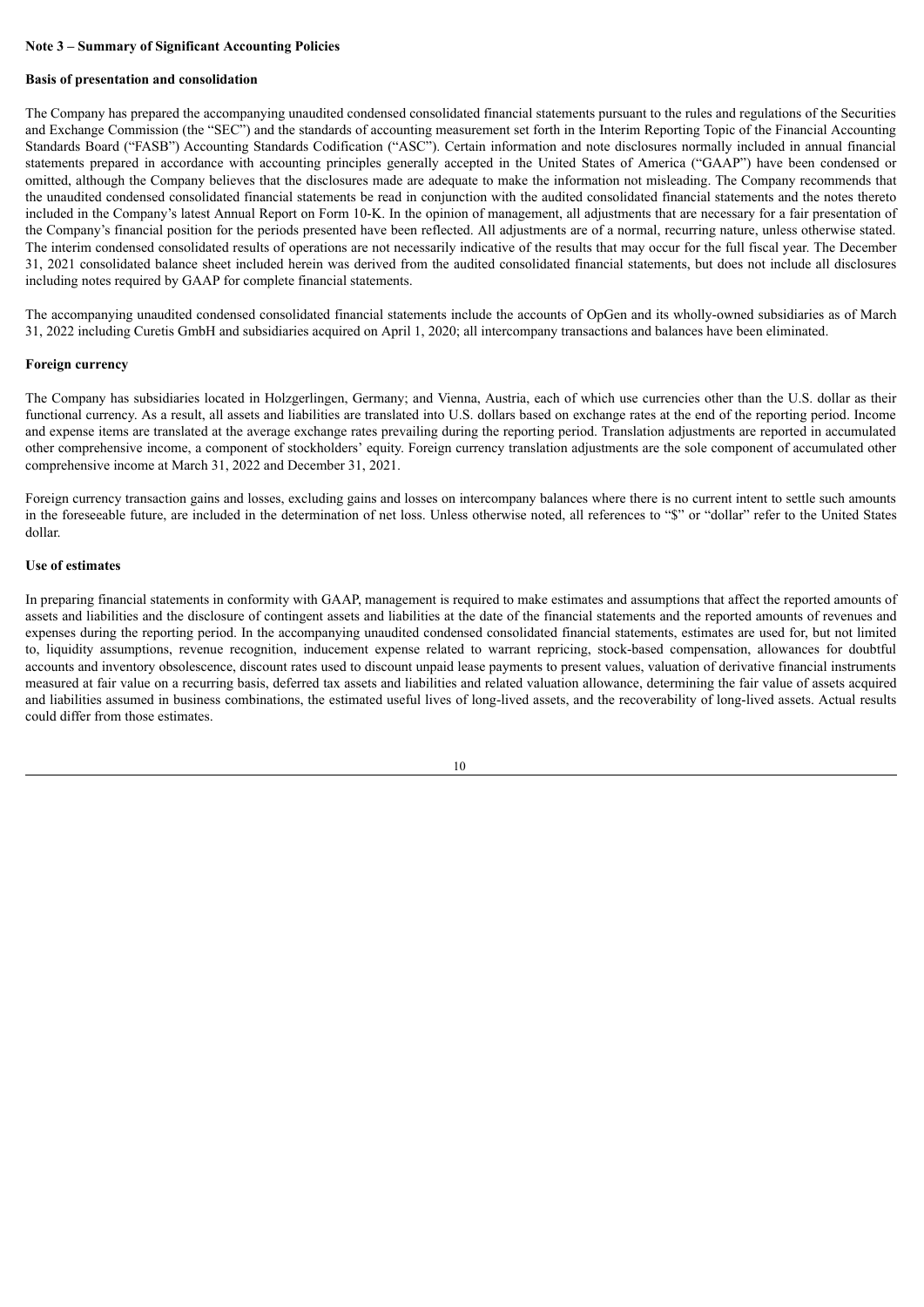## **Fair value of financial instruments**

Financial instruments classified as current assets and liabilities (including cash and cash equivalent, receivables, accounts payable, deferred revenue and short-term notes) are carried at cost, which approximates fair value, because of the short-term maturities of those instruments.

## **Cash and cash equivalents and restricted cash**

The Company considers all highly liquid instruments with original maturities of three months or less to be cash equivalents. The Company has cash and cash equivalents deposited in financial institutions in which the balances occasionally exceed the Federal Deposit Insurance Corporation ("FDIC") insured limit of \$250,000. The Company has not experienced any losses in such accounts and management believes it is not exposed to any significant credit risk.

At March 31, 2022 and December 31, 2021, the Company had funds totaling \$468,041 and \$551,794, respectively, which are required as collateral for letters of credit benefiting its landlords and for credit card processors. These funds are reflected in other noncurrent assets on the accompanying unaudited condensed consolidated balance sheets.

The following table provides a reconciliation of cash and cash equivalents and restricted cash reported within the condensed consolidated balance sheets that sum to the total of the same amounts shown in the condensed consolidated statements of cash flows:

|                                                                                                               | March 31, 2022 | <b>December 31, 2021</b> | <b>March 31, 2021</b> | <b>December 31, 2020</b> |
|---------------------------------------------------------------------------------------------------------------|----------------|--------------------------|-----------------------|--------------------------|
| Cash and cash equivalents                                                                                     | 30.653.410     | 36,080,392               | 39.397.437            | 13,360,463               |
| Restricted cash                                                                                               | 468.041        | 551.794                  | 569.052               | 746,792                  |
| Total cash and cash equivalents and restricted cash in the<br>condensed consolidated statements of cash flows | 31.121.451     | 36.632.186               | 39.966.489            | 14.107.255               |

#### **Accounts receivable**

The Company's accounts receivable result from revenues earned but not yet collected from customers. Credit is extended based on an evaluation of a customer's financial condition and, generally, collateral is not required. Accounts receivable are due within 30 to 90 days and are stated at amounts due from customers. The Company evaluates if an allowance is necessary by considering a number of factors, including the length of time accounts receivable are past due, the Company's previous loss history and the customer's current ability to pay its obligation. If amounts become uncollectible, they are charged to operations when that determination is made. The allowance for doubtful accounts was \$0 as of March 31, 2022 and December 31, 2021, respectively.

At March 31, 2022, the Company had accounts receivable from four customers which individually represented 28%, 27%, 16% and 14% of total accounts receivable, respectively. At December 31, 2021, the Company had accounts receivable from two customers which individually represented 52% and 14% of total accounts receivable, respectively. For the three months ended March 31, 2022, revenue earned from three customers represented 27%, 27% and 12% of total revenues, respectively. For the three months ended March 31, 2021, revenue earned from two customers represented 18% and 13% of total revenues, respectively.

#### **Inventory**

Inventories are valued using the first-in, first-out cost method and stated at the lower of cost or net realizable value and consist of the following:

|                            | <b>March 31, 2022</b> | <b>December 31, 2021</b> |
|----------------------------|-----------------------|--------------------------|
| Raw materials and supplies | 944.802               | 866,963                  |
| Work-in-process            | 121.731               | 100,801                  |
| Finished goods             | 3,743,496             | 3.744.029                |
| Total                      | 4,810,029             | 4,711,793                |

Inventory includes Unyvero instrument systems, Unyvero cartridges, reagents and components for Unyvero, Acuitas, Curetis SARS CoV-2 test kits, and reagents and supplies used for the Company's laboratory services. Inventory reserves for obsolescence and expirations were \$82,151 and \$98,064 at March 31, 2022 and December 31, 2021, respectively.

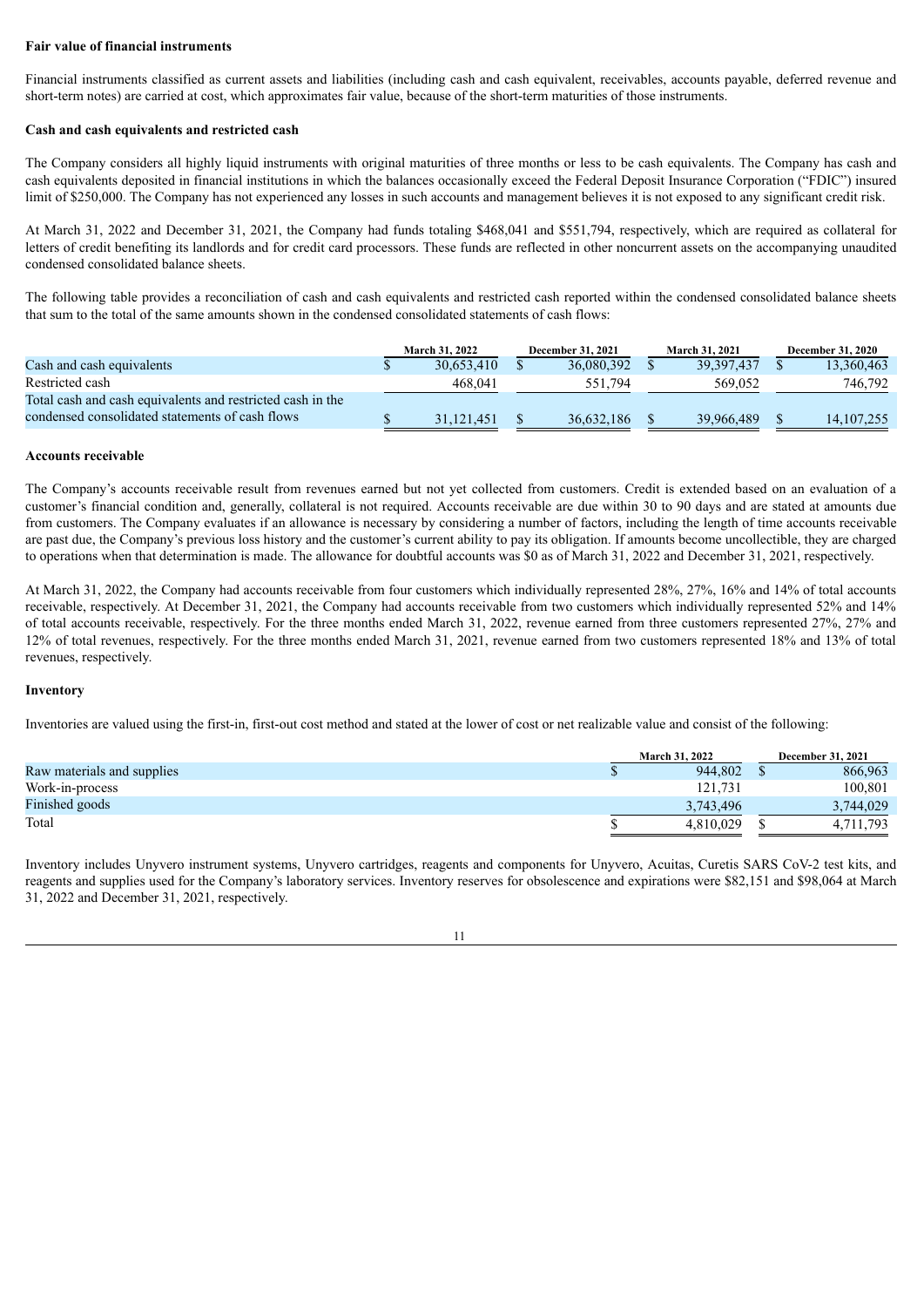The Company reviews inventory quantities on hand and analyzes the provision for excess and obsolete inventory based primarily on product expiration dating and its estimated sales forecast, which is based on sales history and anticipated future demand. The Company's estimates of future product demand may not be accurate, and it may understate or overstate the provision required for excess and obsolete inventory. Accordingly, any significant unanticipated changes in demand could have a significant impact on the value of the Company's inventory and results of operations.

The Company classifies finished good inventory it does not expect to sell or use in clinical studies within 12 months of the unaudited condensed consolidated balance sheets date as strategic inventory, a non-current asset.

## **Long-lived assets**

#### Property and equipment

Property and equipment are reviewed for impairment whenever events or changes in circumstances indicate that the carrying amount of an asset may not be recoverable. Recoverability of assets to be held and used is measured by a comparison of the carrying amount of an asset to future undiscounted net cash flows expected to be generated by the asset. Recoverability measurement and estimating of undiscounted cash flows is done at the lowest possible level for which we can identify assets. If such assets are considered to be impaired, impairment is recognized as the amount by which the carrying amount of assets exceeds the fair value of the assets. During the three months ended March 31, 2022 and 2021, the Company determined that its property and equipment were not impaired.

#### Leases

The Company determines if an arrangement is a lease at inception. For leases where the Company is the lessee, right-of-use ("ROU") assets represent the Company's right to use the underlying asset for the term of the lease and the lease liabilities represent an obligation to make lease payments arising from the lease. ROU assets and lease liabilities are recognized at the lease commencement date based on the present value of the future lease payments over the lease term. The Company uses its incremental borrowing rate based on the information available at the commencement date of the underlying lease arrangement to determine the present value of lease payments. The ROU asset also includes any prepaid lease payments and any lease incentives received. The lease term to calculate the ROU asset and related lease liability includes options to extend or terminate the lease when it is reasonably certain that the Company will exercise the option. The Company's lease agreements generally do not contain any material variable lease payments, residual value guarantees or restrictive covenants.

Lease expense for operating leases is recognized on a straight-line basis over the lease term as an operating expense while expense for financing leases is recognized as depreciation expense and interest expense using the effective interest method of recognition. The Company has made certain accounting policy elections whereby the Company (i) does not recognize ROU assets or lease liabilities for short-term leases (those with original terms of 12 months or less) and (ii) combines lease and non-lease elements of our operating leases.

#### ROU assets

ROU assets are reviewed for impairment whenever events or changes in circumstances indicate that the carrying amount of an asset may not be recoverable. Recoverability of assets to be held and used is measured by a comparison of the carrying amount of an asset to future undiscounted net cash flows expected to be generated by the asset. Recoverability measurement and estimating of undiscounted cash flows is done at the lowest possible level for which the Company can identify assets. If such assets are considered to be impaired, impairment is recognized as the amount by which the carrying amount of assets exceeds the fair value of the assets. During the three months ended March 31, 2021, the Company had determined that the ROU asset associated with its San Diego, California office lease may not be recoverable. As a result, the Company had recorded an impairment charge of \$55,496 during the three months ended March 31, 2021.

#### Intangible assets and goodwill

Intangible assets and goodwill as of March 31, 2022 consist of finite-lived and indefinite-lived intangible assets and goodwill.

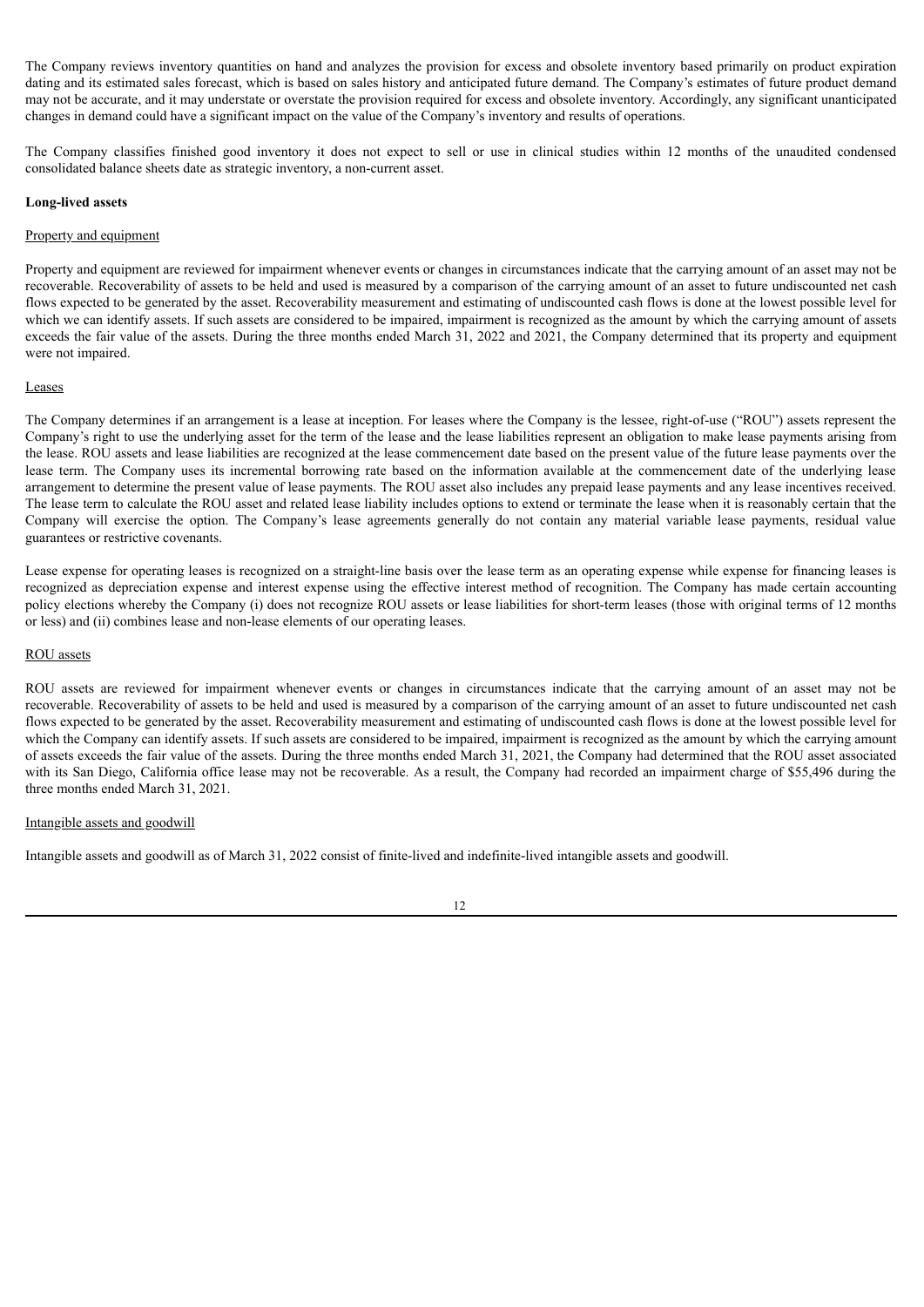## *Finite-lived and indefinite-lived intangible assets*

Intangible assets include trademarks, developed technology, In-Process Research & Development, software and customer relationships and consisted of the following as of March 31, 2022 and December 31, 2021:

|                               |            |              |                             | March 31, 2022                                   |                    |                             | <b>December 31, 2021</b>                                |                    |
|-------------------------------|------------|--------------|-----------------------------|--------------------------------------------------|--------------------|-----------------------------|---------------------------------------------------------|--------------------|
|                               | Subsidiary | Cost         | Accumulated<br>Amortization | <b>Effect</b> of<br>Foreign<br>Exchange<br>Rates | <b>Net Balance</b> | Accumulated<br>Amortization | <b>Effect</b> of<br>Foreign<br>Exchange<br><b>Rates</b> | <b>Net Balance</b> |
|                               |            |              |                             |                                                  |                    |                             |                                                         |                    |
| Trademarks and tradenames     | Curetis    | \$1,768,000  | (355,010)                   | 7,036                                            | \$1,420,026        | (316,930)                   | \$43,015                                                | \$1,494,085        |
| Distributor relationships     | Curetis    | 2,362,000    | (316, 193)                  | 9,400                                            | 2,055,207          | (282, 277)                  | 57,465                                                  | 2,137,188          |
| A50 - Developed technology    | Curetis    | 349,000      | (100, 123)                  | 1,390                                            | 250,267            | (89, 384)                   | 8,492                                                   | 268,108            |
| Ares - Developed technology   | Curetis    | 5,333,000    | (764, 878)                  | 21,223                                           | 4,589,345          | (682, 833)                  | 129,745                                                 | 4,779,912          |
| A30 - In-Process Research $&$ |            |              |                             |                                                  |                    |                             |                                                         |                    |
| Development                   | Curetis    | 5,706,000    |                             | 33,323                                           | 5,739,323          |                             | 144,916                                                 | 5,850,916          |
|                               |            | \$15,518,000 | \$(1,536,204)               | \$72,372                                         | \$14,054,168       | \$(1,371,424)               | \$383,633                                               | \$14,530,209       |

Identifiable intangible assets will be amortized on a straight-line basis over their estimated useful lives. The estimated useful lives of the intangibles are:

|                                                    | <b>Estimated Useful Life</b> |
|----------------------------------------------------|------------------------------|
| Trademarks and tradenames                          | 10 years                     |
| Customer/distributor relationships                 | 15 years                     |
| $A50 - Developed technology$                       | 7 years                      |
| Ares – Developed technology                        | 14 years                     |
| $A30 - Acquired$ in-process research & development | Indefinite                   |

Acquired in-process research and development ("IPR&D") represents the fair value assigned to those research and development projects that were acquired in a business combination for which the related products have not received regulatory approval and have no alternative future use. IPR&D is capitalized at its fair value as an indefinite-lived intangible asset, and any development costs incurred after the acquisition are expensed as incurred. Upon achieving regulatory approval or commercial viability for the related product, the indefinite-lived intangible asset is accounted for as a finite-lived asset and is amortized on a straight-line basis over its estimated useful life. If the project is not completed or is terminated or abandoned, the Company may have an impairment related to the IPR&D which is charged to expense. Indefinite-lived intangible assets are tested for impairment annually and whenever events or changes in circumstances indicate that the carrying amount may be impaired. Impairment is calculated as the excess of the asset's carrying value over its fair value.

The Company reviews the useful lives of intangible assets when events or changes in circumstances occur which may potentially impact the estimated useful life of the intangible assets.

Total amortization expense of intangible assets was \$192,025 and \$197,842 for the three months ended March 31, 2022 and 2021, respectively. Expected future amortization of intangible assets is as follows:

| Year Ending December 31, |               |
|--------------------------|---------------|
| 2022 (Nine months)       | \$<br>576,075 |
| 2023                     | 768,100       |
| 2024                     | 768,100       |
| 2025                     | 768,100       |
| 2026                     | 768,100       |
| 2027                     | 730,516       |
| Thereafter               | 3,935,854     |
| Total                    | 8,314,845     |

Intangible assets are reviewed for impairment whenever events or changes in circumstances indicate that the carrying amount of the asset may not be recoverable. If any indicators were present, the Company would test for recoverability by comparing the carrying amount of the asset to the net undiscounted cash flows expected to be generated from the asset. If those net undiscounted cash flows do not exceed the carrying amount (i.e., the asset is not recoverable), the Company would perform the next step, which is to determine the fair value of the asset and record an impairment loss, if any.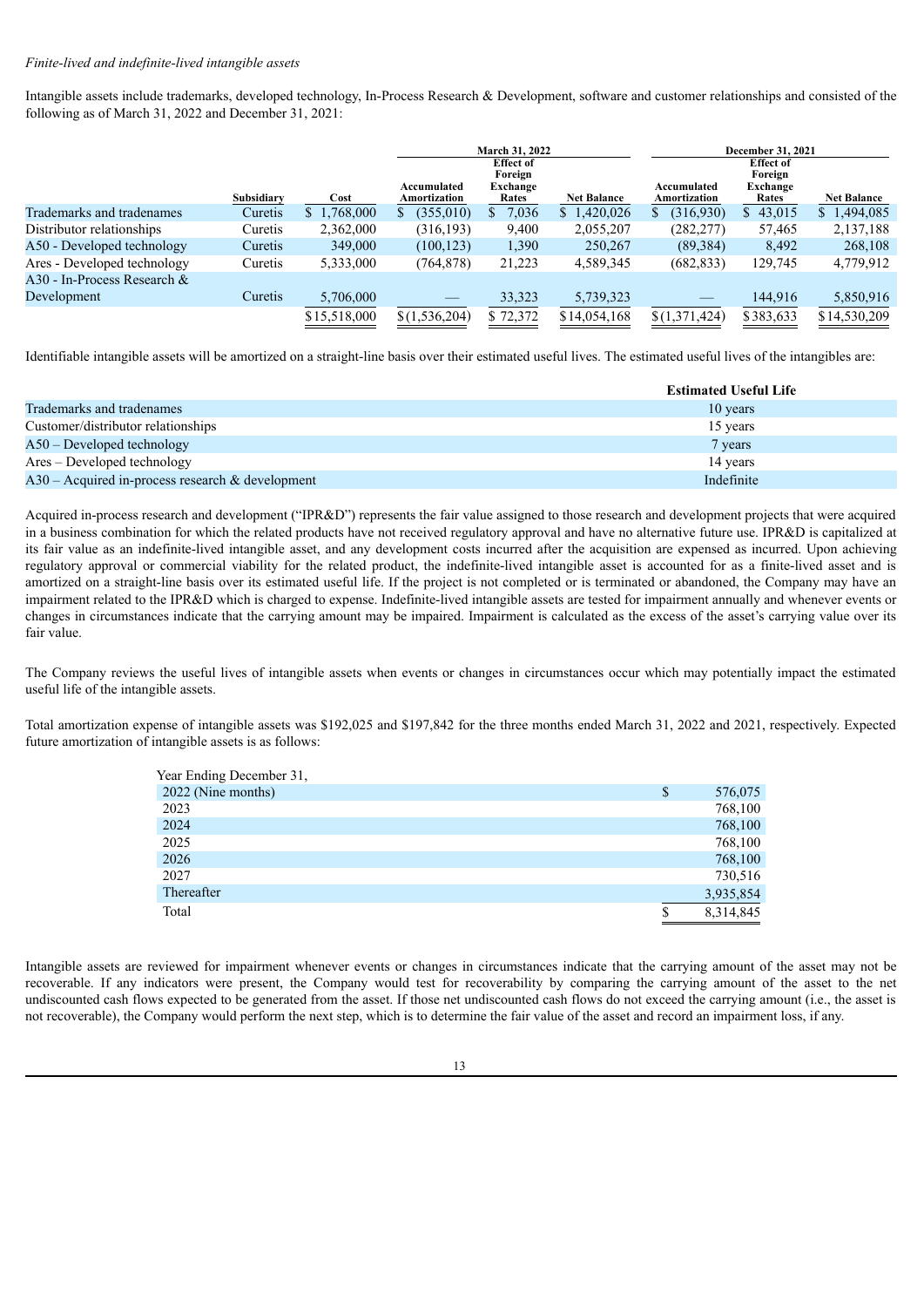In accordance with ASC 360-10, *Property, Plant and Equipment*, the Company records impairment losses on long-lived assets used in operations when events and circumstances indicate that long-lived assets might be impaired and the undiscounted cash flows estimated to be generated by those assets are less than the carrying amounts of those assets. During the three months ended March 31, 2022 and 2021, the Company determined that its finite-lived intangible assets were not impaired.

## *Goodwill*

Goodwill represents the excess of the purchase price paid when the Company acquired AdvanDx, Inc. in July 2015 and Curetis in April 2020, over the fair values of the acquired tangible or intangible assets and assumed liabilities. Goodwill is not tax deductible in any relevant jurisdictions. The Company's goodwill balance as of March 31, 2022 and December 31, 2021, was \$7,316,883 and \$7,453,007, respectively.

The changes in the carrying amount of goodwill as of March 31, 2022, and since December 31, 2021, were as follows:

| Balance as of December 31, 2021 | 7.453.007  |
|---------------------------------|------------|
| Changes in currency translation | (136, 124) |
| Balance as of March 31, 2022    | 7.316.883  |

The Company conducts an impairment test of goodwill on an annual basis, and will also conduct tests if events occur or circumstances change that would, more likely than not, reduce the Company's fair value below its net equity value. During the three months ended March 31, 2022 and 2021, the Company determined that its goodwill was not impaired.

## **Revenue recognition**

The Company derives revenues from (i) the sale of Unyvero Application cartridges, Unyvero Systems, SARS CoV-2 tests, and Acuitas AMR Gene Panel test products, (ii) providing laboratory services, (iii) providing collaboration services including funded software arrangements, and license arrangements, and (iv) granting access to a subset of the proprietary ARESdb data asset.

The Company analyzes contracts to determine the appropriate revenue recognition using the following steps: (i) identification of contracts with customers, (ii) identification of distinct performance obligations in the contract, (iii) determination of contract transaction price, (iv) allocation of contract transaction price to the performance obligations and (v) determination of revenue recognition based on timing of satisfaction of the performance obligation.

The Company recognizes revenues upon the satisfaction of its performance obligation (upon transfer of control of promised goods or services to our customers) in an amount that reflects the consideration to which it expects to be entitled in exchange for those goods or services.

The Company defers incremental costs of obtaining a customer contract and amortizes the deferred costs over the period that the goods and services are transferred to the customer. The Company had no material incremental costs to obtain customer contracts in any period presented.

Deferred revenue results from amounts billed in advance to customers or cash received from customers in advance of services being provided.

## **Research and development costs**

Research and development costs are expensed as incurred. Research and development costs primarily consist of salaries and related expenses for personnel, other resources, laboratory supplies, and fees paid to consultants and outside service partners.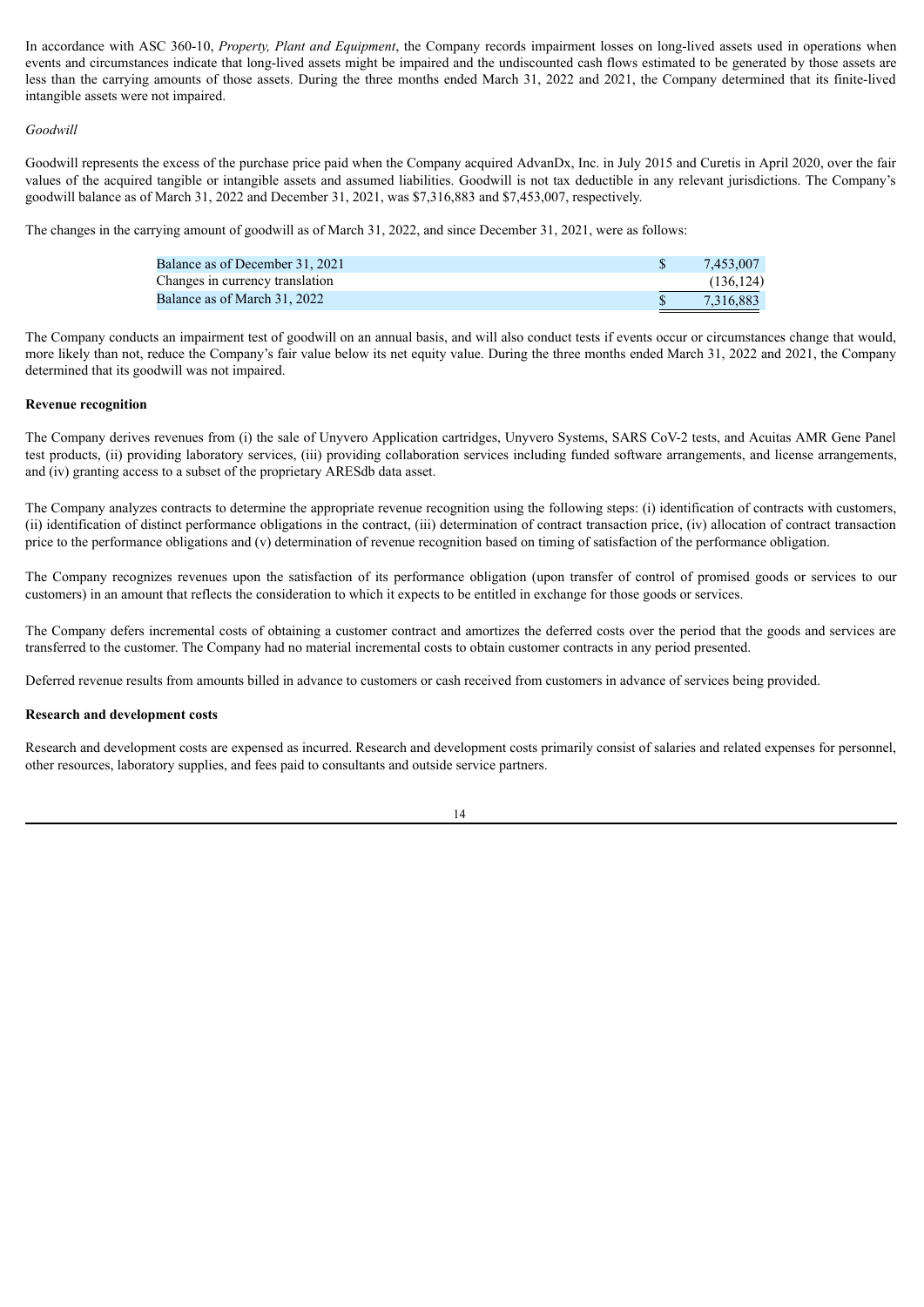#### **Government grant agreements and research incentives**

From time to time, the Company may enter into arrangements with governmental entities for the purposes of obtaining funding for research and development activities. The Company recognizes funding from grants and research incentives received from Austrian government agencies in the condensed consolidated statements of operations and comprehensive loss in the period during which the related qualifying expenses are incurred, provided that the conditions under which the grants or incentives were provided have been met. For grants under funding agreements and for proceeds under research incentive programs, the Company recognizes grant and incentive income in an amount equal to the estimated qualifying expenses incurred in each period multiplied by the applicable reimbursement percentage. The Company classifies government grants received under these arrangements as a reduction to the related research and development expense incurred. The Company analyzes each arrangement on a case-by-case basis. For the three months ended March 31, 2022 and 2021, the Company recognized \$108,465 and \$219,222 as a reduction of research and development expense related to government grant arrangements, respectively. The Company had earned but not yet received \$496,461 and \$396,365 related to these agreements and incentives included in prepaid expenses and other current assets, as of March 31, 2022 and December 31, 2021, respectively.

## **Stock-based compensation**

Stock-based compensation expense is recognized at fair value. The fair value of stock-based compensation to employees and directors is estimated, on the date of grant, using the Black-Scholes model. The resulting fair value is recognized ratably over the requisite service period, which is generally the vesting period of the option. For all time-vesting awards granted, expense is amortized using the straight-line attribution method. The Company accounts for forfeitures as they occur.

Option valuation models, including the Black-Scholes model, require the input of highly subjective assumptions, and changes in the assumptions used can materially affect the grant-date fair value of an award. These assumptions include the risk-free rate of interest, expected dividend yield, expected volatility and the expected life of the award.

#### **Income taxes**

Income taxes are accounted for under the asset and liability method. Deferred tax assets and liabilities are recognized for the expected future tax consequences attributable to temporary differences between financial statement carrying amounts of existing assets and liabilities and their respective tax basis. Deferred tax assets and liabilities are measured using enacted tax rates expected to apply to taxable income in the years in which those temporary differences are expected to be recovered or settled. The effect on deferred tax assets and liabilities of a change in tax rates is recognized in income in the period that includes the enactment date. A valuation allowance is established when necessary to reduce deferred income tax assets to the amount expected to be realized.

Tax benefits are initially recognized in the financial statements when it is more likely than not the position will be sustained upon examination by the tax authorities. Such tax positions are initially, and subsequently, measured as the largest amount of tax benefit that is greater than 50% likely of being realized upon ultimate settlement with the tax authority, assuming full knowledge of the position and all relevant facts.

The Company had federal net operating loss ("NOL") carryforwards of \$202,015,062 and \$196,511,928 at December 31, 2021 and 2020, respectively. Despite the NOL carryforwards, which begin to expire in 2022, the Company may have state tax requirements. Also, use of the NOL carryforwards may be subject to an annual limitation as provided by Section 382 of the Internal Revenue Code of 1986, as amended (the "Code"). To date, the Company has not performed a formal study to determine if any of its remaining NOL and credit attributes might be further limited due to the ownership change rules of Section 382 or Section 383 of the Code. The Company will continue to monitor this matter going forward. There can be no assurance that the NOL carryforwards will ever be fully utilized.

The Company also has foreign NOL carryforwards of \$170,607,782 at December 31, 2021 from their foreign subsidiaries. \$147,313,786 of those foreign NOL carryforwards are from the Company's operations in Germany. Despite the NOL carryforwards, the Company may have a current and future tax liability due to the nuances of German tax law around the use of NOLs within a consolidated group. There is no assurance that the NOL carryforwards will ever be fully utilized.

## **Loss per share**

Basic loss per share is computed by dividing net loss available to common stockholders by the weighted average number of shares of common stock outstanding during the period.

For periods of net income, and when the effects are not anti-dilutive, diluted earnings per share is computed by dividing net income available to common stockholders by the weighted average number of shares outstanding plus the impact of all potential dilutive common shares, consisting primarily of common stock options and stock purchase warrants using the treasury stock method, and convertible preferred stock and convertible debt using the ifconverted method.

For periods of net loss, diluted loss per share is calculated similarly to basic loss per share because the impact of all dilutive potential common shares is anti-dilutive. The number of anti-dilutive shares, consisting of (i) common stock options, (ii) stock purchase warrants, and (iii) restricted stock units representing the right to acquire shares of common stock which have been excluded from the computation of diluted loss per share, was 19.3 million shares and 11.0 million shares as of March 31, 2022 and 2021, respectively.

## **Recently issued accounting standards**

The Company has evaluated all other issued and unadopted ASUs and believes the adoption of these standards will not have a material impact on its results of operations, financial position or cash flows.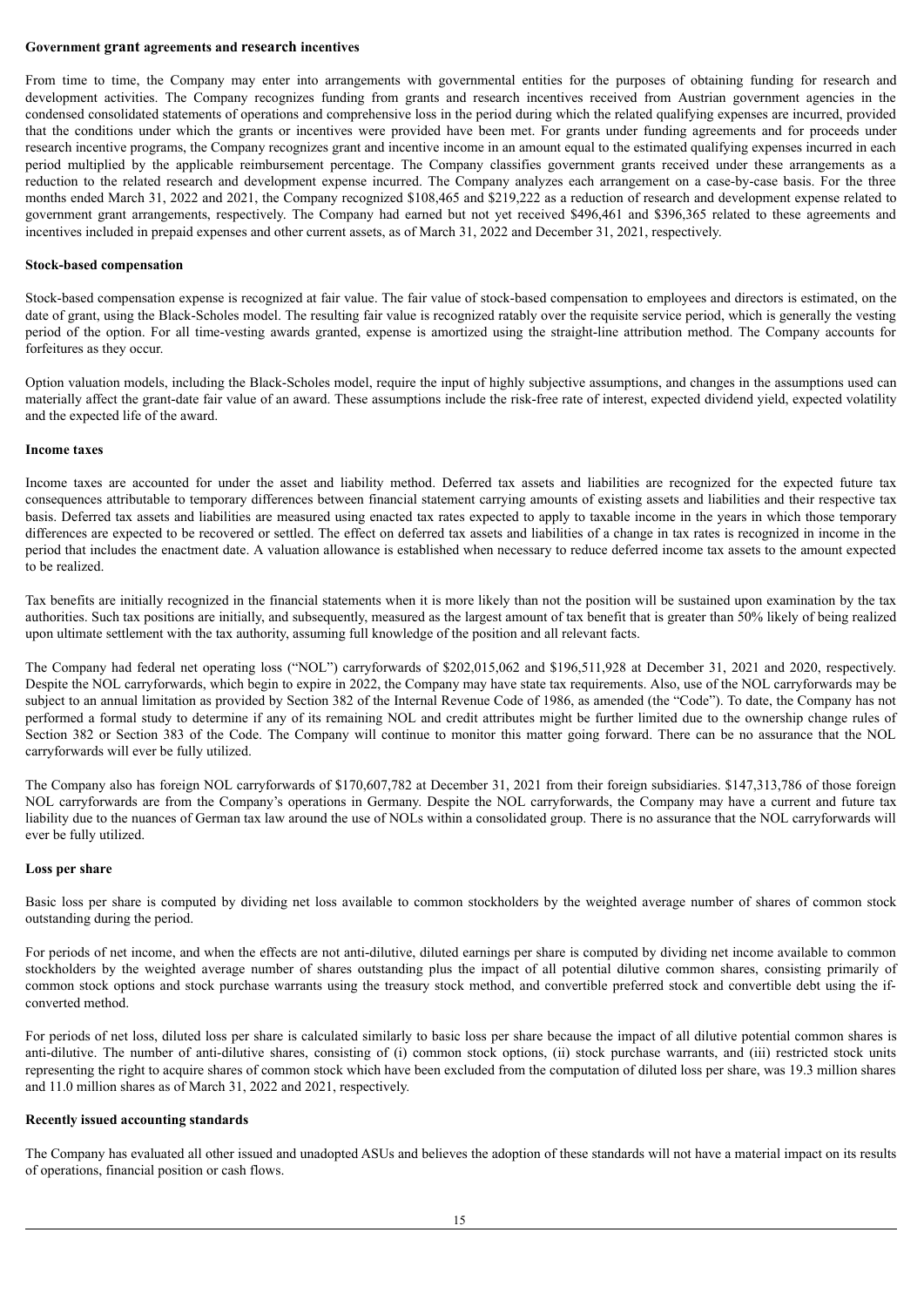#### **Note 4 – Revenue from contracts with customers**

## **Disaggregated revenue**

The Company provides diagnostic test products, laboratory services to hospitals, clinical laboratories and other healthcare provider customers, and enters into collaboration agreements with government agencies and healthcare providers. The revenues by type of service consist of the following:

|                       | Three Months Ended March 31. |  |         |  |  |
|-----------------------|------------------------------|--|---------|--|--|
|                       | 2022                         |  | 2021    |  |  |
| Product sales         | 366,052                      |  | 613,918 |  |  |
| Laboratory services   | 42,929                       |  | 97,726  |  |  |
| Collaboration revenue | 60.764                       |  | 118.072 |  |  |
| Total revenue         | 469,745                      |  | 829,716 |  |  |

Revenues by geography are as follows:

|               | Three Months Ended March 31. |         |  |  |
|---------------|------------------------------|---------|--|--|
|               | 2022                         |         |  |  |
| Domestic      | 156.410                      | 344,008 |  |  |
| International | 313,335                      | 485,708 |  |  |
| Total revenue | 469,745                      | 829,716 |  |  |

## **Deferred revenue**

The Company had no deferred revenue at March 31, 2022 and December 31, 2021.

## **Contract assets**

The Company had approximately \$55,505 of contract assets as of March 31, 2022, which are generated when contractual billing schedules differ from revenue recognition timing. The Company had \$0 of contract assets as of December 31, 2021. Contract assets represent a conditional right to consideration for satisfied performance obligations that becomes a billed receivable when the conditions are satisfied.

## **Unsatisfied performance obligations**

The Company had no unsatisfied performance obligations related to its contracts with customers at March 31, 2022 and December 31, 2021.

#### **Note 5 – Fair value measurements**

The Company classifies its financial instruments using a three-tier fair value hierarchy, which prioritizes the inputs used in measuring fair value. These tiers include:

- Level 1 defined as observable inputs such as quoted prices in active markets;
- Level 2 defined as inputs other than quoted prices in active markets that are either directly or indirectly observable; and
- Level 3 defined as unobservable inputs in which little or no market data exists, therefore requiring an entity to develop its own assumptions such as expected revenue growth and discount factors applied to cash flow projections.

For the three months ended March 31, 2022, the Company has not transferred any assets between fair value measurement levels.

#### **Financial assets and liabilities measured at fair value on a recurring basis**

The Company evaluates financial assets and liabilities subject to fair value measurements on a recurring basis to determine the appropriate level at which to classify them each reporting period. This determination requires the Company to make subjective judgments as to the significance of inputs used in determining fair value and where such inputs lie within the hierarchy.

In June 2019, Curetis drew down a third tranche of €5.0 million from the EIB ("European Investment Bank"). In return for the EIB waiving the condition precedent of a minimum cumulative equity capital raised of  $\epsilon$ 15 million to disburse this  $\epsilon$ 5.0 million tranche, the parties agreed on a 2.1% participation percentage interest ("PPI"). Upon maturity of the tranche, the EIB would be entitled to an additional payment that is equity-linked and equivalent to 2.1% of the then total valuation of Curetis N.V. On July 9, 2020, the Company negotiated an amendment to the EIB debt financing facility. As part of the amendment, the parties adjusted the PPI percentage applicable to the previous EIB tranche of  $65.0$  million, which was funded in June 2019 from its original 2.1% PPI in Curetis N.V.'s equity value upon maturity to a new 0.3% PPI in OpGen's equity value upon maturity between mid-2024 and mid-2025. This right constitutes an embedded derivative, which is separated and measured at fair value with changes being accounted for through profit or loss. The Company determines the fair value of the derivative using a Monte Carlo simulation model. Using this model, level 3 unobservable inputs include estimated discount rates and estimated risk-free interest rates.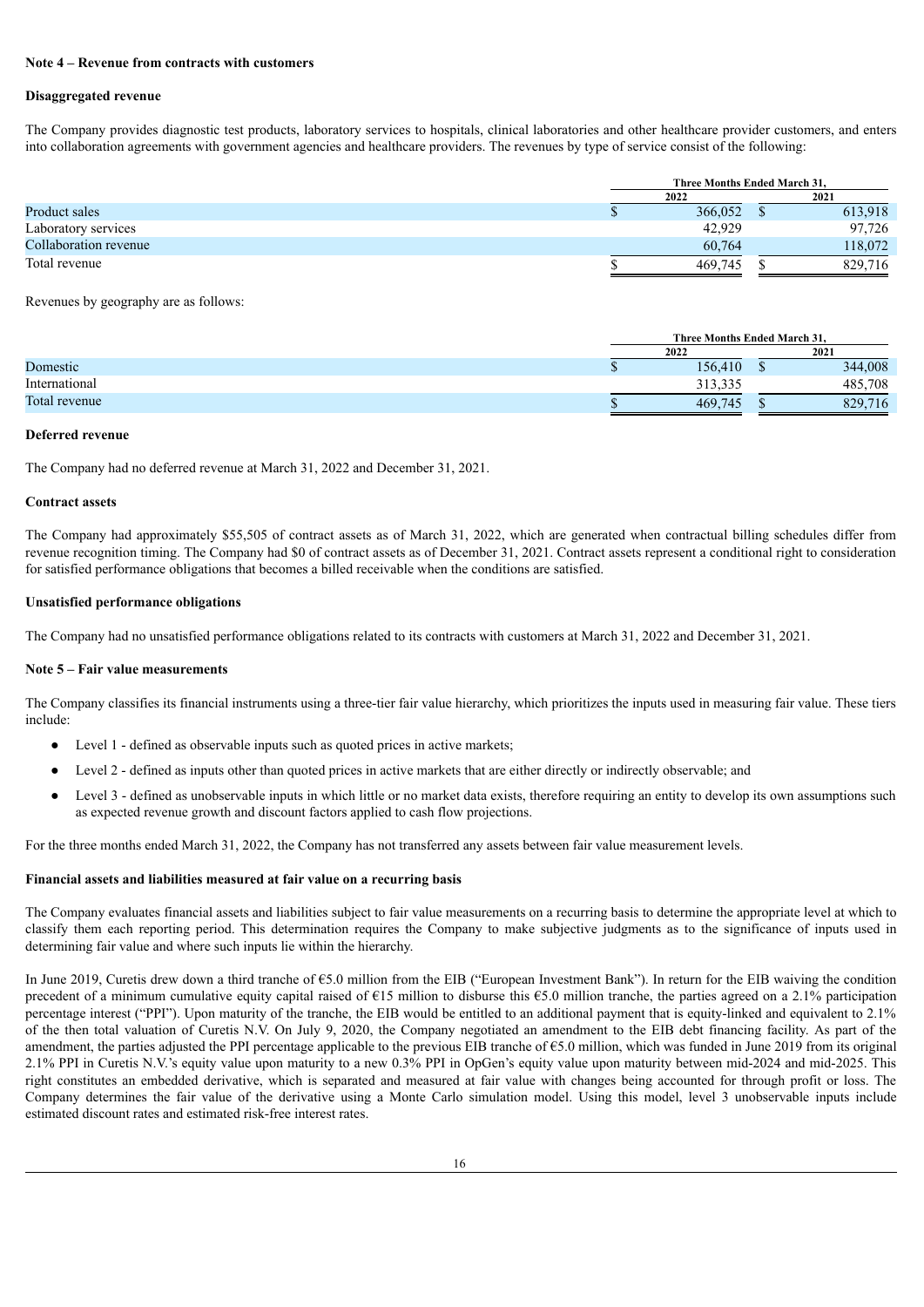The fair value of level 3 liabilities measured at fair value on a recurring basis for the three months ended March 31, 2022 was as follows:

|                                             | <b>Balance</b> at<br>December 31. |                      | <b>Effect of Foreign</b> | <b>Balance at March 31,</b> |
|---------------------------------------------|-----------------------------------|----------------------|--------------------------|-----------------------------|
| <b>Description</b>                          | 2021                              | Change in Fair Value | Exchange Rates           | 2022                        |
| Participation percentage interest liability | 228.589                           | (109.744)            | (4.04)                   | 114.804                     |
| Total                                       | 228.589                           | 109,744)             | (4.041)                  | 114.804                     |

#### **Financial assets and liabilities carried at fair value on a non-recurring basis**

The Company does not have any financial assets and liabilities measured at fair value on a non-recurring basis.

#### **Non-financial assets and liabilities carried at fair value on a recurring basis**

The Company does not have any non-financial assets and liabilities measured at fair value on a recurring basis.

## **Non-financial assets and liabilities carried at fair value on a non-recurring basis**

The Company measures its long-lived assets, including property and equipment and intangible assets (including goodwill), at fair value on a non-recurring basis when a triggering event requires such evaluation. During the three months ended March 31, 2021, the Company recorded impairment expense of \$55,496 related to its ROU assets.

#### **Note 6 – Debt**

The following table summarizes the Company's long-term debt and short-term borrowings as of March 31, 2022 and December 31, 2021:

|                           | <b>March 31, 2022</b> | <b>December 31, 2021</b> |
|---------------------------|-----------------------|--------------------------|
| <b>EIB</b>                | 24,957,409            | 25, 161, 855             |
| Total debt obligations    | 24,957,409            | 25,161,855               |
| Unamortized debt discount | (2,607,102)           | (3,466,491)              |
| Carrying value of debt    | 22,350,307            | 21,695,364               |
| Less current portion      | (14,394,824)          | (14, 519, 113)           |
| Long-term debt            | 7,955,483             | 7,176,251                |

## *EIB Loan Facility*

In 2016, Curetis entered into a contract for an up to €25 million senior, unsecured loan financing facility from the European Investment Bank ("EIB"). The financing is in the first growth capital loan under the European Growth Finance Facility ("EGFF"), launched in November 2016. It is backed by a guarantee from the European Fund for Strategic Investment ("EFSI"). EFSI is an essential pillar of the Investment Plan for Europe ("IPE"), under which the EIB and the European Commission are working as strategic partners to support investments and bring back jobs and growth to Europe.

The funding can be drawn in up to five tranches within 36 months, under the EIB amendment, and each tranche is to be repaid upon maturity five years after draw-down.

In April 2017, Curetis drew down a first tranche of €10 million from this facility. This tranche has a floating interest rate of EURIBOR plus 4% payable after each 12-month-period from the draw-down-date and another additional 6% interest per annum that is deferred and payable at maturity together with the principal. In June 2018, a second tranche of €3.0 million was drawn down. The terms and conditions are analogous to the first one.

In June 2019, Curetis drew down a third tranche of  $65.0$  million from the EIB. In line with all prior tranches, the majority of interest is also deferred until repayment upon maturity. In return for the EIB waiving the condition precedent of a minimum cumulative equity capital raised of  $E15$  million to disburse this  $€5.0$  million tranche, the parties agreed on a 2.1% PPI. Upon maturity of the tranche, not before approximately mid-2024 (and no later than mid-2025), the EIB would be entitled to an additional payment that is equity-linked and equivalent to 2.1% of the then total valuation of Curetis N.V. As part of the amendment between the Company and the EIB on July 9, 2020, the parties adjusted the PPI percentage applicable to the previous EIB tranche of  $65.0$ million, which was funded in June 2019, from its original 2.1% PPI in Curetis N.V.'s equity value upon maturity to a new 0.3% PPI in OpGen's equity value upon maturity. This right constitutes an embedded derivative, which is separated and measured at fair value with changes being accounted for through income or loss.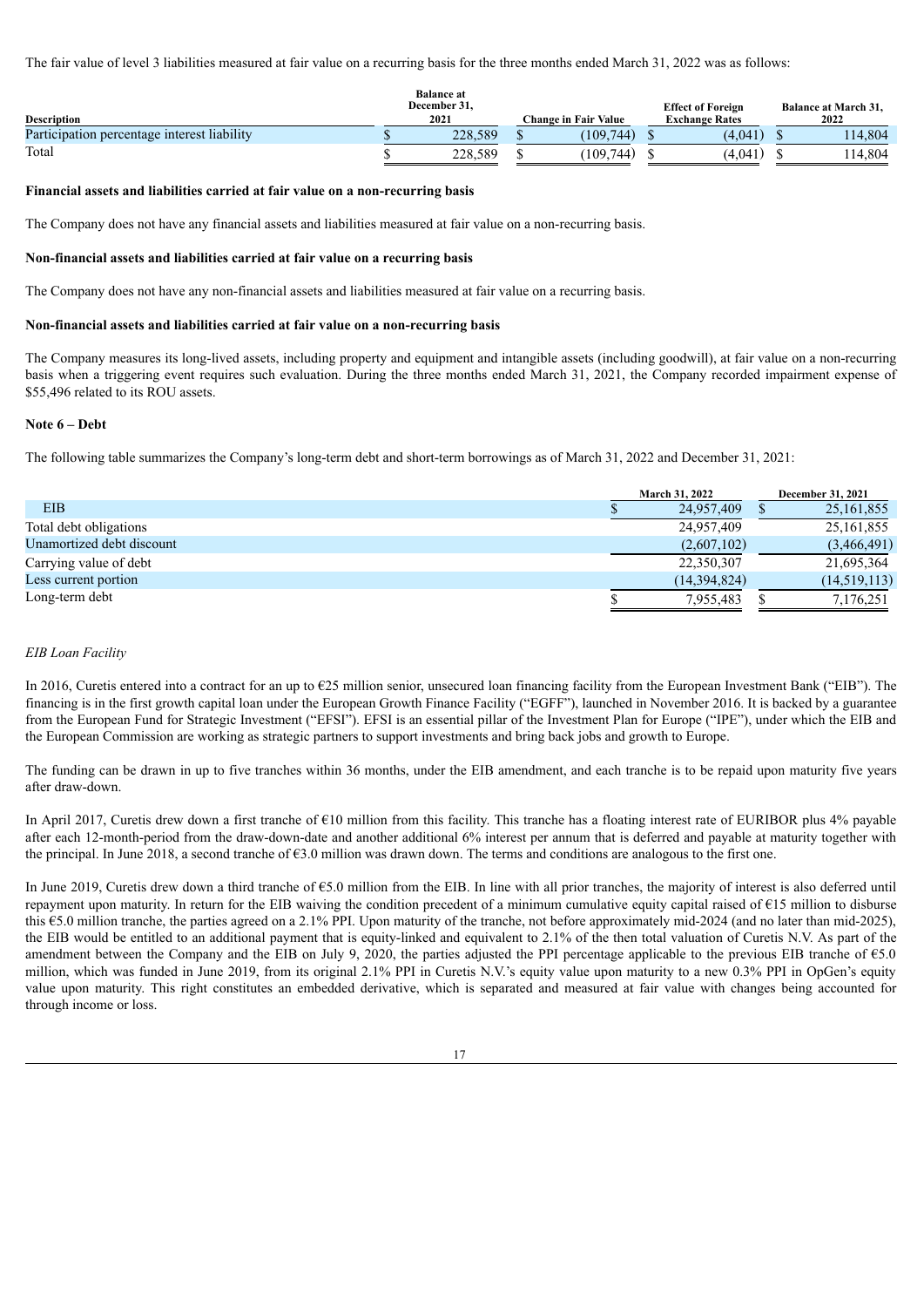The debt was measured and recognized at fair value as of the acquisition date. The fair value of the EIB debt was approximately \$15.8 million as of the acquisition date. The resulting debt discount is being amortized over the life of the EIB debt as an increase to interest expense.

On April 25, 2022, the Company announced that Curetis and the EIB expect to restructure the payment of the first tranche of debt (see Note 11).

As of March 31, 2022, the outstanding borrowings under all tranches were €22,482,127 (\$24,957,409), including deferred interest payable at maturity of €4,482,127 (\$4,975,609).

*PPP*

On April 22, 2020, the Company entered into a Term Note (the "Company Note") with Silicon Valley Bank (the "Bank") pursuant to the Paycheck Protection Program (the "PPP") of the Coronavirus Aid, Relief, and Economic Security Act ("CARES Act") administered by the U.S. Small Business Administration. The Company's wholly-owned subsidiary, Curetis USA Inc. ("Curetis USA" and collectively with the Company, the "Borrowers"), also entered into a Term Note with the Bank (the "Subsidiary Note," and collectively with the Company Note, the "Notes"). The Notes were dated April 22, 2020. The principal amount of the Company Note was \$879,630, and the principal amount of the Subsidiary Note was \$259,353.

In accordance with the requirements of the CARES Act, the Borrowers used the proceeds from the Notes in accordance with the requirements of the PPP to cover certain qualified expenses, including payroll costs, rent and utility costs. Interest accrued on the Notes at the rate of 1.00% per annum. The Borrowers applied for forgiveness of amounts due under the Notes, in an amount equal to the sum of qualified expenses under the PPP, which include payroll costs, rent obligations, and covered utility payments incurred during the twenty-four weeks following disbursement under the Notes. The entire proceeds were used under the Notes for such qualifying expenses. The Company Note was forgiven in November 2020. In May 2021, the Subsidiary Note was forgiven.

Total interest expense (including amortization of debt discounts and financing fees) on all debt instruments was \$1,269,581 and \$1,164,982 for the three months ended March 31, 2022 and 2021, respectively.

## **Note 7 – Stockholders' equity**

As of March 31, 2022, the Company had 100,000,000 shares of authorized common stock and 46,557,750 shares issued and outstanding, and 10,000,000 shares of authorized preferred stock, of which none were issued or outstanding.

Following receipt of approval from stockholders at a special meeting of stockholders held on December 8, 2021, the Company filed an amendment to its Amended and Restated Certificate of Incorporation to increase the authorized shares of common stock from 50,000,000 to 100,000,000 shares.

Following receipt of approval from stockholders at a special meeting of stockholders held on January 17, 2018, the Company filed an amendment to its Amended and Restated Certificate of Incorporation to effect a reverse stock split of the issued and outstanding shares of common stock, at a ratio of one share for twenty-five shares. Additionally, following receipt of approval from stockholders at a special meeting of stockholders held on August 22, 2019, the Company filed an additional amendment to its Amended and Restated Certificate of Incorporation to effect a reverse stock split of the issued and outstanding shares of common stock, at a ratio of one share for twenty shares. All share amounts and per share prices in this Quarterly Report have been adjusted to reflect the reverse stock splits.

On February 11, 2020, the Company entered into an ATM Agreement with Wainwright, which was amended and restated on November 13, 2020 to add BTIG, LLC as a sales agent, pursuant to which the Company may offer and sell from time to time in an "at the market offering," at its option, up to an aggregate of \$22.1 million of shares of the Company's common stock through the sales agents. During the year ended December 31, 2021, the Company sold 680,000 shares of its common stock under the 2020 ATM Offering resulting in aggregate net proceeds to the Company of approximately \$1.48 million, and gross proceeds of \$1.55 million. As of March 31, 2022, remaining availability under the ATM Agreement is \$3.9 million.

On April 1, 2020, the Company acquired all of the shares of Curetis GmbH, and certain other assets and liabilities of Curetis N.V., as further described in Note 1, and paid, as the sole consideration, 2,028,208 shares of the Company's common stock to the Seller.

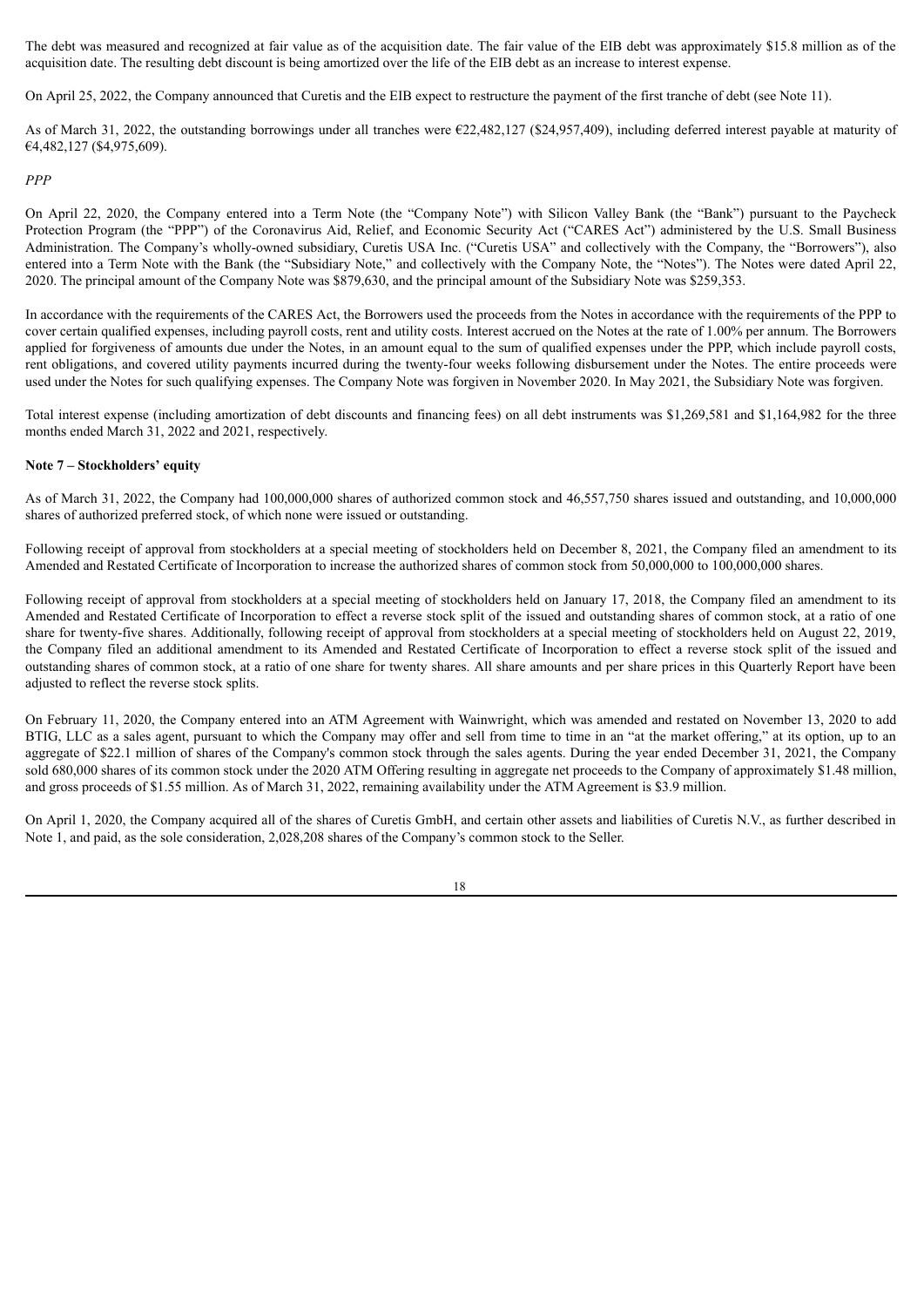On February 11, 2021, the Company closed the February 2021 Offering with a single U.S.-based, healthcare-focused institutional investor for the purchase of (i) 2,784,184 shares of common stock and (ii) 5,549,149 pre-funded warrants, with each pre-funded warrant exercisable for one share of common stock. The Company also issued to the investor, in a concurrent private placement, unregistered common warrants to purchase 4,166,666 shares of the Company's common stock. Each share of common stock and accompanying common warrant were sold together at a combined offering price of \$3.00, and each prefunded warrant and accompanying common warrant were sold together at a combined offering price of \$2.99. The pre-funded warrants are immediately exercisable, at an exercise price of \$0.01, and may be exercised at any time until all of the pre-funded warrants are exercised in full. The common warrants will have an exercise price of \$3.55 per share, will be exercisable commencing on the six-month anniversary of the date of issuance, and will expire five and one-half (5.5) years from the date of issuance. The February 2021 Offering raised aggregate net proceeds of \$23.5 million, and gross proceeds of \$25.0 million. As of December 31, 2021, all pre-funded warrants issued in the February 2021 Offering have been exercised.

On March 9, 2021, the Company entered into an Exercise Agreement with the Holder from our 2020 PIPE financing. Pursuant to the Exercise Agreement, in order to induce the Holder to exercise all of the remaining 4,842,615 Existing Warrants for cash, pursuant to the terms of and subject to beneficial ownership limitations contained in the Existing Warrants, the Company agreed to issue to the Holder, New Warrants to purchase 0.65 shares of common stock for each share of common stock issued upon such exercise of the remaining Existing Warrants pursuant to the Exercise Agreement for an aggregate of 3,147,700 New Warrants. The terms of the New Warrants are substantially similar to those of the Existing Warrants, except that the New Warrants have an exercise price of \$3.56. The New Warrants are immediately exercisable and will expire five years from the date of the Exercise Agreement. The Holder paid an aggregate of \$255,751 to the Company for the purchase of the New Warrants. The Company received aggregate gross proceeds before expenses of approximately \$9.65 million from the exercise of the remaining Existing Warrants held by the Holder and the payment of the purchase price for the New Warrants. The Company recognized approximately \$7.8 million of non-cash warrant inducement expense during year ended December 31, 2021 related to this transaction representing the fair value of the New Warrants issued to induce the exercise. The fair values were calculated using the Black-Scholes option pricing model.

On October 18, 2021, the Company closed the October 2021 Offering with a single healthcare-focused institutional investor of 150,000 shares of convertible preferred stock and warrants to purchase up to an aggregate of 7,500,000 shares of common stock. The shares of preferred stock had a stated value of \$100 per share and were converted into an aggregate of 7,500,000 shares of common stock at a conversion price of \$2.00 per share after the Company received stockholder approval for an increase to its number of authorized shares of common stock, which approval occurred at the Company's special meeting of stockholders held in December 2021. The warrants have an exercise price of \$2.05 per share, will become exercisable six months following the date of issuance, and will expire five years following the initial exercise date. The warrants are classified as permanent equity at March 31, 2022. In connection with the issuance of convertible preferred stock, the Company recognized a beneficial conversion feature of \$7,166,752 as a deemed dividend to the preferred stockholders in the fourth quarter of 2021.

On December 8, 2021, the Company received stockholder approval to increase the number of authorized shares of common stock of the Company. As of December 31, 2021, all 150,000 shares of convertible preferred stock were converted into an aggregate of 7,500,000 shares of common stock. The October 2021 Offering raised aggregate net proceeds of \$13.9 million, and gross proceeds of \$15.0 million.

#### **Stock options**

In 2008, the Company adopted the 2008 Stock Option and Restricted Stock Plan (the "2008 Plan"), pursuant to which the Company's Board of Directors could grant either incentive or non-qualified stock options or shares of restricted stock to directors, key employees, consultants and advisors.

In April 2015, the Company adopted, and the Company's stockholders approved, the 2015 Equity Incentive Plan (the "2015 Plan"); the 2015 Plan became effective upon the execution and delivery of the underwriting agreement for the Company's initial public offering in May 2015. Following the effectiveness of the 2015 Plan, no further grants will be made under the 2008 Plan. The 2015 Plan provides for the granting of incentive stock options within the meaning of Section 422 of the Code to employees and the granting of non-qualified stock options to employees, non-employee directors and consultants. The 2015 Plan also provides for the grants of restricted stock, restricted stock units, stock appreciation rights, dividend equivalents and stock payments to employees, non-employee directors and consultants.

Under the 2015 Plan, the aggregate number of shares of the common stock authorized for issuance may not exceed (1) 2,710 plus (2) the sum of the number of shares subject to outstanding awards under the 2008 Plan as of the 2015 Plan's effective date, that are subsequently forfeited or terminated for any reason before being exercised or settled, plus (3) the number of shares subject to vesting restrictions under the 2008 Plan as of the 2015 Plan's effective date that are subsequently forfeited. In addition, the number of shares that have been authorized for issuance under the 2015 Plan will be automatically increased on the first day of each fiscal year beginning on January 1, 2016 and ending on (and including) January 1, 2025, in an amount equal to the lesser of  $(1)$  4% of the outstanding shares of common stock on the last day of the immediately preceding fiscal year, or  $(2)$  another lesser amount determined by the Company's Board of Directors. Following Board of Director approval, 1,858,010 shares were automatically added to the 2015 Plan in 2022. Shares subject to awards granted under the 2015 Plan that are forfeited or terminated before being exercised or settled, or are not delivered to the participant because such award is settled in cash, will again become available for issuance under the 2015 Plan. However, shares that have actually been issued shall not again become available unless forfeited. As of March 31, 2022, 1,327,136 shares remain available for issuance under the 2015 Plan.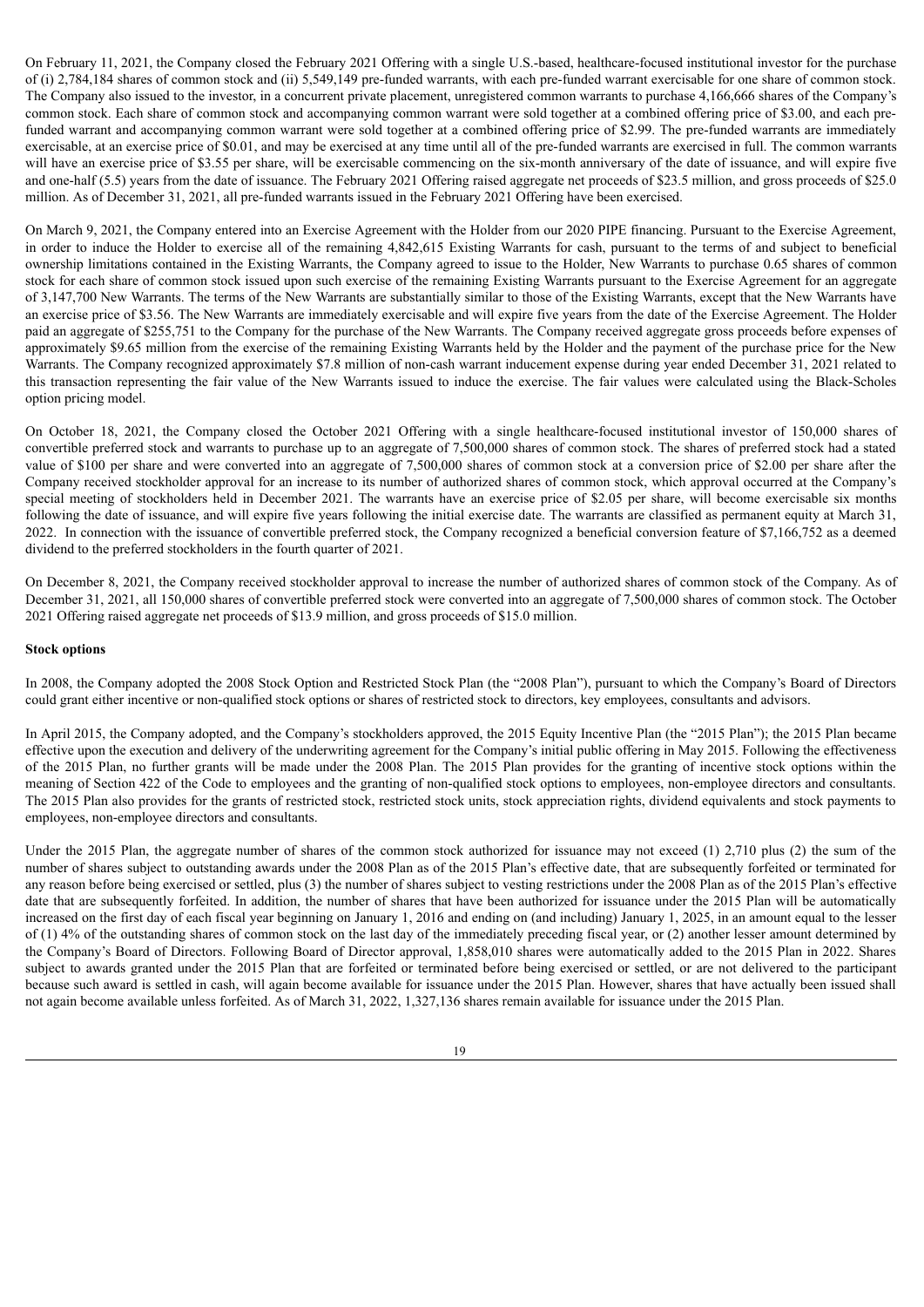On September 30, 2020, the Company held its 2020 Annual Meeting of Stockholders (the "Annual Meeting"). At the Annual Meeting, stockholders of the Company voted to approve, among other things, a plan under which stock options to purchase an aggregate of 1,300,000 shares of the Company's common stock would be made by the Board of Directors of the Company outside of the stockholder-approved equity incentive plan to its executive officers and nonemployee directors (the "2020 Stock Options Plan"). The 2020 Stock Options Plan and the grant made thereunder were approved by the Board of Directors on August 6, 2020, subject to receipt of stockholder approval at the Annual Meeting. The aggregate number of shares of the Company's common stock authorized for issuance is 1,300,000 shares of common stock and all 1,300,000 stock options were issued on September 30, 2020. Shares subject to awards granted under the 2020 Stock Options Plan that are forfeited or terminated before being exercised will not be available for re-issuance under the 2020 Stock Options Plan. As of March 31, 2022, no shares remain available for issuance under the 2020 Stock Options Plan.

In connection with the appointment of Albert Weber as Chief Financial Officer, OpGen granted Mr. Weber an inducement grant of stock options to purchase an aggregate of 210,000 shares of OpGen's common stock with a grant date of January 3, 2022. The equity award was granted as a component of Mr. Weber's employment compensation and was granted as an inducement material to his acceptance of employment with OpGen. The options have an exercise price of \$1.08, a ten-year term and a vesting schedule of 25% vesting of the award on the first annual anniversary of the date of grant and then 6.25% vesting each quarter thereafter over three additional years. The award is subject to Mr. Weber's continued service with OpGen through the applicable vesting dates.

## **Replacement awards**

In connection with the acquisition of Curetis, the Company issued equity awards to Curetis employees consisting of stock options ("replacement awards") in exchange for their Curetis equity awards. The replacement awards consisted of 134,371 stock options with a weighted average grant date fair value of \$1.68. The terms of these replacement awards are substantially similar to the original Curetis equity awards. The fair value of the replacement awards for services rendered through April 1, 2020, the acquisition date, was recognized as a component of the purchase consideration, with the remaining fair value of the replacement awards related to the post-combination services recorded as stock-based compensation over the remaining vesting period.

For the three months ended March 31, 2022 and 2021, the Company recognized share-based compensation expense as follows:

|                            | Three months ended March 31, |  |         |  |  |
|----------------------------|------------------------------|--|---------|--|--|
|                            | 2022                         |  | 2021    |  |  |
| Cost of services           | 2,835                        |  | 1,402   |  |  |
| Research and development   | 66,998                       |  | 34,973  |  |  |
| General and administrative | 140,882                      |  | 141,992 |  |  |
| Sales and marketing        | 30,904                       |  | 11,303  |  |  |
|                            | 241,619                      |  | 189,670 |  |  |

No income tax benefit for share-based compensation arrangements was recognized in the condensed consolidated statements of operations and comprehensive loss due to the Company's net loss position.

The Company granted 542,500 options during the three months ended March 31, 2022. During the three months ended March 31, 2022, 2,500 options were forfeited and 1,536 options expired.

The Company had total stock options to acquire 2,251,813 shares of common stock outstanding at March 31, 2022 under all of its equity compensation plans.

## **Restricted stock units**

The Company granted 670,572 restricted stock units during the three months ended March 31, 2022, 107,500 restricted stock units vested and 2,577 were forfeited. The Company had 846,760 total restricted stock units outstanding at March 31, 2022.

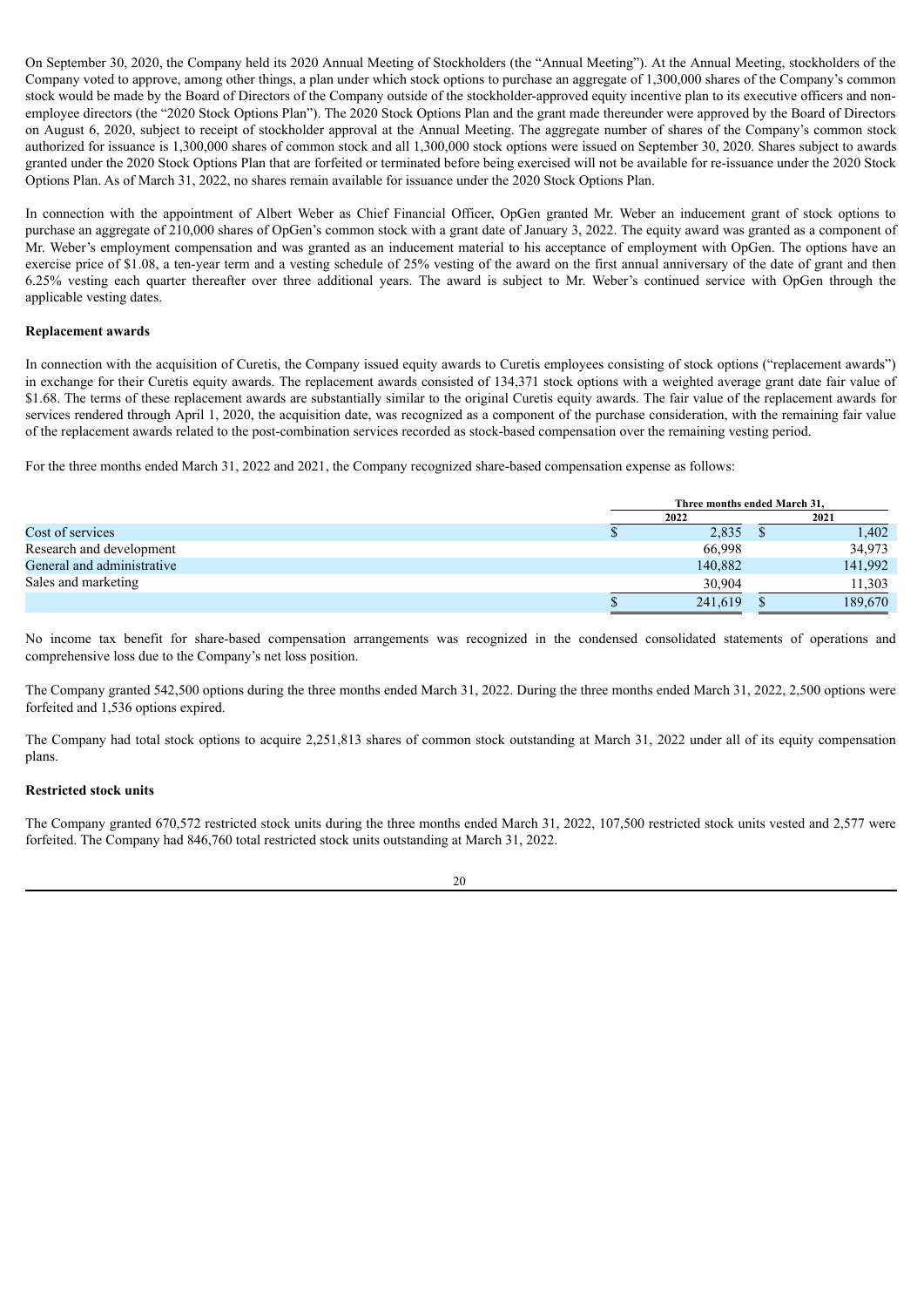#### **Stock purchase warrants**

At March 31, 2022 and December 31, 2021, the following warrants to purchase shares of common stock were outstanding:

|                  |                          |                   |                     | <b>Outstanding at</b>   |
|------------------|--------------------------|-------------------|---------------------|-------------------------|
| <b>Issuance</b>  | <b>Exercise</b><br>Price | <b>Expiration</b> | March, 31, 2022 (1) | December 31,<br>2021(1) |
| February 2015    | \$<br>3,300.00           | February 2025     | 451                 | 451                     |
| June 2017        | \$<br>390.00             | June 2022         | 938                 | 938                     |
| <b>July 2017</b> | \$<br>345.00             | <b>July 2022</b>  | 318                 | 318                     |
| July 2017        | \$<br>250.00             | July 2022         | 2,501               | 2,501                   |
| July 2017        | \$<br>212.60             | July 2022         | 50,006              | 50,006                  |
| February 2018    | \$<br>81.25              | February 2023     | 9,232               | 9,232                   |
| February 2018    | \$<br>65.00              | February 2023     | 92,338              | 92,338                  |
| October 2019     | \$<br>2.00               | October 2024      | 354,000             | 354,000                 |
| October 2019     | \$<br>2.60               | October 2024      | 235,000             | 235,000                 |
| November 2020    | \$<br>2.52               | May 2026          | 242,130             | 242,130                 |
| February 2021    | \$<br>3.55               | August 2026       | 4,166,666           | 4,166,666               |
| February 2021    | \$<br>3.90               | August 2026       | 416,666             | 416,666                 |
| March 2021       | \$<br>3.56               | March 2026        | 3,147,700           | 3,147,700               |
| October 2021     | \$<br>2.05               | April 2027        | 7,500,000           | 7,500,000               |
|                  |                          |                   | 16,217,946          | 16,217,946              |

The warrants listed above were issued in connection with various debt, equity or development contract agreements.

(1) Warrants to purchase fractional shares of common stock resulting from the reverse stock split on August 22, 2019 were rounded up to the next whole share of common stock on a holder by holder basis.

#### **Note 8 – Commitments and Contingencies**

#### **Registration and other stockholder rights**

In connection with the various investment transactions, the Company entered into registration rights agreements with stockholders, pursuant to which the investors were granted certain demand registration rights and/or piggyback and/or resale registration rights in connection with subsequent registered offerings of the Company's common stock.

## **Supply agreements**

In June 2017, the Company entered into an agreement with Life Technologies Corporation, a subsidiary of Thermo Fisher Scientific ("LTC"), to supply the Company with Thermo Fisher Scientific's QuantStudio 5 Real-Time PCR Systems ("QuantStudio 5") to be used to run OpGen's Acuitas AMR Gene Panel tests. Under the terms of the agreement, the Company must notify LTC of the number of QuantStudio 5s that it commits to purchase in the following quarter. As of March 31, 2022, the Company had acquired twenty-four QuantStudio 5s including none during the three months ended March 31, 2022. As of March 31, 2022, the Company has not committed to acquiring additional QuantStudio 5s in the next three months.

Curetis places frame-work orders for Unyvero Systems and for raw materials for its cartridge manufacturing to ensure availability during commercial ramp-up-phase and also to gain volume-scale-effects with regards to purchase prices. Some of the electronic parts used for the production of Unyvero Systems have lead times of several months, hence it is necessary to order such systems with long-term framework-orders to ensure the demands from the market are covered. The aggregate purchase commitments over the next twelve months are approximately \$0.8 million.

#### **COVID-19 Impact**

In December 2019 and early 2020, the coronavirus known as COVID-19 was reported to have surfaced in China. The spread of this virus including its variants and mutations globally in 2020, 2021 as well as into 2022 has caused significant business disruption domestically in the United States and in Europe, as well as China, the areas in which the Company primarily operates or has significant business interest. While the disruption is currently expected to be temporary, such disruption is still ongoing and there remains considerable uncertainty around the duration of this disruption. Therefore, while the Company expects that this matter will continue to impact the Company's financial condition, results of operations, or cash flows, the extent of the financial impact and duration cannot be reasonably estimated at this time.

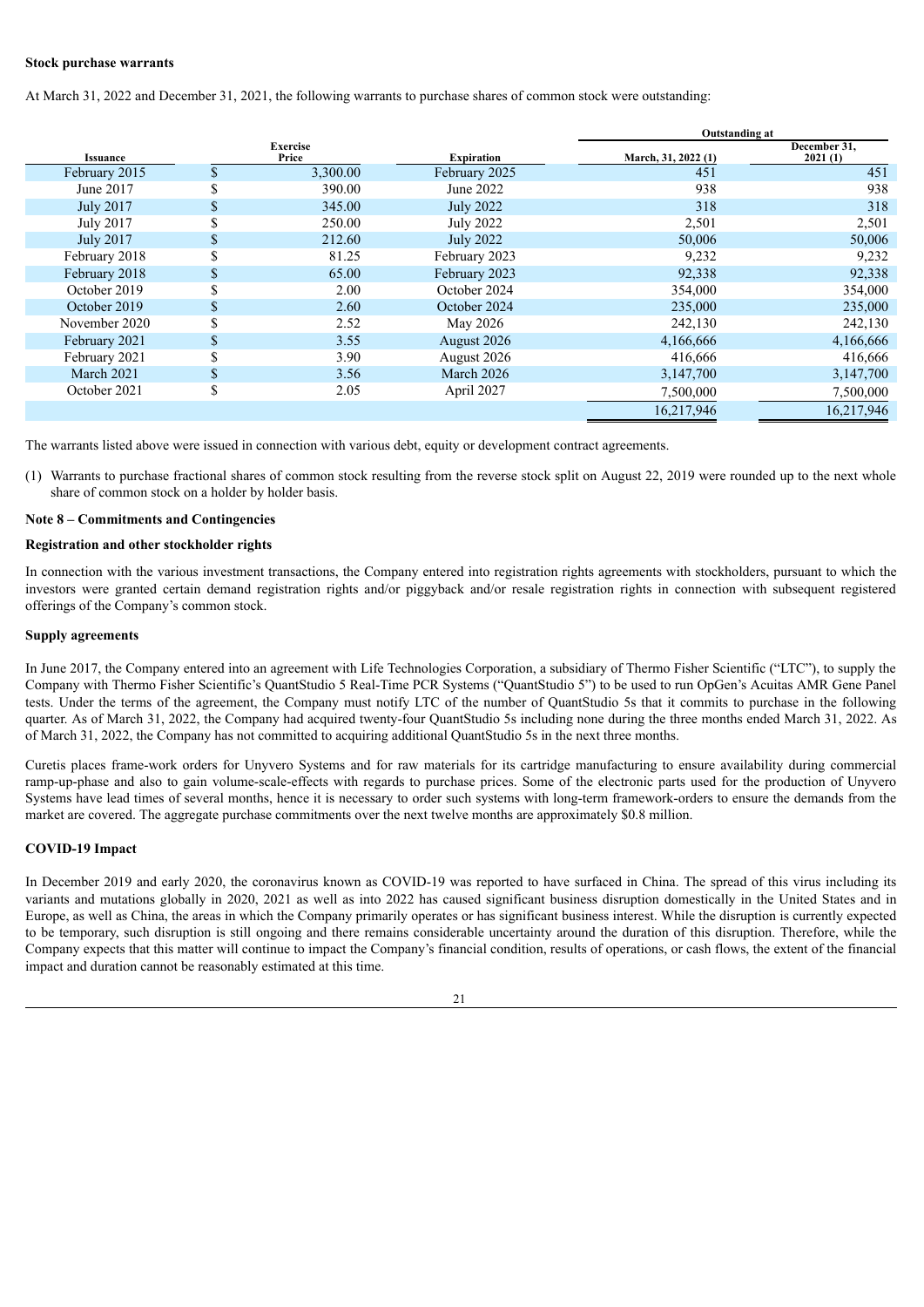# **Note 9 – Leases**

The following table presents the Company's ROU assets and lease liabilities as of March 31, 2022 and December 31, 2021:

| <b>Lease Classification</b> | March 31, 2022 |           |    | December 31, 2021 |  |
|-----------------------------|----------------|-----------|----|-------------------|--|
| <b>ROU Assets:</b>          |                |           |    |                   |  |
| Operating                   | S              | 1,706,346 | S  | 1,814,396         |  |
| Financing                   |                | 50,756    |    | 90,467            |  |
| <b>Total ROU assets</b>     |                | 1,757,102 |    | 1,904,863         |  |
| Liabilities                 |                |           |    |                   |  |
| Current:                    |                |           |    |                   |  |
| Operating                   | S              | 447,710   | -S | 459,792           |  |
| Finance                     |                | 26,462    |    | 43,150            |  |
| Noncurrent:                 |                |           |    |                   |  |
| Operating                   |                | 2,860,703 |    | 2,977,402         |  |
| Finance                     |                | 2,803     |    | 3,644             |  |
| Total lease liabilities     |                | 3,337,678 |    | 3,483,988         |  |

Maturities of lease liabilities as of March 31, 2022 by fiscal year are as follows:

| <b>Maturity of Lease Liabilities</b> | <b>Operating</b> | Finance | Total         |
|--------------------------------------|------------------|---------|---------------|
| 2022 (Nine months)                   | 540,660          | 26,417  | 567,077       |
| 2023                                 | 639,022          | 3,364   | 642,386       |
| 2024                                 | 648,617          | 280     | 648,897       |
| 2025                                 | 543,989          |         | 543,989       |
| 2026                                 | 378,279          |         | 378,279       |
| Thereafter                           | 2,126,369        |         | 2,126,369     |
| Total lease payments                 | 4,876,936        | 30,061  | 4,906,997     |
| Less: Interest                       | (1,568,523)      | (796)   | (1, 569, 319) |
| Present value of lease liabilities   | 3,308,413        | 29,265  | 3,337,678     |

Condensed consolidated statements of operations classification of lease costs as of the three months ended March 31, 2022 and 2021 are as follows:

|                   |                    | Three months ended March 31. |         |  |         |  |  |
|-------------------|--------------------|------------------------------|---------|--|---------|--|--|
| <b>Lease Cost</b> | Classification     |                              | 2022    |  | 2021    |  |  |
| Operating         | Operating expenses |                              | 174,914 |  | 348,038 |  |  |
| Finance:          |                    |                              |         |  |         |  |  |
| Amortization      | Operating expenses |                              | 39,711  |  | 110,955 |  |  |
| Interest expense  | Other expenses     |                              | 905     |  | 6,860   |  |  |
| Total lease costs |                    |                              | 215.530 |  | 465,853 |  |  |

Other lease information as of March 31, 2022 is as follows:

|                                                  | <b>Total</b> |
|--------------------------------------------------|--------------|
| Weighted average remaining lease term (in years) |              |
| Operating leases                                 | 7.7          |
| Finance leases                                   | 0.8          |
| Weighted average discount rate:                  |              |
| Operating leases                                 | 9.1%         |
| Finance leases                                   | 8.1%         |

Supplemental cash flow information as of the three months ended March 31, 2022 and 2021 is as follows:

| <b>Supplemental Cash Flow Information</b>                              | 2022 |         | 2021    |
|------------------------------------------------------------------------|------|---------|---------|
| Cash paid for amounts included in the measurement of lease liabilities |      |         |         |
| Cash used in operating activities                                      |      |         |         |
| <b>Operating leases</b>                                                |      | 174,914 | 348,038 |
| Finance leases                                                         |      | 905     | 6,860   |
| Cash used in financing activities                                      |      |         |         |
| Finance leases                                                         |      | 17.529  | 100,466 |
| ROU assets obtained in exchange for lease obligations:                 |      |         |         |
| Operating leases                                                       |      |         | 748.294 |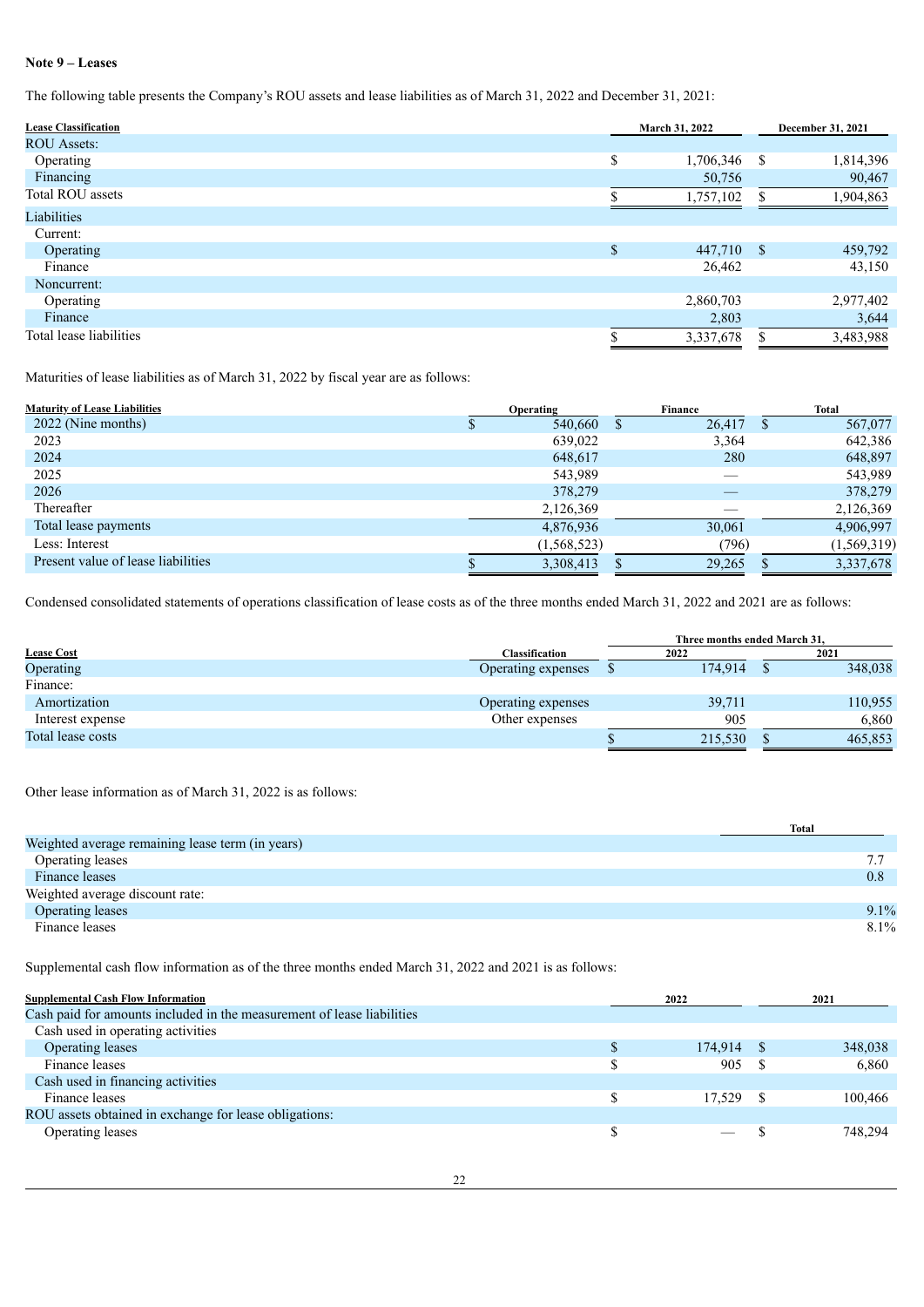#### **Note 10 – License agreements, research collaborations and development agreements**

#### *NYSDOH*

In 2018, the Company announced a collaboration with the New York State Department of Health ("DOH") and ILÚM Health Solutions, LLC ("ILÚM"), a wholly-owned subsidiary of Merck's Healthcare Services and Solutions division, to develop a state-of-the-art research program to detect, track, and manage antimicrobial-resistant infections at healthcare institutions statewide. ILÚM has since been acquired by Infectious Disease Connect, Inc. ("IDC"), a University of Pittsburgh Medical Center ("UPMC") Enterprise company. The Company is working together with DOH's Wadsworth Center and IDC to continue development of an infectious disease digital health and precision medicine platform that connects healthcare institutions to DOH and uses genomic microbiology for statewide surveillance and control of antimicrobial resistance. As part of the collaboration, the Company received approximately \$1.6 million over the 15-month demonstration portion of the project. The demonstration project began in early 2019 and was completed in the first quarter of 2020. In April 2020, the Company began a second-year expansion phase to build on the successes and experience of the first-year pilot phase while focusing on accomplishing the goal of the effort to improve patient outcomes and save healthcare dollars by integrating real-time epidemiologic surveillance with rapid delivery of antibiotic resistance results to care-givers via web-based and mobile platforms. The second-year contract included a quarterly retainer-based project fee as well as volume-dependent per test fees for a total contract value of up to \$450,000 to OpGen. In April 2021, the Company extended its second-year expansion phase by another six months through September 30, 2021 at which point the project was completed and has ended. The six-month extension and expansion contract included a quarterly retainer-based project fee as well as volume-dependent per test fees for a total contract value of up to an additional \$540,000. During the three months ended March 31, 2022 and 2021, the Company recognized \$0 and \$108,000 of revenue related to the contract, respectively.

#### *Sandoz*

In December 2018, Ares Genetics entered into a service frame agreement with Sandoz International GmbH ("Sandoz"), to leverage Ares Genetics' database on the genetics of antibiotic resistance, ARESdb, and the ARES Technology Platform for Sandoz' anti-infective portfolio.

Under the terms of the framework agreement, which had an initial term of 36 months that was subsequently extended to January 31, 2025, Ares Genetics and Sandoz intend to develop a digital anti-infectives platform, combining established microbiology laboratory methods with advanced bioinformatics and artificial intelligence methods to support drug development and life-cycle management. The collaboration, in the short- to mid-term, aims to both rapidly and cost-effectively re-purpose existing antibiotics and design value-added medicines with the objective of expanding indication areas and to overcome antibiotic resistance, in particular with regards to infections with bacteria that has already developed resistance against multiple treatment options. In the longer-term, the platform is expected to enable surveillance for antimicrobial resistant pathogens to inform antimicrobial stewardship and the development of novel anti-infectives that are less prone to encounter resistance and thereby preserve antibiotics as an effective treatment option.

#### *Qiagen*

On February 18, 2019, Ares Genetics and Qiagen GmbH, or Qiagen, entered into a strategic licensing agreement for ARESdb and AREStools, in the area of antimicrobial resistance ("AMR") research. The agreement has a term of 20 years and may be terminated by Qiagen for convenience with 180 days written notice.

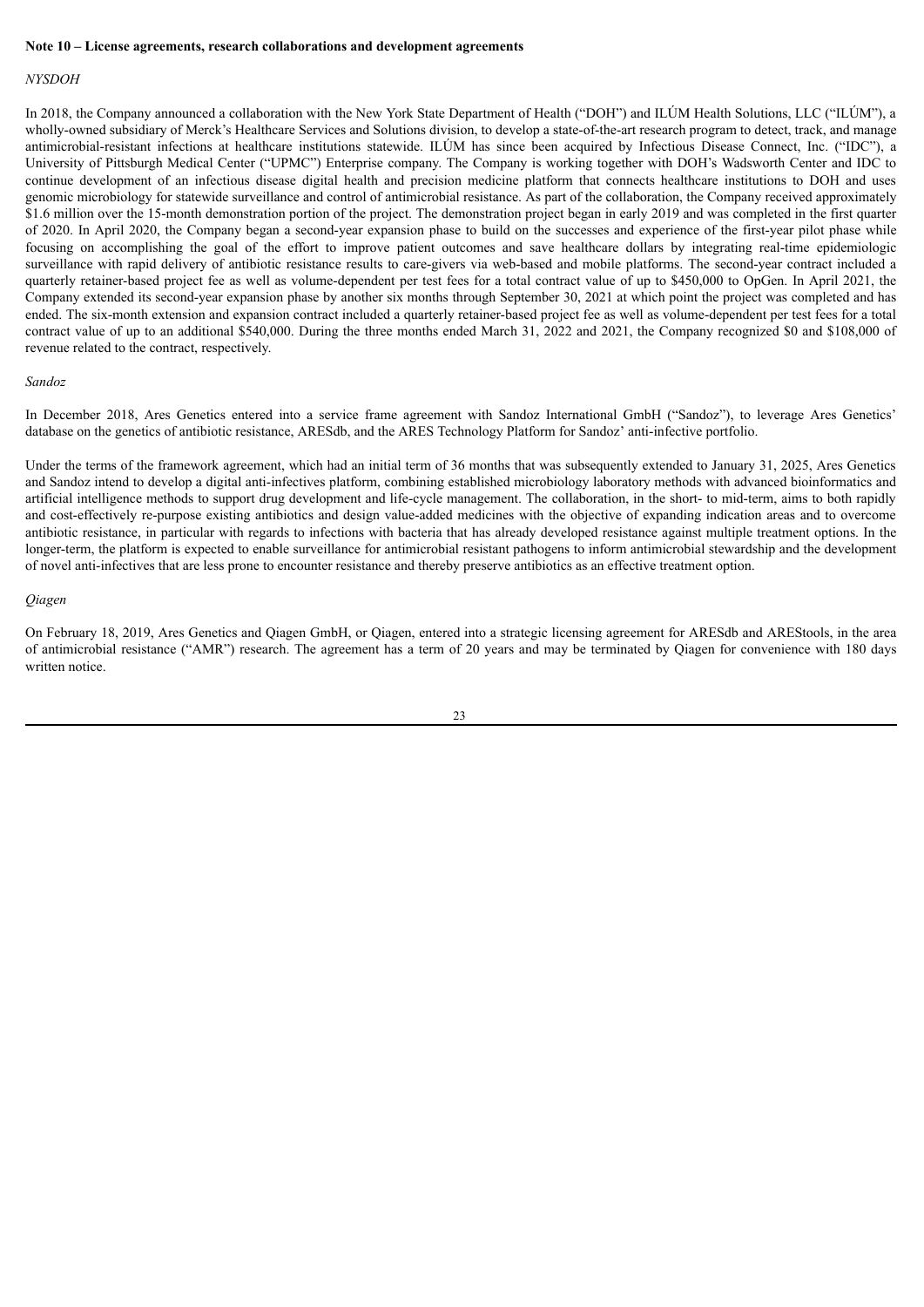Ares Genetics has retained the rights to use ARESdb and AREStools for AMR research, customized bioinformatics services, and for the development of specific AMR assays and applications for the Curetis Group (including Ares Genetics), as well as third parties (e.g., other diagnostics companies or partners in the pharmaceutical industry). As the Qiagen research offering is expected to also enable advanced molecular diagnostic services and products, Qiagen's customers may obtain a diagnostic use license from Ares Genetics.

Under the terms of the original agreement, Qiagen, in exchange for a moderate six figure up-front licensing payment, has received an exclusive RUO license to develop and commercialize general bioinformatics offerings and services for AMR research use only, based on Ares Genetics' database on the genetics of antimicrobial resistance, ARESdb, as well as on the ARES bioinformatics AMR toolbox, AREStools. Under the agreement, the parties had agreed to a mid-single digit percentage royalty rate on Qiagen net sales, which is subject to a minimum royalty rate that steps up upon certain achieved milestones, which is payable to Ares Genetics. The parties also agreed to further modest six figure milestone payments upon certain product launches. The contract was subsequently amended in May 2021 to a non-exclusive license and a flat annual license fee as well as a royalty percentage on potential future panel-based products that are developed by Qiagen.

### *FISH License*

The Company was party to one license agreement with Life Technologies to acquire certain patent rights and technologies related to its FISH product line. Royalties were incurred upon the sale of a product or service which utilizes the licensed technology. The Company terminated this license agreement in October 2020 effective as of June 30, 2021 in conjunction with its announced exit of the FISH business in June 2021. The Company paid a one-time settlement fee of \$350,000 and paid a 10% royalty on the sale of eligible products through June 2021 but is no longer subject to any minimum royalty obligations. The Company recognized net royalty expense of \$0 and \$8,996 for the three months ended March 31, 2022 and 2021, respectively.

## *Siemens*

In 2016, Ares Genetics acquired the GEAR assets from Siemens Technology Accelerator GmbH ("STA"), providing the original foundation to ARESdb. Under the agreement with STA, Ares Genetics incurs royalties on revenues from licensed product sales or sublicensing proceeds. Royalty rates under the Siemens agreement range from 1.3% to 40% depending on the specifics of the licenses and rights provided by Ares Genetics to third parties and whether such third parties may have been originally introduced by Siemens to Ares Genetics. The total net royalty expense related to this agreement was \$2,779 and \$616 the three months ended March 31, 2022 and 2021, respectively.

### **Note 11 - Subsequent Events**

On April 25, 2022, the Company announced that its subsidiary, Curetis, and the EIB expect to restructure the repayment of the first tranche of debt, which matured on April 22, 2022. Under the currently contemplated terms of the restructured repayment plan, OpGen's subsidiary Curetis repaid €5.0 million in cash in April 2022 and the remainder of the debt tranche of approximately €8.35 million (approximately \$9 million at current foreign exchange rates) would be amortized over a 12 month-period commencing at the end of May 2022, which would be paid in equal monthly installments of approximately €0.7 million in cash. Interest rates on the remaining debt would remain unchanged at 10% per annum. The parties also anticipate increasing the PPI from its current 0.3% on then prevailing OpGen market cap in June 2024 to 0.75% at that time. No other payments or consideration (including any equity) is contemplated as part of the currently proposed restructuring plan. The second and third tranches of  $\epsilon$ 3.0 million and  $\epsilon$ 5.0 million principal plus respective accumulated deferred interest which mature and become due for repayment in June 2023 and June 2024, respectively, remain unchanged at this time. The Company expects to enter into an amendment or side letter memorializing the foregoing restructuring as soon as practicable. The proposed restructuring is subject to approval by the EIB, and there can be no assurance that the Company will succeed in securing such approval.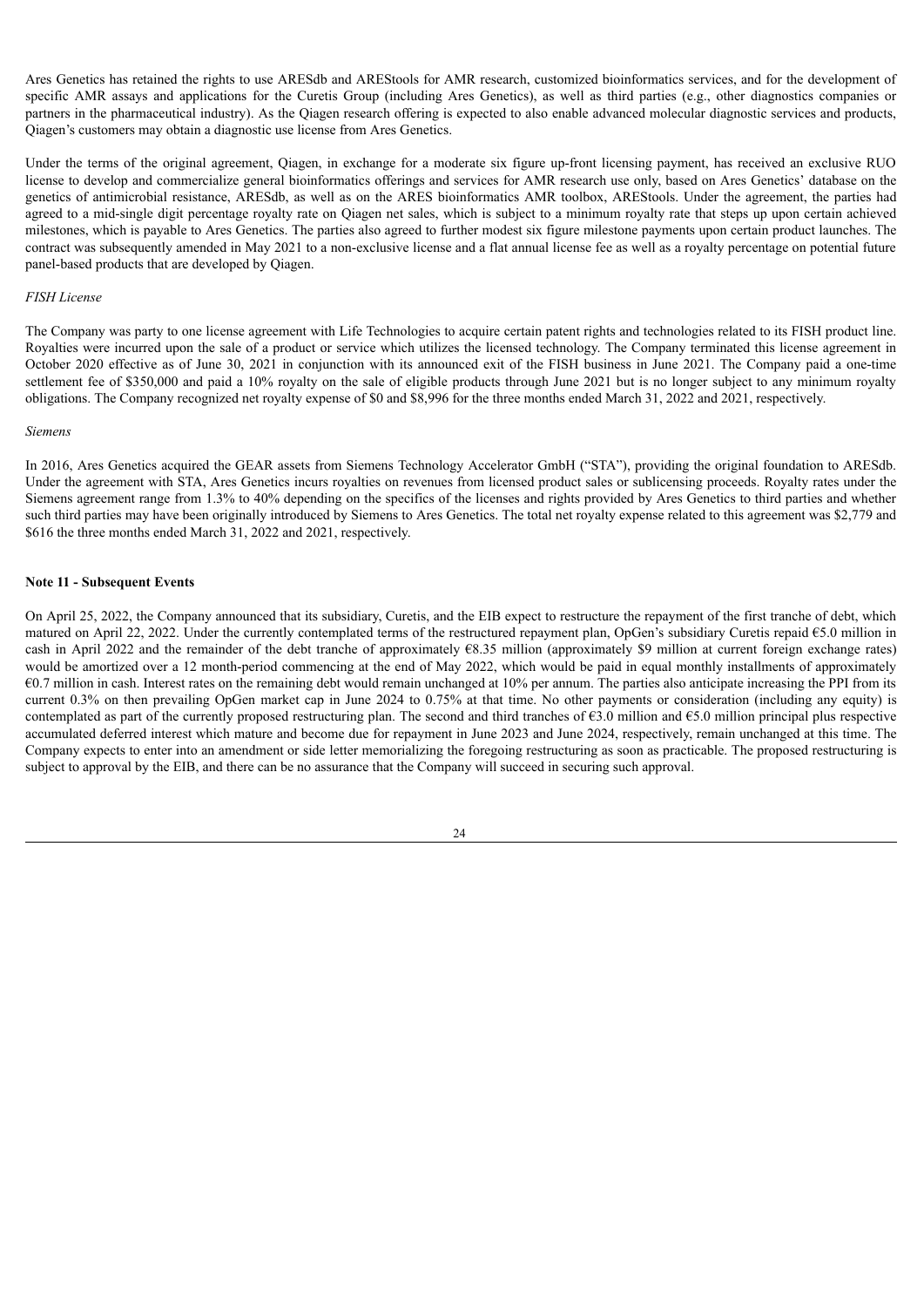## <span id="page-24-0"></span>**Item 2. Management's Discussion and Analysis of Financial Condition and Results of Operations**

The following Management's Discussion and Analysis of Financial Condition and Results of Operations should be read in conjunction with the unaudited condensed consolidated financial statements and the accompanying notes thereto included in Part I, Item 1 of this quarterly report on Form 10-Q. This discussion contains forward-looking statements, based on current expectations and related to future events and our future financial performance, that involve risks and uncertainties. Our actual results may differ materially from those anticipated in these forward-looking statements as a result of many important factors, including those set forth under Part II. Item 1A. "Risk Factors" of this quarterly report on Form 10-Q and Part 1. Item 1A of our annual *report on Form 10-K for the year ended December 31, 2021.*

## **Overview**

OpGen, Inc. (the "Company") is a precision medicine company harnessing the power of molecular diagnostics and informatics to help combat infectious disease. Along with our subsidiaries, Curetis GmbH and Ares Genetics GmbH, we are developing and commercializing molecular microbiology solutions helping to guide clinicians with more rapid and actionable information about life threatening infections to improve patient outcomes and decrease the spread of infections caused by multidrug-resistant microorganisms, or MDROs. Our current product portfolio includes Unyvero, Acuitas AMR Gene Panel, and the ARES Technology Platform including ARESdb, NGS technology and AI-powered bioinformatics solutions for antibiotic response prediction including ARESiss and AREScloud, as well as the Curetis CE-IVD-marked PCR-based SARS-CoV-2 test kit. The Company exited its FISH business in early 2021, and the Company's license agreement with Life Technologies, a subsidiary of Thermo Fisher, was terminated as of June 30, 2021.

On April 1, 2020, the Company completed a business combination transaction whereby the Company acquired Curetis GmbH, a private limited liability company organized under the laws of the Federal Republic of Germany ("Curetis GmbH"). Curetis is an early commercial-stage molecular diagnostics (MDx) company focused on rapid infectious disease testing for hospitalized patients with the aim to improve the treatment of hospitalized, critically ill patients with suspected microbial infection and has developed the innovative Unyvero molecular diagnostic solution for comprehensive infectious disease testing. The business combination transaction was designed principally to leverage each company's existing research and development and relationships with hospitals and clinical laboratories to accelerate the sales of both companies' products and services.

The focus of OpGen is on its combined broad portfolio of products, which includes high impact rapid diagnostics and bioinformatics to interpret AMR genetic data. The Company currently expects to focus on the following products for lower respiratory infection, urinary tract infection and invasive joint infection:

- The Unyvero Lower Respiratory Tract, or LRT, test (e.g. for bacterial pneumonias) is the first U.S. Food and Drug Administration, or FDA, cleared test that can be used for the detection of more than 90% of common causative agents of hospitalized pneumonia. According to the National Center for Health Statistics (2018), pneumonia is a leading cause of admissions to the hospital and is associated with substantial morbidity and mortality. The Unyvero LRT automated test detects 19 pathogens within less than five hours, with approximately two minutes of hands-on time and provides clinicians with a comprehensive overview of 10 genetic antibiotic resistance markers. We have commercialized the Unyvero LRT BAL test for testing bronchoalveolar lavage, or BAL, specimens from patients with lower respiratory tract infections following FDA clearance received by Curetis in December 2019. The Unyvero LRT BAL automated test simultaneously detects 20 pathogens and 10 antibiotic resistance markers, and it is the first and only FDA-cleared panel that also includes *Pneumocystis jirovecii*, a key fungal pathogen often found in immunocompromised patients (such as AIDS and transplant patients) that can be difficult to diagnose, as the 20<sup>th</sup> pathogen on the panel. We believe the Unyvero LRT and LRT BAL tests have the ability to help address a significant, previously unmet medical need that causes over \$10 billion in annual costs for the U.S. healthcare system, according to the Centers for Disease Control, or CDC.
- Following registration of the Unyvero instrument system as an IVD for the Chinese market in early 2021, we are supporting our strategic partner Beijing Clear Biotech (BCB) in pursuing execution of a supplemental clinical trial with the Unyvero HPN test. As requested by the Chinese regulatory authority NMPA, this study is geared towards generating additional data in China that will complement a larger data set with data from abroad compiled from other clinical and analytical studies performed in the past.
- The Unyvero Urinary Tract Infection, or UTI, test, which is CE-IVD marked in Europe, is currently being made available to laboratories in the United States as a research use only or RUO kit. The test detects a broad range of pathogens as well as antimicrobial resistance markers directly from native urine specimens. We initiated a prospective multi-center clinical trial for the Unyvero UTI in the United States in the third quarter of 2021.
- The Unyvero Invasive Joint Infection, or IJI, test, which is a variant being developed for the U.S. market, has also been selected for analytical and clinical performance evaluation including clinical trials towards a future U.S. FDA submission. Microbial diagnosis of IJI is difficult because of challenges in sample collection, usually at surgery, and patients being on prior antibiotic therapy which minimizes the chances of recovering viable bacteria. We believe that Unyvero IJI could be useful in identifying pathogens as well as their AMR markers to help guide optimal antibiotic treatment for these patients.

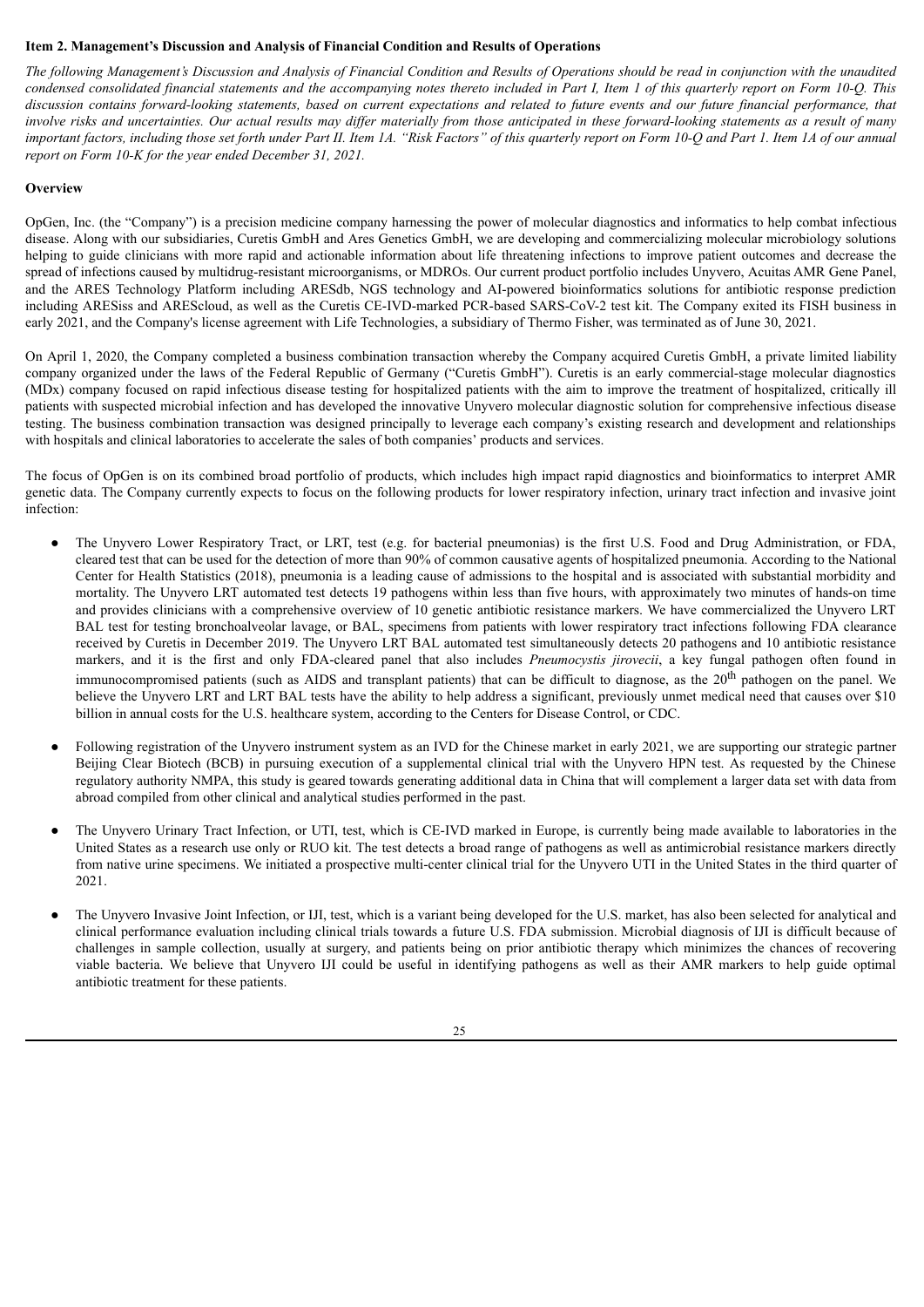- On September 30, 2021, we received clearance from the FDA for our Acuitas AMR Gene Panel for bacterial isolates. The Acuitas AMR Gene Panel detects 28 genetic antimicrobial resistance, or AMR, markers in isolated bacterial colonies from 26 different pathogens. We believe the panel provides clinicians with a valuable diagnostic tool that informs about potential antimicrobial resistance patterns early and supports appropriate antibiotic treatment decisions in this indication. We expect to commercialize the Acuitas AMR Gene Panel for isolates to customers in the United States.
- We are also developing novel bioinformatics tools and solutions to accompany or augment our current and potential future IVD products and may seek regulatory clearance for such bioinformatics tools and solutions to the extent they would be required either as part of our portfolio of IVD products or even as a standalone bioinformatics product.

OpGen has extensive offerings of additional IVD tests including CE-IVD-marked Unyvero tests for hospitalized pneumonia patients, implant and tissue infections, intra-abdominal infections, complicated urinary tract infections, and blood stream infections. Our portfolio furthermore includes a CE-IVDmarked PCR based rapid test kit for SARS-CoV-2 detection in combination with our PCR compatible universal lysis buffer (PULB).

OpGen's combined AMR bioinformatics offerings, when and if such products are cleared for marketing, will offer important new tools to clinicians treating patients with AMR infections. OpGen's subsidiary Ares Genetics' ARESdb is a comprehensive database of genetic and phenotypic information. ARESdb was originally designed based on the Siemens microbiology strain collection covering resistant pathogens and its development has significantly expanded, as a result of transferring data from the discontinued Acuitas Lighthouse into ARESdb to now cover more than 78,000 bacterial isolates that have been sequenced using NGS technology and tested for susceptibility with applicable antibiotics from a range of over 100 antimicrobial drugs. In the fourth quarter of 2021, Ares Genetics entered into a strategic database access deal with one of the world's leading microbiology and IVD corporations for their non-exclusive access to approximately 1.1% of Ares Genetics' total database asset at the time of signing. Ares Genetics continues to explore various discussions with several interested parties in potential future collaboration or licensing opportunities. Additional partnerships with a U.S. CLIA lab, a contract research organization ("CRO") and a major University Medical Center have been initiated and are ongoing and the collaboration master service agreement with Sandoz has recently been extended until January 2025.

In addition to potential future licensing and partnering, Ares Genetics intends to independently utilize the proprietary biomarker content in this database, as well as to build an independent business in NGS and AI based offerings for AMR research and diagnostics in collaboration with its current and potential future partners in the life science, pharmaceutical and diagnostics industries. Ares Genetics signed up Siemens Technology Accelerator and AGES (Austrian Agency for Health and Food Safety), as well as several other national institutions from various European countries as new customers.

OpGen's subsidiary Curetis' Unyvero A50 tests for up to 130 diagnostic targets (pathogens and resistance genes) in under five hours with approximately two minutes of hands-on time. The system was first CE-IVD-marked in 2012 and was FDA cleared in 2018 along with the LRT test through a *De Novo* request. The Unyvero A30 *RQ* is a new device designed to address the low-to mid-plex testing market for 5-30 DNA targets and to provide results in approximately 30 to 90 minutes with 2-5 minutes of hands-on time. The Unyvero A30 *RQ* has a small benchtop footprint and has an attractive cost of goods profile. Curetis has been following a partnering strategy for the Unyvero A30 *RQ* and, following the successful completion of a key development milestone, Curetis has completed final verification and validation testing of the A30 instruments and is actively engaged in several ongoing partnering discussions and due diligence under respective material transfer agreements.

The Company has extensive partner and distribution relationships to help accelerate the establishment of a global infectious disease diagnostic testing and informatics business. The Company's partners include A. Menarini Diagnostics S.r.l. for pan-European distribution to currently 12 countries and Beijing Clear Biotech Co. Ltd. for Unyvero A50 product distribution in China. We have a network of distributors covering countries in Europe, the Middle East and Africa, Asia Pacific and Latin America. With the discontinuation of our FISH products business in Europe, we have reduced our network of distributors to only those distributors actively commercializing our Unyvero line of products or CE-IVD-marked SARS-CoV-2 test kits.

OpGen will continue to develop and seek FDA and other regulatory clearances or approvals, as applicable, for our Unyvero UTI and IJI products. OpGen will continue to offer the FDA-cleared Unyvero LRT and LRT BAL Panels, and FDA-cleared Acuitas AMR Gene Panel tests, as well as the Unyvero UTI Panel as a RUO product to hospitals, public health departments, clinical laboratories, pharmaceutical companies and CROs. OpGen's subsidiary, Curetis, continues its preparations for achieving compliance with the upcoming European Union's In-Vitro-Diagnostic Device Regulation (IVDR), which officially will go into effect in May 2022. Given the lack of designated Notified Bodies at this time, and with the recently approved EU commission proposal to provide for generous multi-year grace periods for IVD products with current In-Vitro-Diagnostic Device Directive (IVDD) CE marking, it is now possible for Curetis to continue its portfolio of existing CE-IVD marked products until at least May 2025 and May 2026, respectively, as long as no material changes are being made to any of its products. Following May 2022, however, any new or changed CE marked products will be required to be IVDR compliant from the outset.

Our headquarters are in Rockville, Maryland, and our principal operations are in Rockville, Maryland and Holzgerlingen and Bodelshausen, both in Germany. We also have operations in Vienna, Austria. We operate in one business segment.

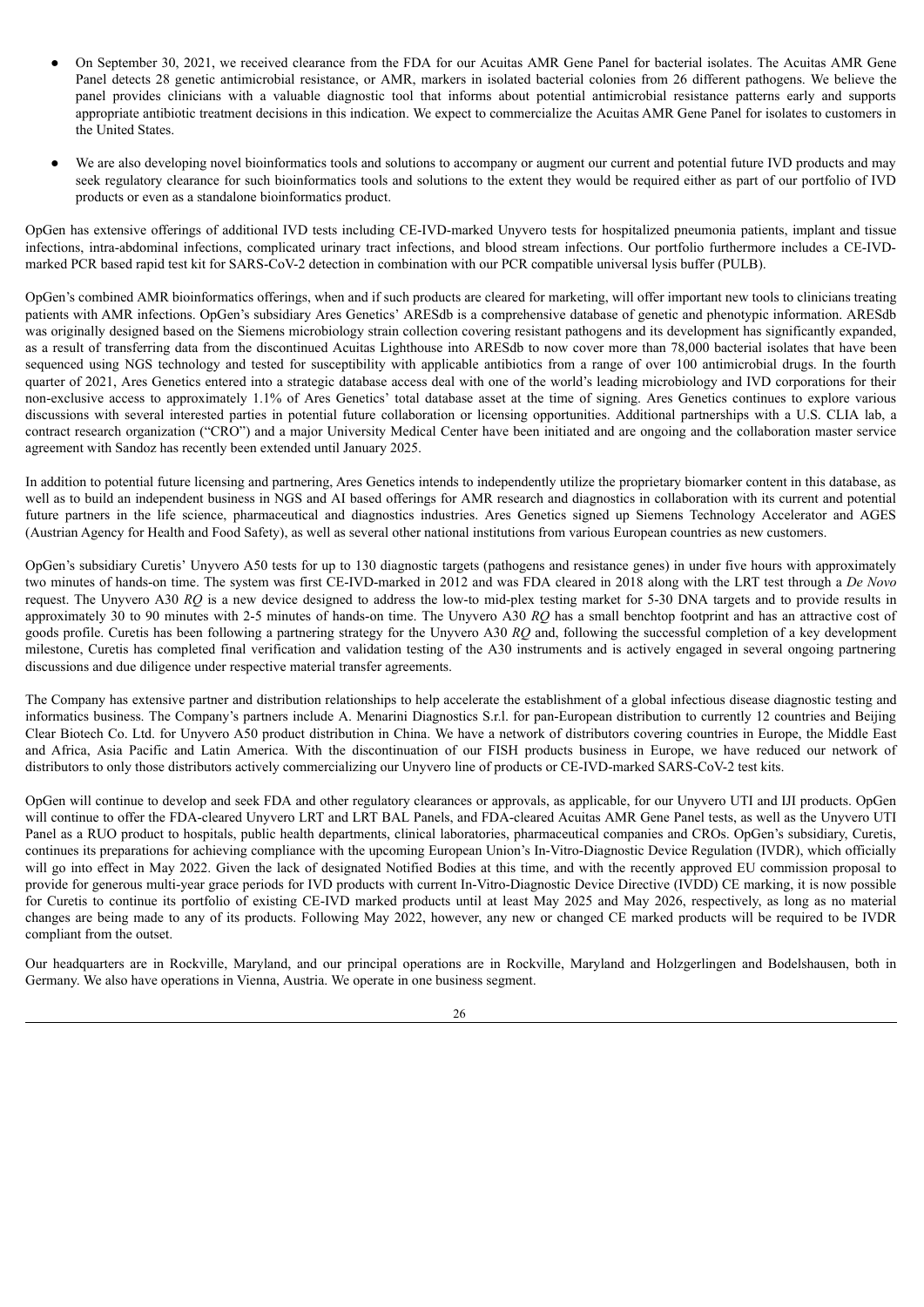## **Recent developments**

#### *COVID-19*

On March 11, 2020, the World Health Organization declared the novel coronavirus ("COVID-19") a pandemic, and on March 13, 2020, the United States declared a national emergency with respect to COVID-19. COVID-19 has negatively impacted the global economy, disrupted global supply chains and created significant volatility and disruption in the financial markets.

As a result of the outbreak, we have experienced a material impact on our business, financial condition or results of operations for the three months ended March 31, 2022 as well as significant business disruptions. For example, some of our employees are currently still working remotely from home, we have continued to suspend most business travel, and we are still not always able to physically meet with future and current customers to sell and market our products.

We continue to monitor the impacts of COVID-19 on the global economy and on our business operations. However, at this time, it is difficult to predict how long the potential operational impacts of COVID-19 will remain in effect or to what degree they will impact our operations and financial results. An extended period of global supply chain and economic disruption could materially affect our business, results of operations, access to sources of liquidity and financial condition, as well as our ability to execute our business strategies and initiatives in their respective expected time frames.

#### *Financings*

Since inception, we have incurred, and continue to incur, significant losses from operations. We have funded our operations primarily through external investor financing arrangements. During 2021, we raised net proceeds of approximately \$48 million.

## **Results of operations for the three months ended March 31, 2022 and 2021**

## *Revenues*

|                       | Three months ended March 31. |  |         |
|-----------------------|------------------------------|--|---------|
|                       | 2022                         |  | 2021    |
| Product sales         | 366,052                      |  | 613,918 |
| Laboratory services   | 42,929                       |  | 97,726  |
| Collaboration revenue | 60.764                       |  | 118,072 |
| Total revenue         | 469,745                      |  | 829,716 |

Total revenue for the three months ended March 31, 2022 decreased approximately 43% when compared to the same period in 2021, with a change in the mix of revenue, as follows:

- Product Sales: a decrease in revenue of approximately 40% in the 2022 period compared to the 2021 period is primarily attributable to the discontinuation of the Company's FISH line of products in 2021;
- Laboratory Services: a decrease in revenue of approximately 56% in the 2022 period compared to the 2021 period is primarily attributable to a decrease in COVID testing services performed by Curetis GmbH; and
- Collaboration Revenue: a decrease in revenue of approximately 49% in the 2022 period compared to the 2021 period is primarily the result of revenue from our contract with the New York State DOH, which ended in the third quarter of 2021.

## *Operating expenses*

|                                  | Three months ended March 31. |           |  |           |
|----------------------------------|------------------------------|-----------|--|-----------|
|                                  |                              | 2022      |  | 2021      |
| Cost of products sold            |                              | 291,997   |  | 554,054   |
| Cost of services                 |                              | 30,562    |  | 104,984   |
| Research and development         |                              | 2,316,441 |  | 2,813,491 |
| General and administrative       |                              | 2,625,053 |  | 2,663,657 |
| Sales and marketing              |                              | 1,051,432 |  | 899,252   |
| Impairment of right-of-use asset |                              |           |  | 55,496    |
| Total operating expenses         |                              | 6,315,485 |  | 7,090,934 |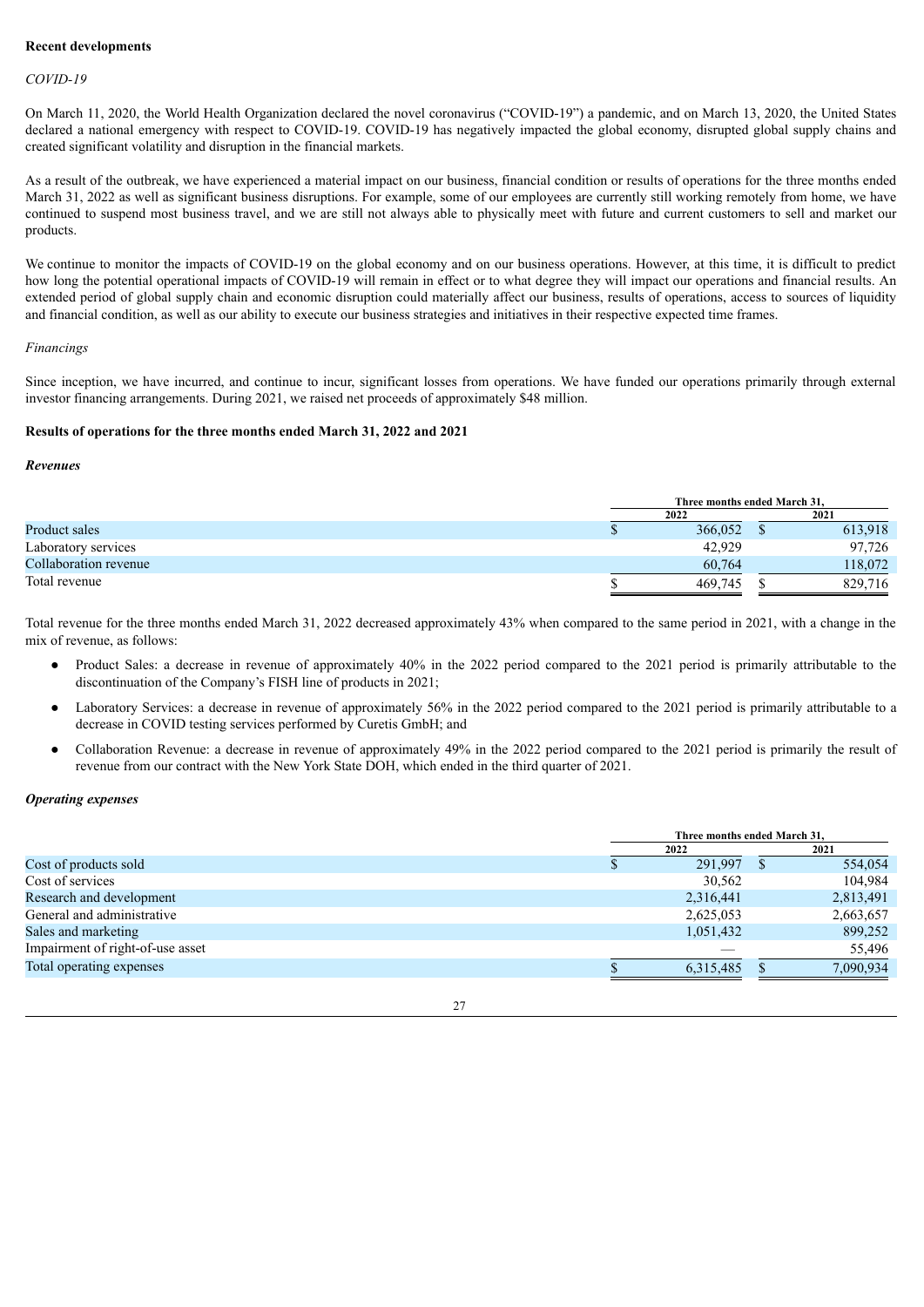Our total operating expenses for the three months ended March 31, 2022 decreased approximately 11% when compared to the same period in 2021. Operating expenses changed as follows:

- Cost of products sold: cost of products sold for the three months ended March 31, 2022 decreased approximately 47% when compared to the same period in 2021. The decrease in cost of products sold is primarily attributable to the discontinuation of the Company's FISH line of products in 2021 partially offset by significantly higher direct sales in the U.S. which increased by 76% over the same period in 2021;
- Cost of services: cost of services for the three months ended March 31, 2022 decreased approximately 71% when compared to the same period in 2021. The decrease in cost of services is primarily attributable to lower cost of services related to the conclusion of our contract with the New York State DOH in the third quarter of 2021:
- Research and development: research and development expenses for the three months ended March 31, 2022 decreased approximately 18% when compared to the same period in 2021. The decrease in research and development is primarily attributable to a reduction in payroll related costs;
- General and administrative: general and administrative expenses for the three months ended March 31, 2022 decreased approximately 1% when compared to the same period in 2021, primarily due to a reduction in consulting and legal costs;
- Sales and marketing: sales and marketing expenses for the three months ended March 31, 2022 increased approximately 17% when compared to the same period in 2021, primarily due to the expansion of the Company's sales force; and
- Impairment of right-of-use asset: impairment of right-of-use asset for the three months ended March 31, 2021 represents the impairment of our San Diego, California ROU asset.

#### *Other (expense) income*

|                                                          | Three months ended March 31. |             |  |             |
|----------------------------------------------------------|------------------------------|-------------|--|-------------|
|                                                          |                              | 2022        |  | 2021        |
| Warrant inducement expense                               |                              |             |  | (7,755,541) |
| Interest expense                                         |                              | (1,269,581) |  | (1,164,982) |
| Foreign currency transaction gains                       |                              | 198,740     |  | 427,615     |
| Other income                                             |                              | 3,121       |  | 4.925       |
| Change in fair value of derivative financial instruments |                              | 109.744     |  | (101, 390)  |
| Total other expense                                      |                              | (957, 976)  |  | (8,589,373) |

Our total other expense for the three months ended March 31, 2022 decreased when compared to the same period in 2021 primarily due to the warrant inducement expense related to our 2021 Warrant Exercise.

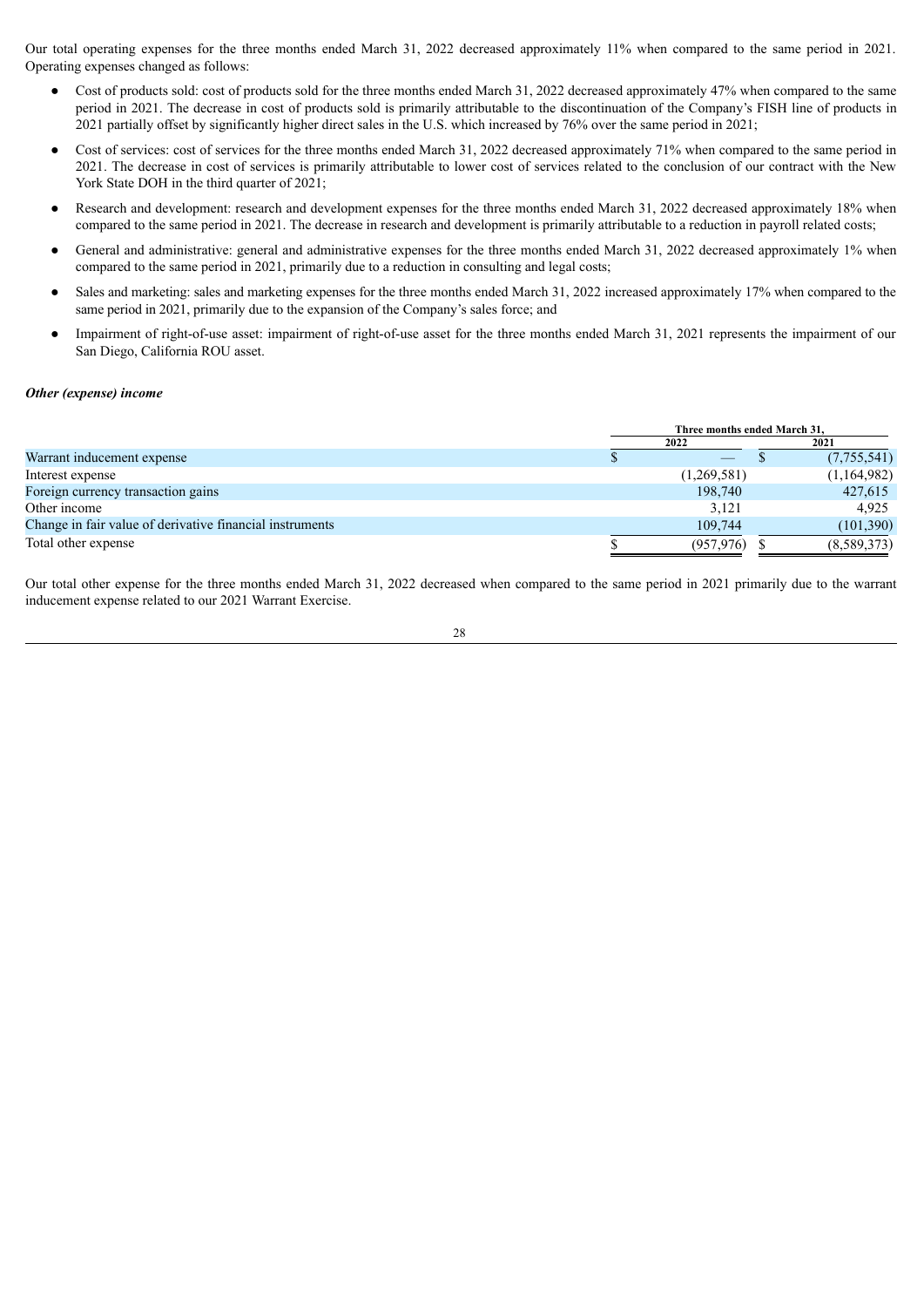## **Liquidity and capital resources**

As of March 31, 2022, we had cash and cash equivalents of \$30.6 million compared to \$36.1 million at December 31, 2021. We have funded our operations primarily through external investor financing arrangements and have raised funds in 2022 and 2021, including:

During the year ended December 31, 2021, we sold 680,000 shares of common stock under the ATM Agreement resulting in aggregate net proceeds to us of approximately \$1.48 million, and gross proceeds of \$1.55 million.

On February 11, 2021, we closed the February 2021 Offering for the purchase of (i) 2,784,184 shares of common stock, (ii) 5,549,149 pre-funded warrants, and (iii) unregistered common share purchase warrants to purchase 4,166,666 shares. The February 2021 Offering raised aggregate net proceeds of \$23.5 million, and gross proceeds of \$25.0 million.

On March 9, 2021, we closed the 2021 Warrant Exercise resulting in the issuance of 4,842,615 shares of common stock and raising gross proceeds of approximately \$9.65 million and net proceeds of \$9.3 million.

On October 18, 2021, we closed the October 2021 Offering of 150,000 shares of convertible preferred stock and warrants to purchase up to an aggregate of 7,500,000 shares of common stock. The October 2021 Offering raised aggregate net proceeds of \$13.9 million, and gross proceeds of \$15.0 million.

To meet our capital needs, we are considering multiple alternatives, including, but not limited to, additional equity financings, debt financings and other funding transactions, and licensing and/or partnering arrangements. There can be no assurance that we will be able to complete any such transaction on acceptable terms or otherwise. We believe that current cash on hand will be sufficient to fund operations into the first quarter of 2023. This has led management to conclude that there is substantial doubt about our ability to continue as a going concern. In the event we are unable to successfully raise additional capital during or before the end of the first quarter of 2023, we will not have sufficient cash flows and liquidity to finance our business operations as currently contemplated. Accordingly, in such circumstances we would be compelled to immediately reduce general and administrative expenses and delay research and development projects, including the purchase of scientific equipment and supplies, until we are able to obtain sufficient financing. If such sufficient financing is not received on a timely basis, we would then need to pursue a plan to license or sell its assets, seek to be acquired by another entity, cease operations and/or seek bankruptcy protection.

## *Sources and uses of cash*

Our principal source of liquidity is from financing activities, including issuances of equity and debt securities. The following table summarizes the net cash and cash equivalents provided by (used in) operating activities, investing activities and financing activities for the periods indicated:

|                                                     | Three months ended March 31. |  |              |
|-----------------------------------------------------|------------------------------|--|--------------|
|                                                     | 2022                         |  | 2021         |
| Net cash used in operating activities               | (5.041.400)                  |  | (4.965.928)  |
| Net cash used in investing activities               | (38.713)                     |  | (850, 885)   |
| Net cash (used in) provided by financing activities | (17,529)                     |  | 32, 305, 045 |

#### *Net cash used in operating activities*

Net cash used in operating activities for the three months ended March 31, 2022 consists primarily of our net loss of \$6.8 million, reduced by certain noncash items, including depreciation and amortization expense of \$0.5 million, noncash interest expense of \$1.1 million, and share-based compensation expense of \$0.2 million. Net cash used in operating activities for the three months ended March 31, 2021 consists primarily of our net loss of \$14.9 million, reduced by certain noncash items, including inducement expense related to warrant repricing of \$7.8 million, depreciation and amortization expense of \$0.5 million, noncash interest expense of \$0.9 million, and share-based compensation expense of \$0.2 million.

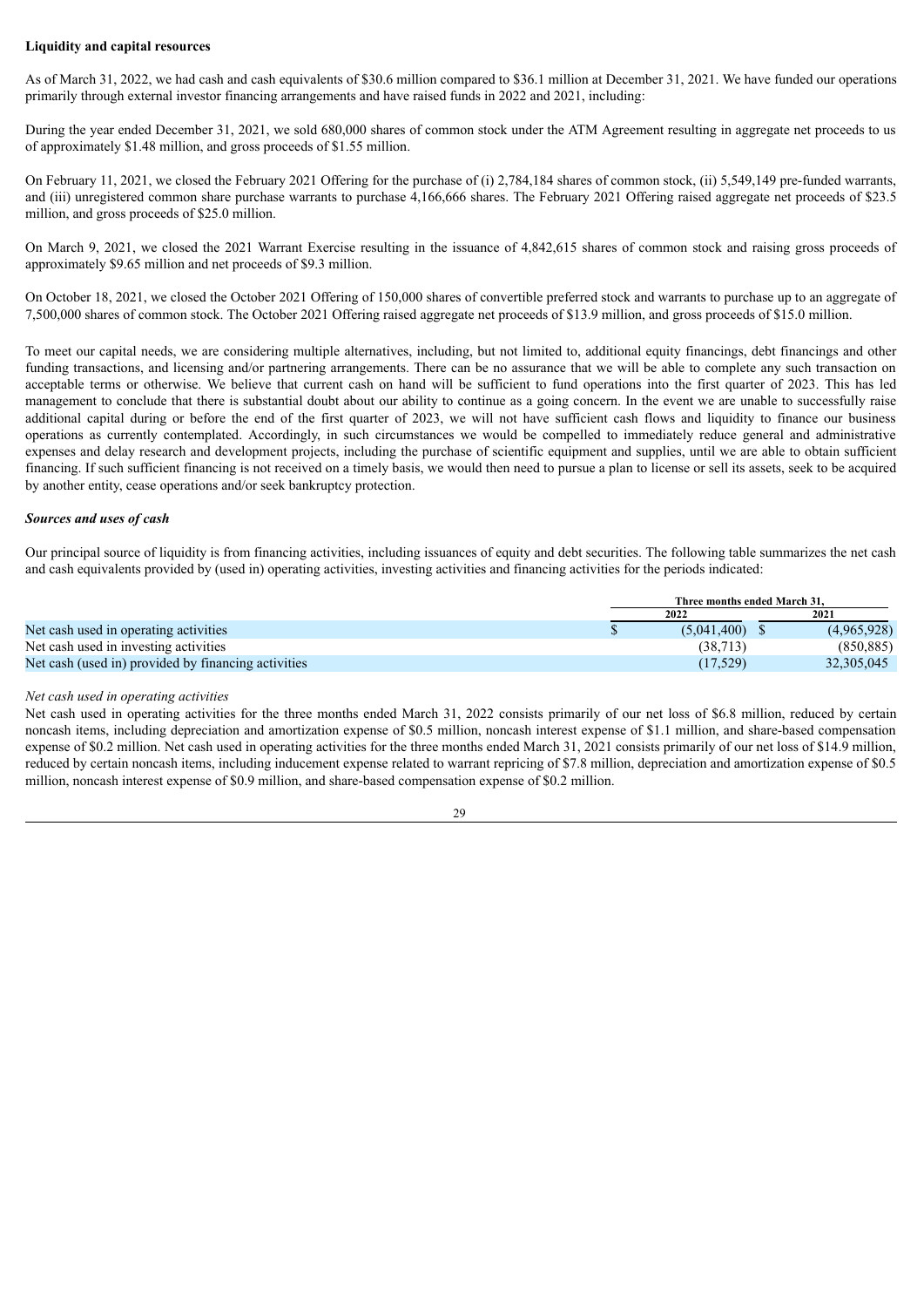## *Net cash used in investing activities*

Net cash used in investing activities for the three months ended March 31, 2022 and 2021 consisted of the purchases of property and equipment.

## *Net cash (used in) provided by financing activities*

Net cash used in financing activities for the three months ended March 31, 2022 consisted of payments on finance leases. Net cash provided by financing activities for the three months ended March 31, 2021 consisted primarily of the net proceeds from the February 2021 Offering, 2021 Warrant Exercise, October 2021 Offering, and exercises of common stock warrants, net of payments on debt and insurance financings.

#### *Contractual Commitments*

OpGen's subsidiary, Curetis, has contractual commitments under its 2016 senior, unsecured loan financing facility of up to  $\epsilon$ 25 million with the European Investment Bank ("EIB"). Curetis drew down three tranches under the facility: €10.0 million in April 2017, €3.0 million in June 2018, and €5.0 million in June 2019. The first and second tranches have a floating interest rate of EURIBOR plus 4% payable after each 12-month-period from the draw-down-date and another additional 6% interest per annum that is deferred and payable at maturity together with the principal. The third tranche originally had a 2.1% participation percentage interest ("PPI"). Upon maturity of the third tranche, which is not before approximately mid-2024 (and no later than mid-2025), the EIB would have been entitled to an additional payment that is equity-linked and equivalent to 2.1% of the then total valuation of Curetis N.V. As part of the amendment between the Company and the EIB on July 9, 2020, the parties adjusted the PPI percentage applicable to the previous EIB tranche of  $65.0$ million, which was funded in June 2019 from its original 2.1% PPI in Curetis N.V.'s equity value upon maturity to a new 0.3% PPI in OpGen's equity value upon maturity. This right constitutes an embedded derivative, which is separated and measured at fair value with changes being accounted for through income or loss.

As of March 31, 2022, the outstanding borrowings under all tranches were €22,482,127 (\$24,957,409), including deferred interest payable at maturity of  $64,482,127$  (\$4,975,609). The first tranche under the facility matured in April 2022, the second tranche matures in June 2023, and the third tranche matures in June 2024. With respect to the first tranche, in April 2022, the Company announced that Curetis and the EIB expect to restructure the repayment of such tranche. Under the currently contemplated terms of the restructured repayment plan, Curetis repaid  $\epsilon$ 5.0 million in cash in April 2022 and the remainder of the debt tranche of approximately €8.35 million (approximately \$9 million at current foreign exchange rates) would be amortized over a 12 month-period commencing at the end of May 2022, which would be paid in equal monthly installments of approximately  $60.7$  million in cash. Interest rates on the remaining debt would remain unchanged at 10% per annum. The parties also anticipate increasing the percent participation interest or PPI from its current 0.3% on then prevailing OpGen market cap by June 2024 to 0.75% at that time. No other payments or consideration (including any equity) is contemplated as part of the currently proposed restructuring plan. The second and third tranches of  $63.0$  million and  $65.0$  million principal plus respective accumulated deferred interest remain unchanged at this time. The Company expects to enter into an amendment or side letter memorializing the foregoing restructuring as soon as practicable. The proposed restructuring is subject to approval by the EIB, and there can be no assurance that the Company will succeed in securing such approval.

## **Critical accounting policies and use of estimates**

This Management's Discussion and Analysis of Financial Condition and Results of Operations is based on our unaudited condensed consolidated financial statements, which have been prepared in accordance with GAAP. The preparation of financial statements in conformity with GAAP requires us to make estimates and assumptions that affect the reported amounts of assets and liabilities and disclosure of contingent assets and liabilities at the date of the financial statements and the reported amount of revenues and expenses during the reporting period. In our audited consolidated financial statements, estimates are used for, but not limited to, liquidity assumptions, revenue recognition, share-based compensation, allowances for doubtful accounts and inventory obsolescence, valuation of derivative financial instruments measured at fair value on a recurring basis, deferred tax assets and liabilities and related valuation allowance, estimated useful lives of long-lived assets, and the recoverability of long-lived assets. Actual results could differ from those estimates.

A summary of our significant accounting policies is included in Note 3 "Summary of significant accounting policies" to the accompanying unaudited condensed consolidated financial statements. Certain of our accounting policies are considered critical, as these policies require significant, difficult or complex judgments by management, often requiring the use of estimates about the effects of matters that are inherently uncertain. Our critical policies are summarized in Item 7. "Management's Discussion and Analysis of Financial Condition and Results of Operations" of our Annual Report on Form 10-K for the year ended December 31, 2021.

#### **Recently issued accounting pronouncements**

See Note 3 "Summary of significant accounting policies" in this Form 10-Q for a full description of recent accounting pronouncements, including the respective expected dates of adoption and effects on our unaudited condensed consolidated financial statements.

#### **Off-balance sheet arrangements**

As of March 31, 2022 and December 31, 2021, we did not have any off-balance sheet arrangements.

#### **JOBS Act**

Prior to December 31, 2020, the Company was an "emerging growth company" ("EGC") as defined in the Jumpstart Our Business Startups Act, (JOBS Act), and elected to take advantage of certain exemptions from various reporting requirements that are applicable to other public companies until the Company is no longer an EGC, including using the extended transition period for complying with new or revised accounting standards. As of December 31, 2020, the Company has become a non-accelerated filer under the rules of the SEC and is no longer classified as an EGC.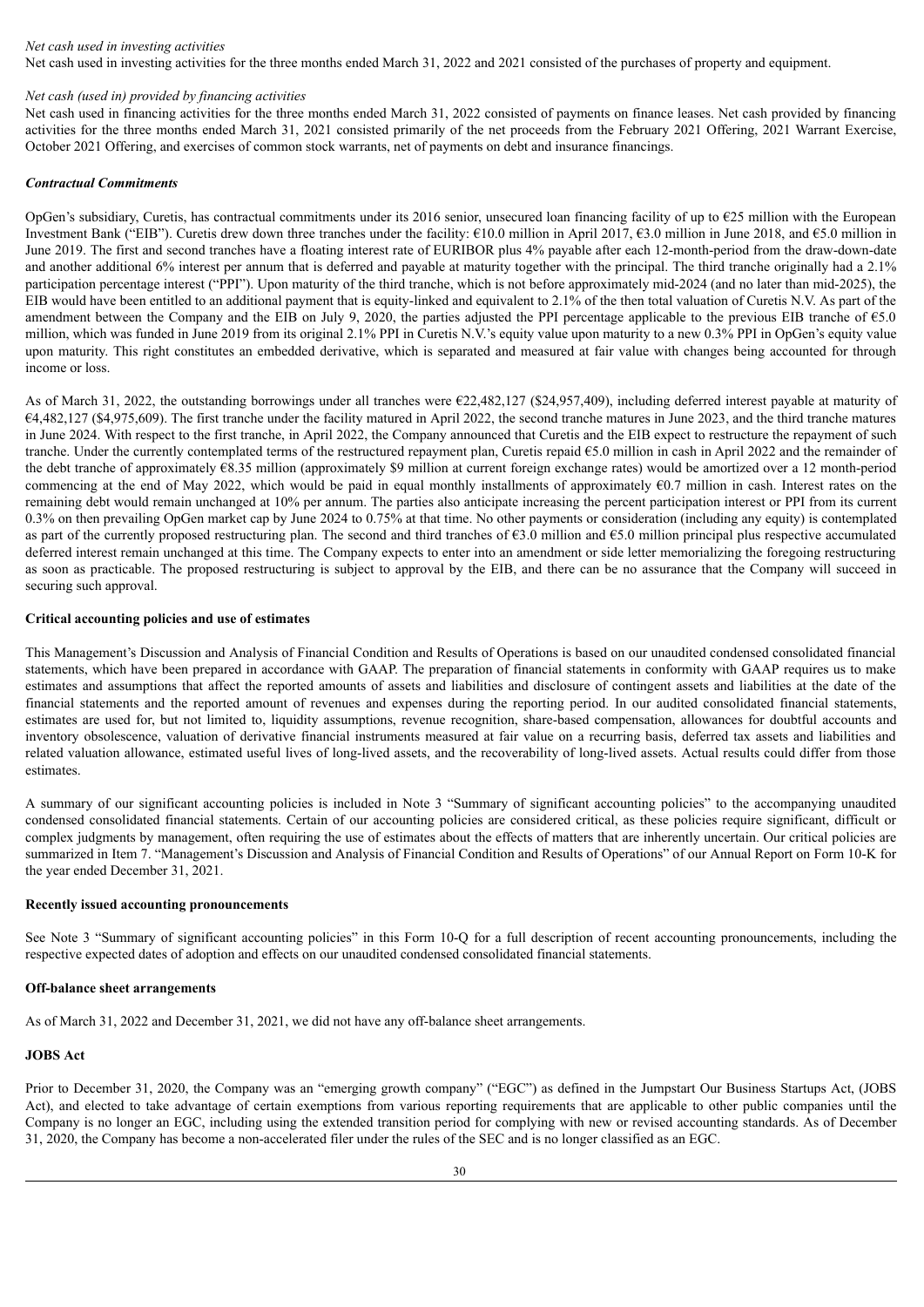## <span id="page-30-0"></span>**Item 3. Quantitative and Qualitative Disclosures About Market Risk**

As a smaller reporting company, we are not required to provide the information required by this Item.

#### <span id="page-30-1"></span>**Item 4. Controls and Procedures**

#### *Evaluation of Disclosure Controls and Procedures*

Disclosure controls and procedures are controls and other procedures that are designed to ensure that information required to be disclosed in our reports filed or submitted under the Exchange Act is recorded, processed, summarized and reported within the time periods specified in the SEC's rules and forms. Disclosure controls and procedures include, without limitation, controls and procedures designed to ensure that information required to be disclosed in our reports filed under the Exchange Act is accumulated and communicated to management, including our principal executive officer and principal financial officer, as appropriate, to allow timely decisions regarding required disclosure.

Our management has carried out an evaluation, under the supervision and with the participation of our principal executive officer and principal financial officer, of the effectiveness of the design and operation of our disclosure controls and procedures (as defined in Rules 13a-15(e) and 15d-15(e) under the Exchange Act), as of March 31, 2022. Based upon that evaluation, our principal executive officer and principal financial officer concluded that, as of the end of the period covered by this report, our disclosure controls and procedures were effective. In designing and evaluating our disclosure controls and procedures, we recognize that any controls and procedures, no matter how well designed and operated, can provide only reasonable assurance of achieving the desired control objectives.

## *Changes in Internal Control over Financial Reporting*

For the quarter ended March 31, 2022, there have been no changes in the Company's internal controls over financial reporting that have materially affected, or are reasonably likely to materially affect, the Company's internal controls over financial reporting.

## <span id="page-30-2"></span>**Part II. OTHER INFORMATION**

**Item 1. Legal Proceedings**

None.

## **Item 1A. Risk Factors**

Reference is made to the Risk Factors included in our Annual Report on Form 10-K for the year ended December 31, 2021.

## **Item 2. Unregistered Sales of Equity Securities and Use of Proceeds**

None.

## **Item 3. Defaults Upon Senior Securities**

None.

## **Item 4. Mine Safety Disclosures**

Not applicable.

#### **Item 5. Other Information**

None.

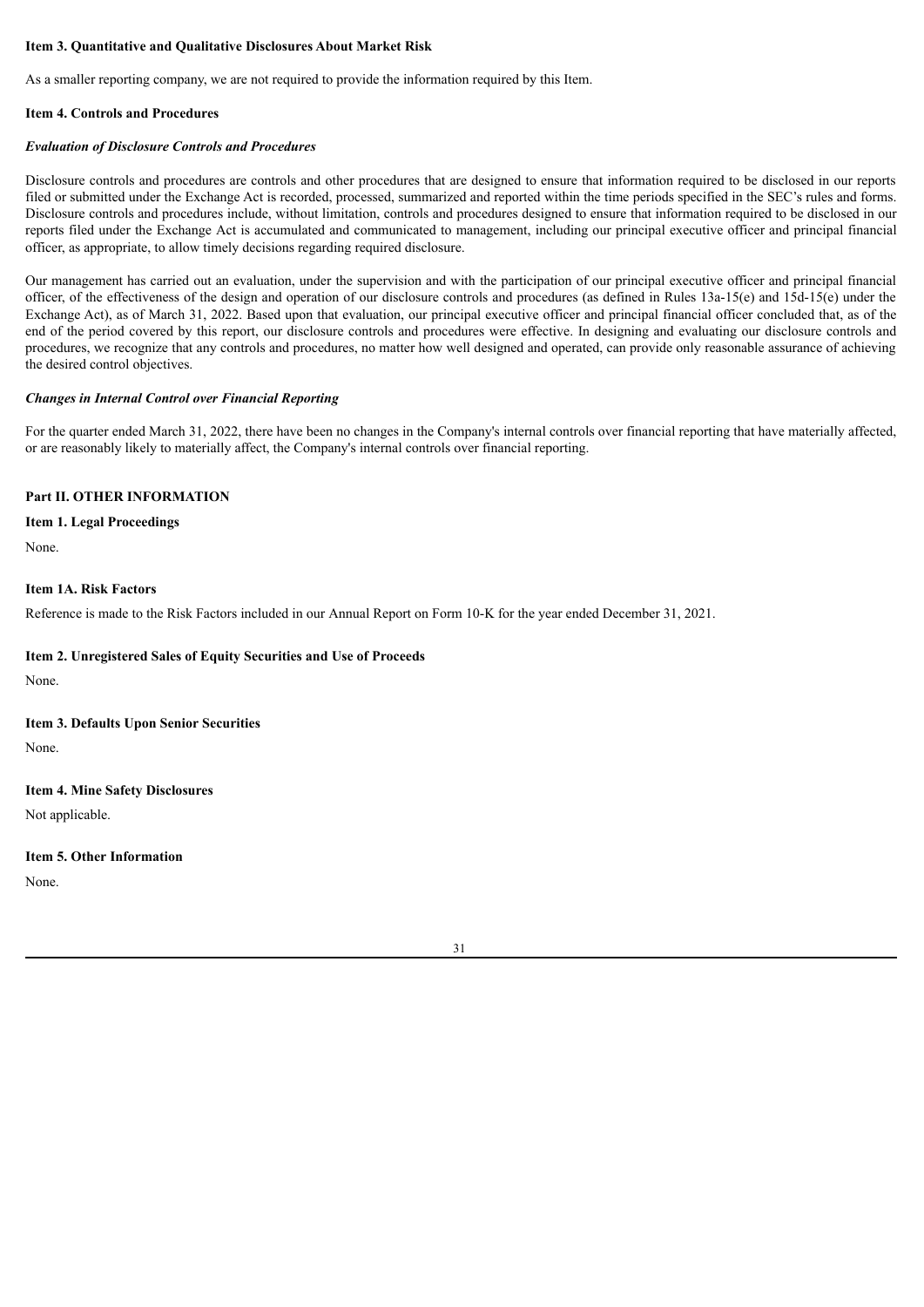## <span id="page-31-0"></span>**Item 6. Exhibits**

# **Exhibit**

# **Number Description**

- 31.1\* Certification of Chief Executive Officer pursuant to Rule [13a-14\(a\)/15d-14\(a\).](#page-34-0)
- 31.2\* Certification of Chief Financial Officer pursuant to Rule [13a-14\(a\)/15d-14\(a\).](#page-35-0)
- 32.1\* Certification of Chief Executive Officer and Chief Financial Officer pursuant to Section 906 of the [Sarbanes-Oxley](#page-36-0) Act of 2002.
- 101\* Interactive data files pursuant to Rule 405 of Regulation S-T: (i) the Unaudited Condensed Consolidated Balance Sheets, (ii) the Unaudited Condensed Consolidated Statements of Operations and Comprehensive Loss, (iii) the Unaudited Condensed Consolidated Statements of Cash Flows and (iv) the Notes to Unaudited Condensed Consolidated Financial Statements.

\* Filed or furnished herewith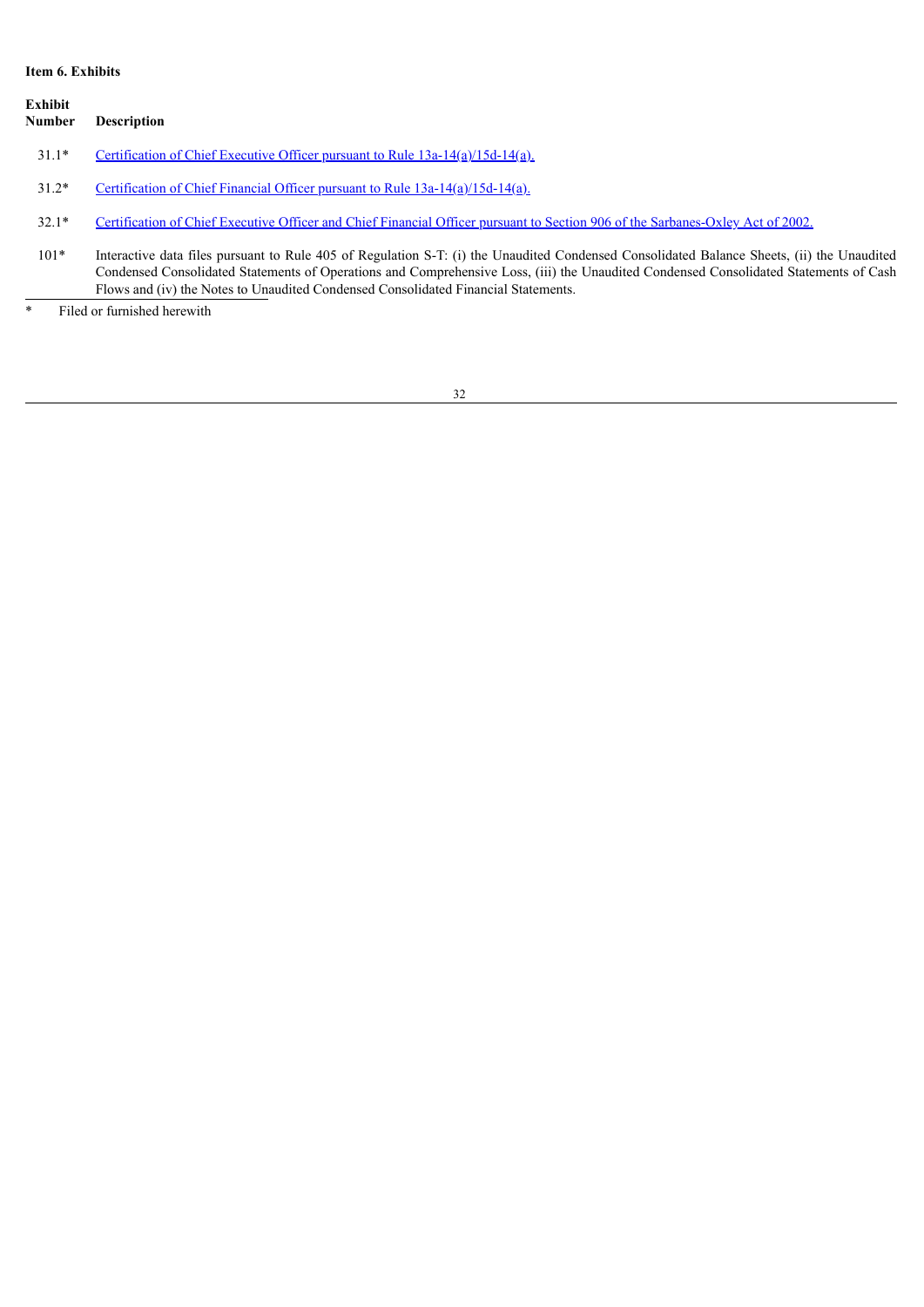## SIGNATURES

<span id="page-32-0"></span>Pursuant to the requirements of the Securities Exchange Act of 1934, the Registrant has duly caused this report to be signed on its behalf by the undersigned thereunto duly authorized.

# **OPGEN, INC.**

By: /s/ Albert Weber

Albert Weber Chief Financial Officer (principal financial officer and principal accounting officer)

Date: May 13, 2022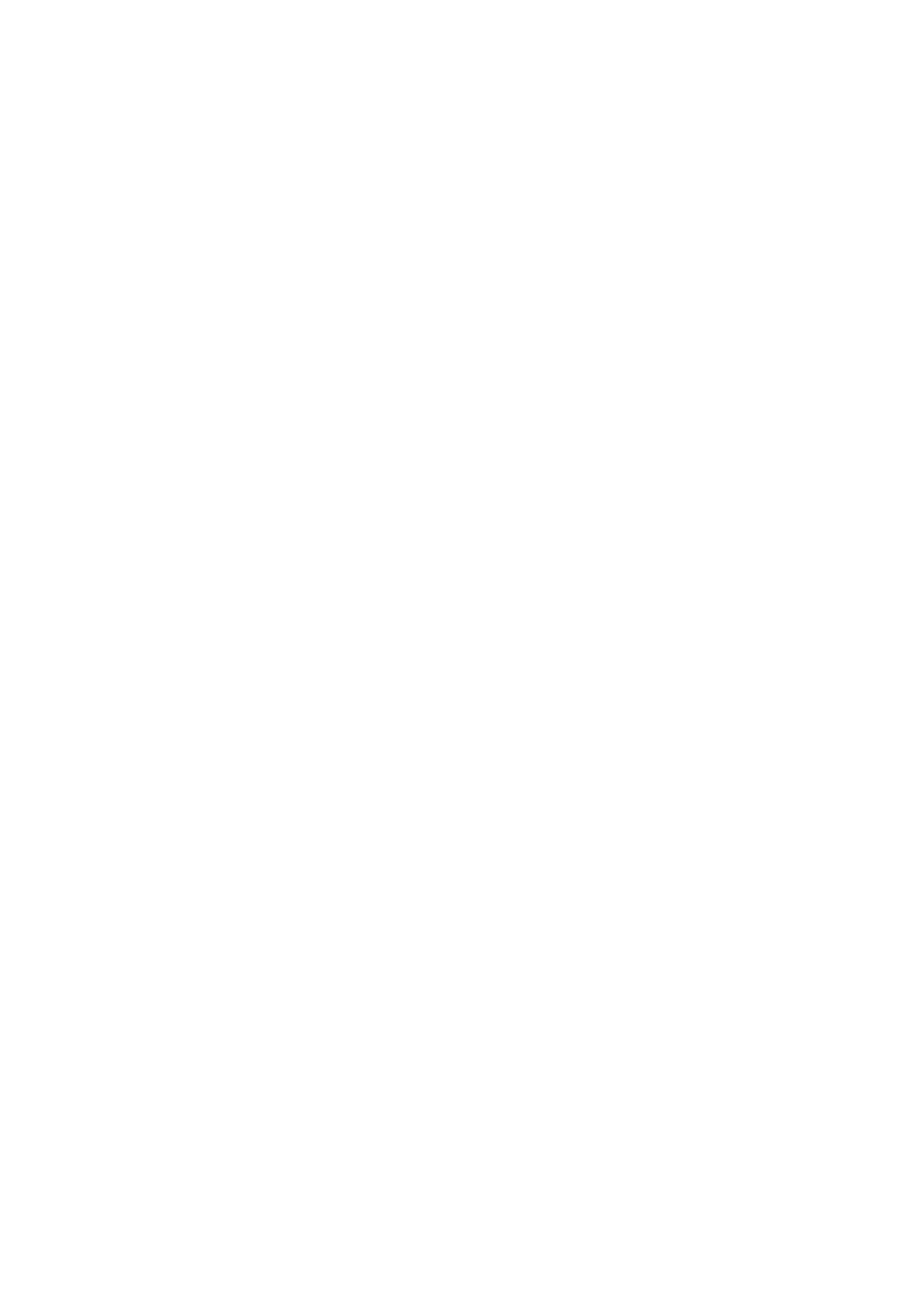## **CERTIFICATION OF CHIEF EXECUTIVE OFFICER**

## **PURSUANT TO RULE 13A-14(A)/15D-14(A)**

<span id="page-34-0"></span>I, Oliver Schacht, certify that:

- 1. I have reviewed this quarterly report on Form 10-Q of OpGen, Inc.;
- 2. Based on my knowledge, this report does not contain any untrue statement of a material fact or omit to state a material fact necessary to make the statements made, in light of the circumstances under which such statements were made, not misleading with respect to the period covered by this report;
- 3. Based on my knowledge, the financial statements, and other financial information included in this report, fairly present in all material respects the financial condition, results of operations and cash flows of the registrant as of, and for, the periods presented in this report;
- 4. The registrant's other certifying officer(s) and I are responsible for establishing and maintaining disclosure controls and procedures (as defined in Exchange Act Rules 13a-15(e) and 15d-15(e)) and internal control over financial reporting (as defined in Exchange Act Rules 13a-15(f) and 15d-15(f)) for the registrant and have:
	- a. Designed such disclosure controls and procedures, or caused such disclosure controls and procedures to be designed under our supervision, to ensure that material information relating to the registrant, including its consolidated subsidiaries, is made known to us by others within those entities, particularly during the period in which this report is being prepared;
	- b. Designed such internal control over financial reporting, or caused such internal control over financial reporting to be designed under our supervision, to provide reasonable assurance regarding the reliability of financial reporting and the preparation of financial statements for external purposes in accordance with generally accepted accounting principles;
	- c. Evaluated the effectiveness of the registrant's disclosure controls and procedures and presented in this report our conclusions about the effectiveness of the disclosure controls and procedures, as of the end of the period covered by this report based on such evaluation; and
	- d. Disclosed in this report any change in the registrant's internal control over financial reporting that occurred during the registrant's most recent fiscal quarter (the registrant's fourth fiscal quarter in the case of an annual report) that has materially affected, or is reasonably likely to materially affect, the registrant's internal control over financial reporting; and
- 5. The registrant's other certifying officer(s) and I have disclosed, based on our most recent evaluation of internal control over financial reporting, to the registrant's auditors and the audit committee of the registrant's board of directors (or persons performing the equivalent functions):
	- a. All significant deficiencies and material weaknesses in the design or operation of internal control over financial reporting which are reasonably likely to adversely affect the registrant's ability to record, process, summarize and report financial information; and
	- b. Any fraud, whether or not material, that involves management or other employees who have a significant role in the registrant's internal control over financial reporting.

Date: May 13, 2022

/s/ Oliver Schacht Oliver Schacht, Ph.D. Chief Executive Officer (principal executive officer)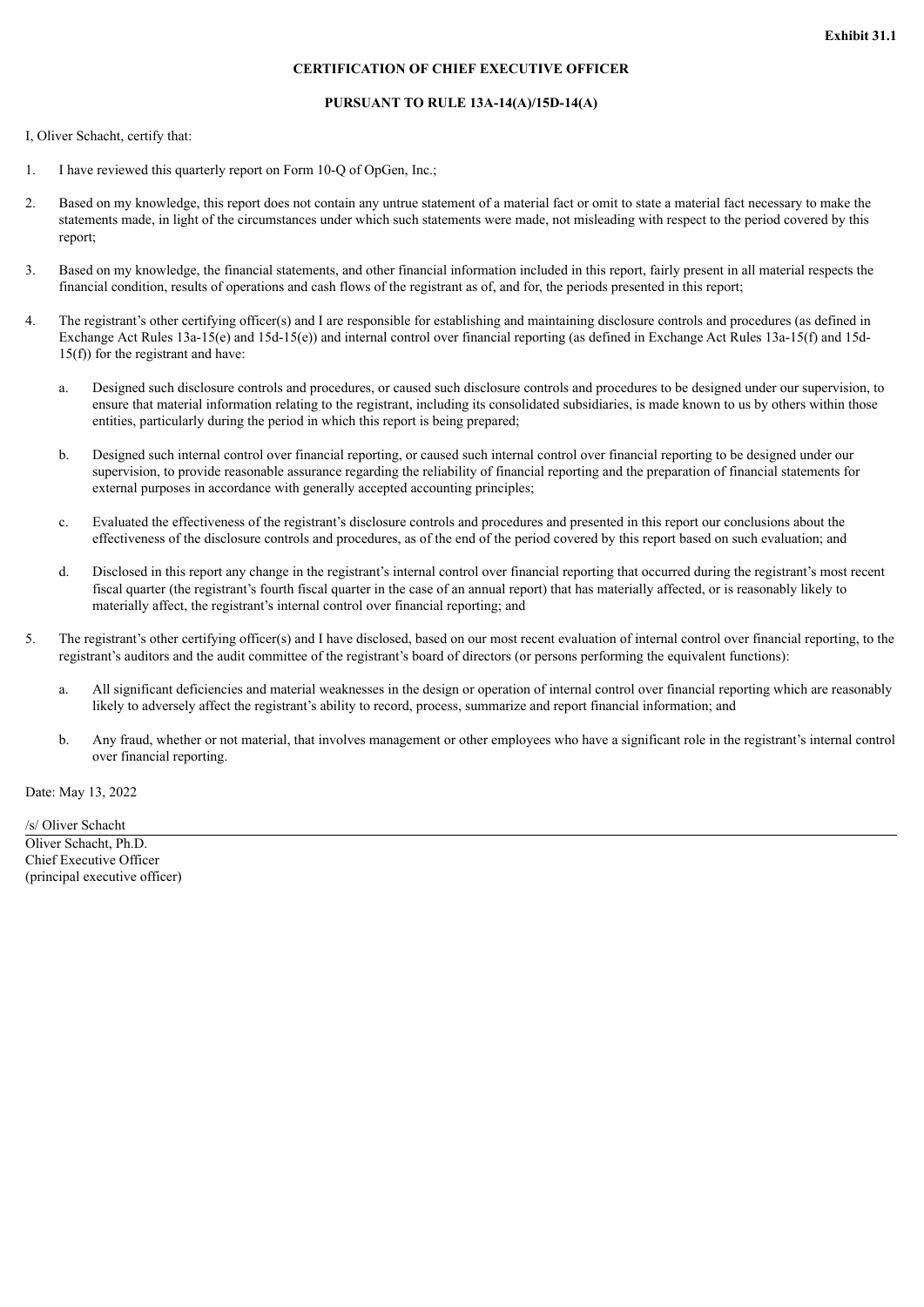## **CERTIFICATION OF CHIEF FINANCIAL OFFICER**

## **PURSUANT TO RULE 13A-14(A)/15D-14(A)**

<span id="page-35-0"></span>I, Albert Weber, certify that:

- 1. I have reviewed this quarterly report on Form 10-Q of OpGen, Inc.;
- 2. Based on my knowledge, this report does not contain any untrue statement of a material fact or omit to state a material fact necessary to make the statements made, in light of the circumstances under which such statements were made, not misleading with respect to the period covered by this report;
- 3. Based on my knowledge, the financial statements, and other financial information included in this report, fairly present in all material respects the financial condition, results of operations and cash flows of the registrant as of, and for, the periods presented in this report;
- 4. The registrant's other certifying officer(s) and I are responsible for establishing and maintaining disclosure controls and procedures (as defined in Exchange Act Rules 13a-15(e) and 15d-15(e)) and internal control over financial reporting (as defined in Exchange Act Rules 13a-15(f) and 15d-15(f)) for the registrant and have:
	- a. Designed such disclosure controls and procedures, or caused such disclosure controls and procedures to be designed under our supervision, to ensure that material information relating to the registrant, including its consolidated subsidiaries, is made known to us by others within those entities, particularly during the period in which this report is being prepared;
	- b. Designed such internal control over financial reporting, or caused such internal control over financial reporting to be designed under our supervision, to provide reasonable assurance regarding the reliability of financial reporting and the preparation of financial statements for external purposes in accordance with generally accepted accounting principles;
	- c. Evaluated the effectiveness of the registrant's disclosure controls and procedures and presented in this report our conclusions about the effectiveness of the disclosure controls and procedures, as of the end of the period covered by this report based on such evaluation; and
	- d. Disclosed in this report any change in the registrant's internal control over financial reporting that occurred during the registrant's most recent fiscal quarter (the registrant's fourth fiscal quarter in the case of an annual report) that has materially affected, or is reasonably likely to materially affect, the registrant's internal control over financial reporting; and
- 5. The registrant's other certifying officer(s) and I have disclosed, based on our most recent evaluation of internal control over financial reporting, to the registrant's auditors and the audit committee of the registrant's board of directors (or persons performing the equivalent functions):
	- a. All significant deficiencies and material weaknesses in the design or operation of internal control over financial reporting which are reasonably likely to adversely affect the registrant's ability to record, process, summarize and report financial information; and
	- b. Any fraud, whether or not material, that involves management or other employees who have a significant role in the registrant's internal control over financial reporting.

Date: May 13, 2022

/s/ Albert Weber

Albert Weber Chief Financial Officer (principal financial officer and principal accounting officer)